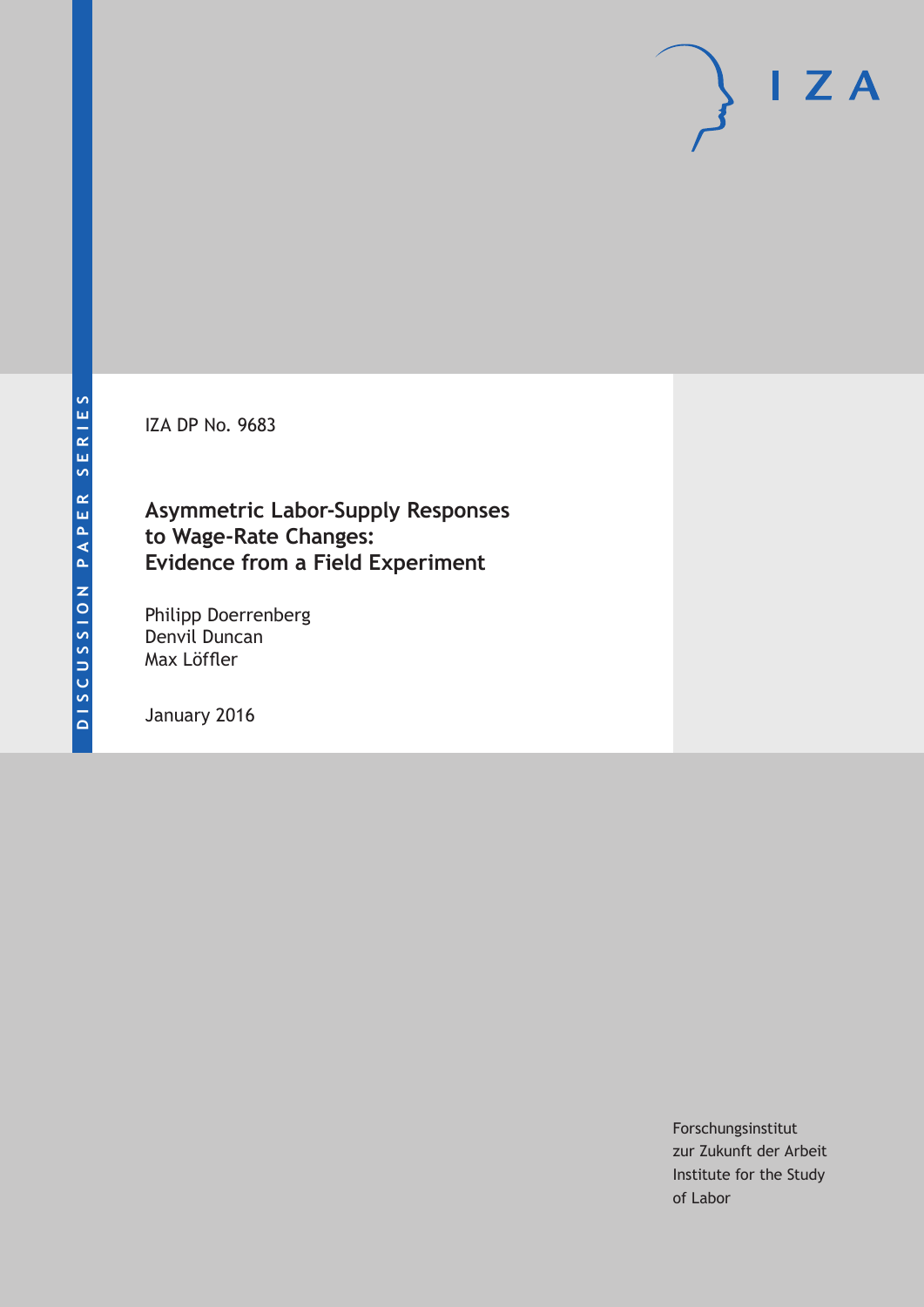# **Asymmetric Labor-Supply Responses to Wage-Rate Changes: Evidence from a Field Experiment**

### **Philipp Doerrenberg**

*ZEW Mannheim and IZA* 

### **Denvil Duncan**

*Indiana University, Bloomington, ZEW and IZA* 

### **Max Löffler**

*ZEW Mannheim and University of Cologne*

Discussion Paper No. 9683 January 2016

IZA

P.O. Box 7240 53072 Bonn **Germany** 

Phone: +49-228-3894-0 Fax: +49-228-3894-180 E-mail: iza@iza.org

Any opinions expressed here are those of the author(s) and not those of IZA. Research published in this series may include views on policy, but the institute itself takes no institutional policy positions. The IZA research network is committed to the IZA Guiding Principles of Research Integrity.

The Institute for the Study of Labor (IZA) in Bonn is a local and virtual international research center and a place of communication between science, politics and business. IZA is an independent nonprofit organization supported by Deutsche Post Foundation. The center is associated with the University of Bonn and offers a stimulating research environment through its international network, workshops and conferences, data service, project support, research visits and doctoral program. IZA engages in (i) original and internationally competitive research in all fields of labor economics, (ii) development of policy concepts, and (iii) dissemination of research results and concepts to the interested public.

IZA Discussion Papers often represent preliminary work and are circulated to encourage discussion. Citation of such a paper should account for its provisional character. A revised version may be available directly from the author.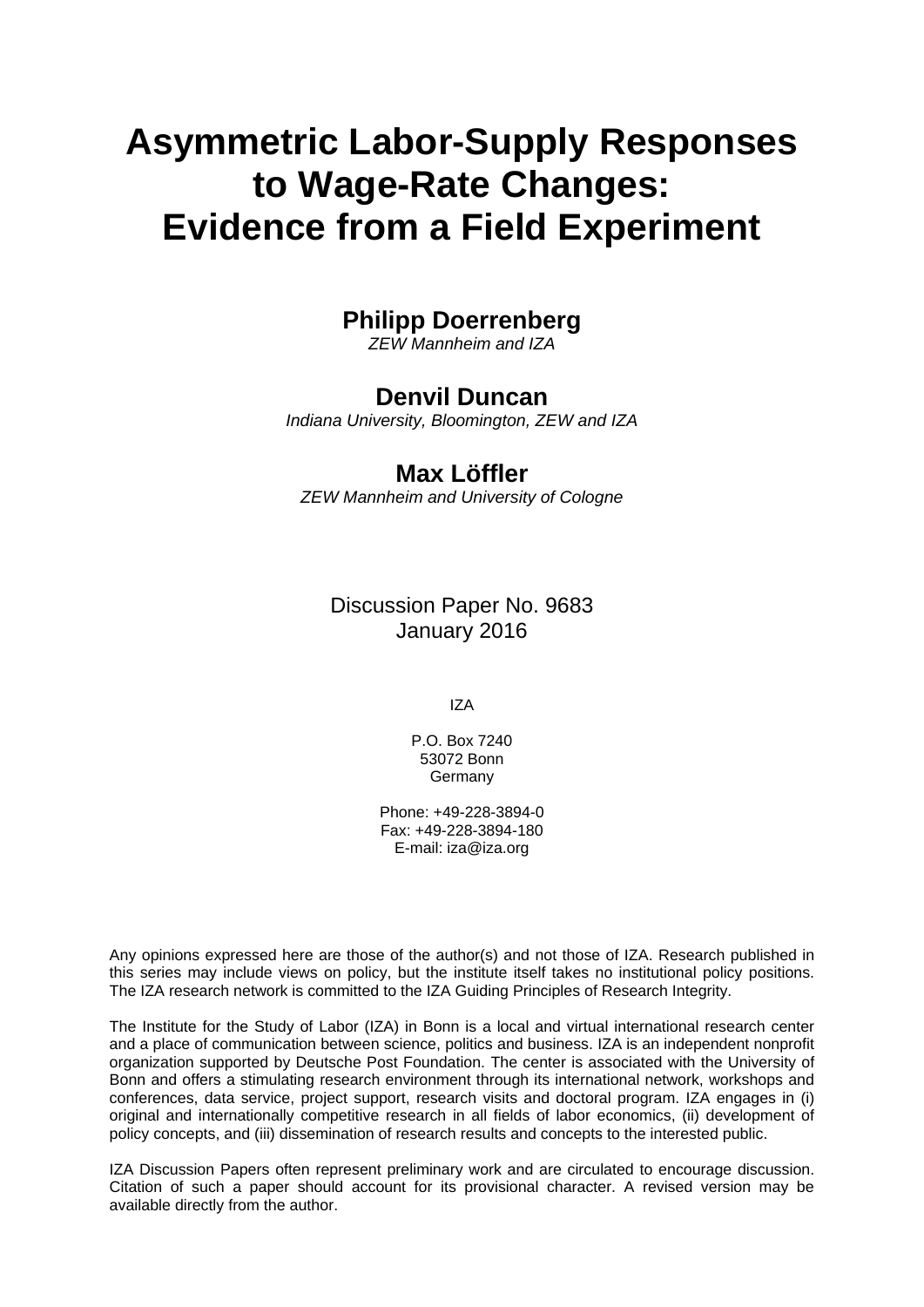IZA Discussion Paper No. 9683 January 2016

### **ABSTRACT**

### **Asymmetric Labor-Supply Responses to Wage-Rate Changes: Evidence from a Field Experiment\***

The standard labor-supply literature typically assumes that the labor supply response to wage increases is the same as that for equivalent wage decreases. However, evidence from the behavioral-economics literature suggests that people are loss averse and thus perceive losses differently than gains. This behavioral insight may imply that workers respond differently to wage increases than to wage decreases. We estimate the effect of wage increases and decreases on labor supply using a randomized field experiment with workers on Amazon's Mechanical Turk. The results provide evidence that wage increases have smaller effects than wage decreases, suggesting that the labor-supply response to wage changes is asymmetric. This finding is especially strong on the extensive margin where the elasticity for a wage decrease is twice that for a wage increase. These findings suggest that a reference-dependent utility function that incorporates loss aversion is the most appropriate way to model labor supply.

JEL Classification: J22, J31, D03

Keywords: labor supply, loss aversion, labor supply elasticities, w.r.t. wages

Corresponding author:

 $\overline{a}$ 

Philipp Doerrenberg ZEW Mannheim  $L$  7, 1 68161 Mannheim Germany E-mail: doerrenberg@zew.de

<sup>\*</sup> David Vjazner provided excellent research assistance. We are grateful to Johannes Hermle, Harald Lang, Andreas Peichl, Justin Ross, Jan Schmitz, Sebastian Siegloch, Christopher Zeppenfeld, and various seminar/conference participants for valuable comments and suggestions. The usual disclaimer applies.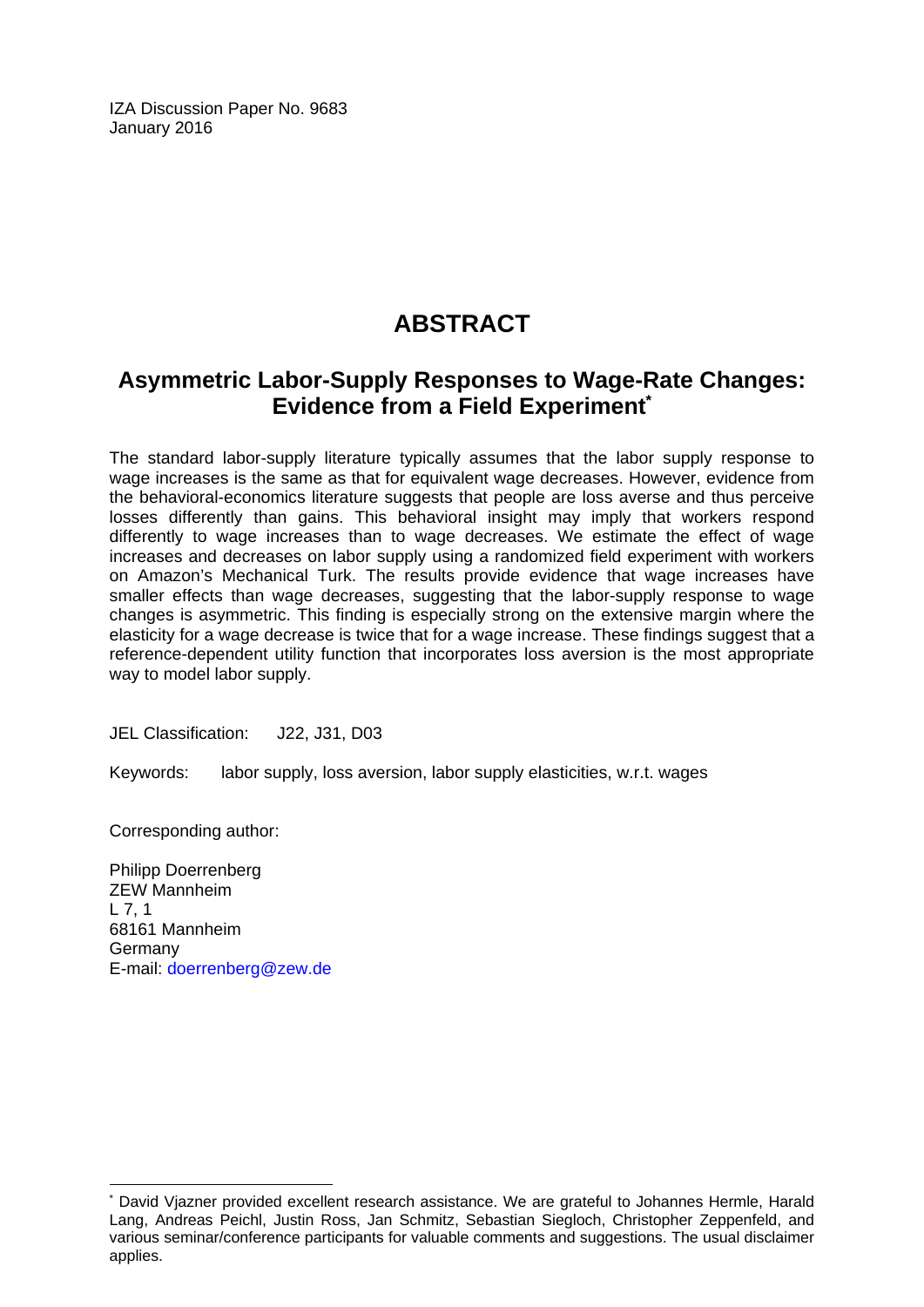### 1 Introduction

Motivation and Research Question. The standard labor supply literature typically makes the implicit assumption that the labor supply response to wage increases is the same as that for equivalent wage decreases. In other words, wage increases and wage decreases of equal magnitude have the same effect (though with opposite signs) on labor supply decisions. This assumption implies that labor-supply elasticities with respect to wages do not depend on the sign of the wage variation. However, an extensive literature building on [Kahneman and Tversky](#page-24-0) [\(1979\)](#page-24-0) has established that individuals are loss averse and thus perceive negative changes (changes in the loss domain) differently than positive changes (changes in the gain domain). This behavioral insight suggests that workers respond differently to wage increases than to wage decreases, and thus casts doubts on the accuracy of labor supply elasticity estimates that do not account for the sign of the wage variation.

Although there are a few studies that incorporate loss aversion into empirical strategies aimed at identifying labor supply elasticities (related literature discussed below), there still remains a large gap in the literature regarding the symmetricity of the wage elasticity of labor supply. This paper contributes to filling this gap in the literature. Our precise research question is: do wage increases and decreases of equal magnitude have symmetric effects on labor supply? Answering this research question requires a set-up where reforms introduce (quasi-) randomly assigned wage increases and decreases at the same time for comparable individuals. Finding such types of reforms in 'natural' settings is difficult, if not impossible, and thus may partly explain the sparse literature on the symmetricity of labor supply responses to wages.

The Field Experiment. We address these empirical challenges using a field experiment on labor supply where we randomly assign wage increases and decreases of equal magnitude to workers. Specifically, we set-up a real labor task and invite workers to work on this task in an actual online-labor-market, namely Amazon's Mechanical Turk (henceforth mTurk). The labor task is advertised on the mTurk website as any other labor task and workers receive wages that are comparable to other wages on mTurk. In addition, the labor task is designed to be perceived as realistic as possible; it requires workers to transcribe scanned German-language documents. Importantly, the workers in our experiment do not know that they are participating in an academic experiment.

The experiment is designed to induce an exogenously determined reference wage using two strategies. First, we announce a certain wage per transcribed picture in the advertisement of our task on the mTurk website. Second, workers complete one batch of transcriptions for the wage announced in the mTurk advertisement. After transcribing the first batch of images, all workers are randomly assigned to one of three groups: 1) the wage remains constant (control group), 2) the wage increases by 20%, 3) the wage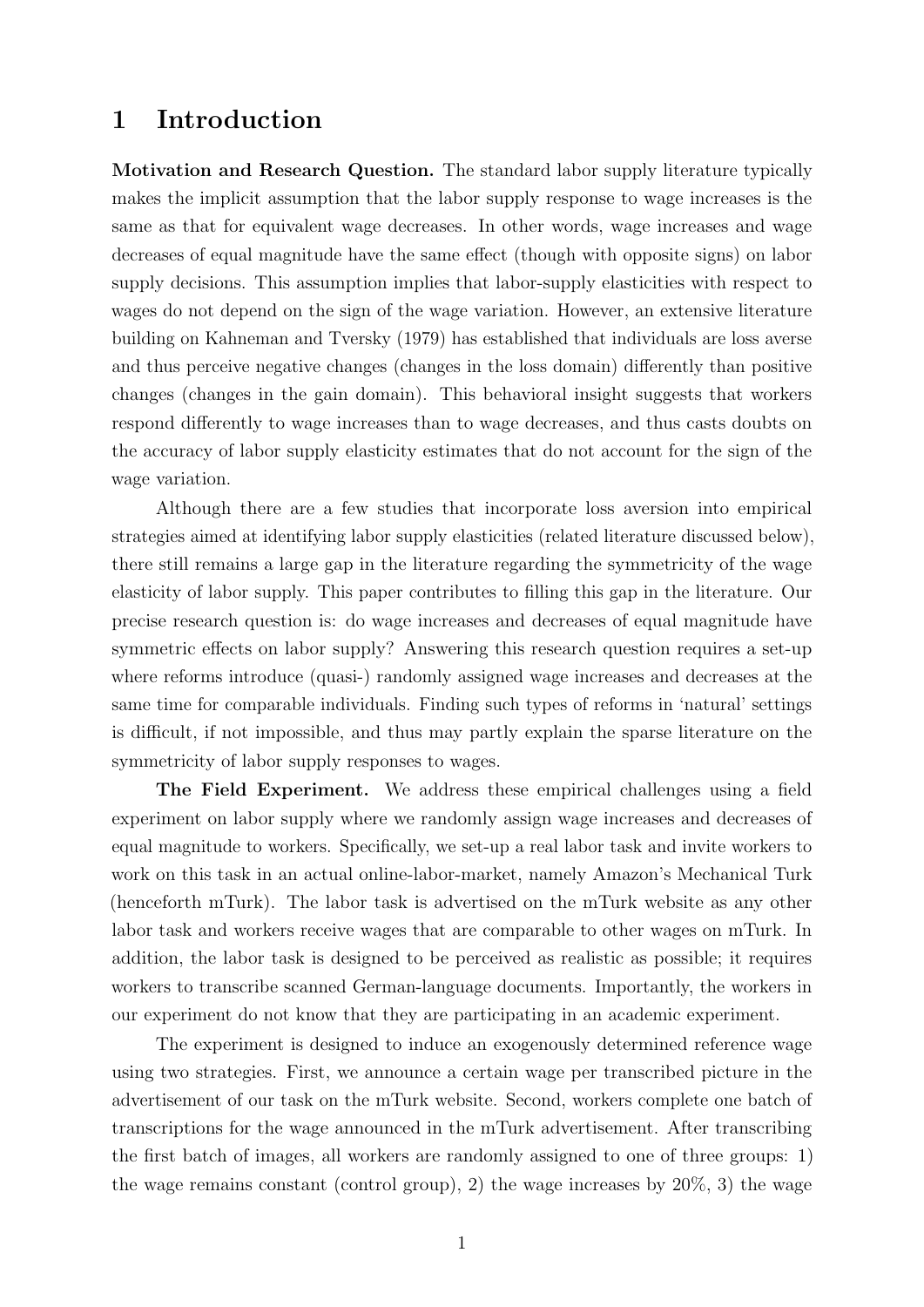decreases by 20%. After the updated wages have been presented to workers, they can select to either stop working on our labor task or keep working as much as they wish. We identify the symmetricity of the labor supply response by comparing labor supply behavior between the three randomly assigned groups.

Findings. The results show that the labor-supply response to wage changes is asymmetric. This asymmetry is especially strong on the extensive margin defined as the share of workers who quit conditional on seeing the treatment information. The estimated extensive-margin treatment effect for workers who experience a wage decrease is approximately twice that of workers who experienced a wage increase. Estimates of the intensive margin response are also suggestive of an asymmetric response; differences are large, but imprecisely estimated. Though we cannot reject the null that the number of transcriptions responded symmetrically to the wage change, we find that the share of the transcription response that can be explained by the extensive margin differs significantly between the wage increase and decease groups. Finally, the results show that the wage changes did not have any effect on the quality of transcriptions, which is above 96 percent in all groups. Overall, our results point to an upward sloping supply curve that appears to be kinked around the reference wage of \$0.15.

Our findings can be rationalized by the theoretical model put forward by [Ahrens](#page-23-0) [et al.](#page-23-0) [\(2014\)](#page-23-0). They incorporate loss aversion in a model of labor supply and show that the labor supply curve is kinked at a reference wage. Drawing on the loss aversion literature, they further show that the supply curve is flatter in the loss domain than in the gain domain. This implies that wage decreases have stronger labor-supply effects than wage increases; i.e., the labor supply response to wage changes is asymmetric even for marginal changes in wage. This is precisely what we find.

Contribution to the Literature. Our paper speaks and contributes to three strands of literature. First, we add to the literature on labor-supply effects of wage changes. Economists have explored the effect of wages on labor supply for several decades (see [Keane, 2011,](#page-24-1) for a survey). Many of these studies use panel-data sets and exploit positive and negative variation in wages to estimate the wage elasticity of labor supply.[1](#page-4-0) Because the elasticity estimated by these studies represents roughly an average of wageincrease-induced and wage-decrease-induced elasticities, our paper suggests that existing estimates likely overestimate the effect of wage increases while underestimating the effect

<span id="page-4-0"></span><sup>&</sup>lt;sup>1</sup>It is sometimes argued that nominal wage cuts are rare and therefore not relevant. While we acknowledge that nominal wage cuts occur less often than increases, it has been shown that wage cuts do happen; for example during recessions and bankruptcies, and for the self-employed and salary earners [\(Kahn, 1997\)](#page-24-2). In addition, many studies on labor-supply elasticities use upward and downward variation in tax rates to instrument for wages (e.g., [Eissa and Liebman, 1996;](#page-23-1) [Rothstein, 2010\)](#page-25-0). This generates downward variation in wages even in the absence of nominal wage cuts. Our study is also relevant for decreases in real wages, which occur more frequently than nominal wage cuts. Our results may suggest that inflation-induced decreases of real wages have larger labor supply effects than previously thought.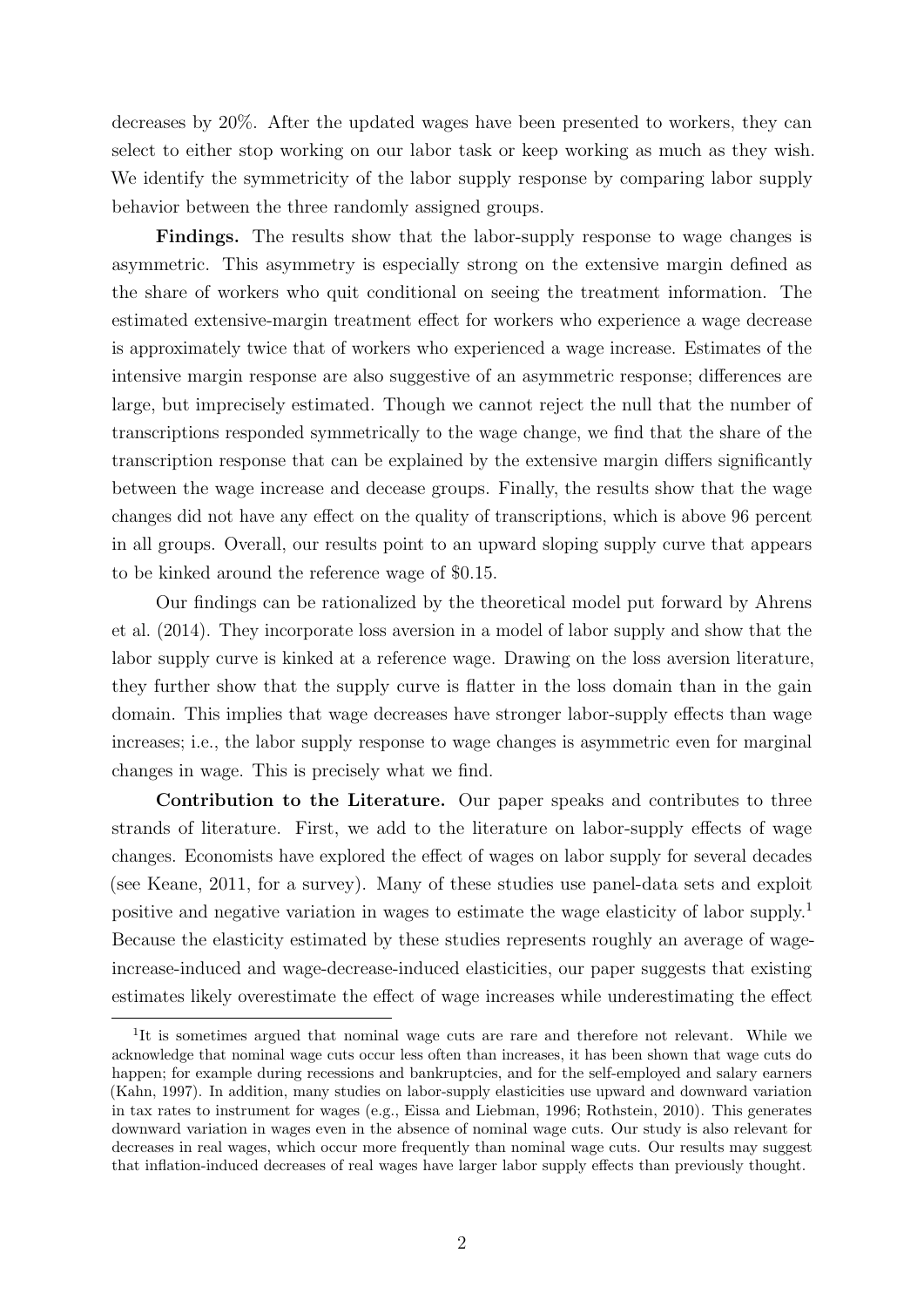of wage decreases.

Relatedly, our results further raise questions about the comparability of labor-supply elasticities across studies that differ in the sign of the wage changes used for identification. Our findings suggest that it cannot be concluded from the estimated elasticities that workers are more responsive in the one setting relative to another without knowing whether the sign of the wage changes is the same. This is especially important for meta-analysis studies on labor supply (e.g., [Evers et al., 2008\)](#page-23-2). Our findings imply that in such meta-analyses one should include an indicator variable to distinguish between labor supply estimates based on wage increases from those based on wage decreases. Our finding that the largest asymmetry is along the extensive margin is especially important for understanding the labor-supply effects of wages since it is generally accepted that labor-supply elasticities are mainly determined by the extensive margin response [\(Blundell](#page-23-3) [and MaCurdy, 1999;](#page-23-3) [Meghir and Phillips, 2010;](#page-25-1) [Bargain et al., 2014\)](#page-23-4).

The study most closely related to ours is [Kube et al.](#page-24-3) [\(2013\)](#page-24-3), who conduct a field experiment with students working in a library for a given period of time. They generate an exogenous reference wage by announcing a projected hourly wage to all workers when the job is advertised. Immediately before the task starts, they announce a higher wage to workers in one treatment group and a lower wage to workers in another group. Workers in the control condition receive the initially announced wage. The study finds that the wage cut decreases work effort (i.e., output generated during the given period of time) whereas the wage increase does not have any effect relative to the control group. In line with our findings on transcription accuracy, their study also does not find any effects on quality of work. While these results are broadly consistent with our findings, our paper differs from theirs in the design of the labor market institution; this has important implications for the interpretation and application of our findings. The institutions differ in that we pay workers for each transcribed picture instead of for a predetermined number of hours, and we allow workers to quit the labor task whenever the choose to do so. Furthermore, our analysis is based on a much larger sample of workers from a real-world labor market. Therefore, our design is representative of labor markets where workers receive piece-rate payment and have tremendous labor supply flexibility whereas [Kube et al.](#page-24-3) [\(2013\)](#page-24-3) focuses on labor markets where workers are required to work a predetermined number of hours for a fixed hourly wage rate. One advantage of our design is that workers are able to respond on two additional margins that are not included in [Kube et al.](#page-24-3) [\(2013\)](#page-24-3); extensive margin and the intensive-time margin. As a result, we are able to study asymmetric responses to wage changes on the extensive and intensive margins. Additionally, because our workers receive a piece rate, subjects who reduce output earn a lower pay-off and have less scope to punish their employer through shirking. This reduces the likelihood that our findings are driven by reciprocity as in [Kube et al.](#page-24-3) [\(2013\)](#page-24-3). Therefore, we are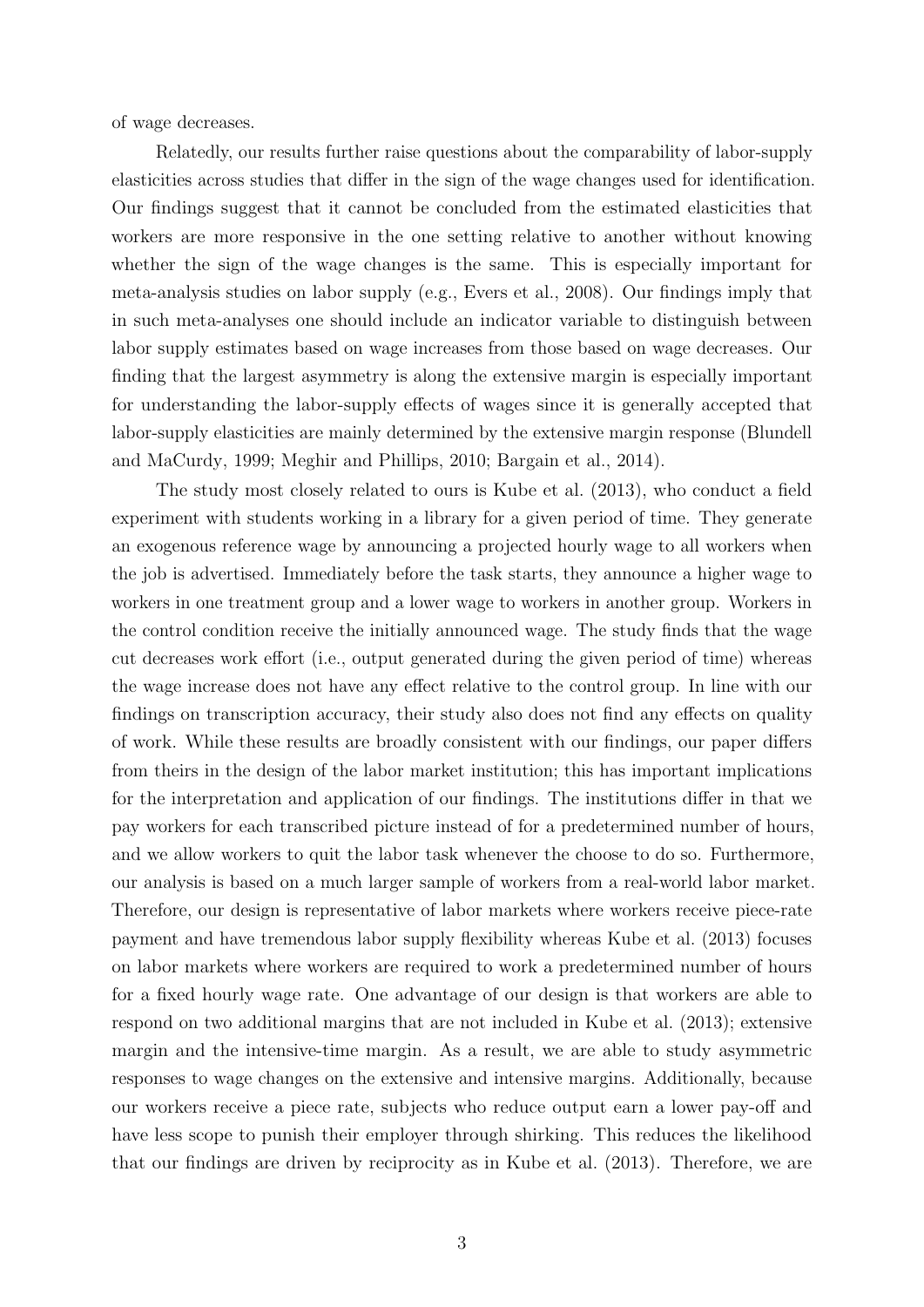able to show that labor supply asymmetry exists even in the absence of a reciprocity motive. The institutional frame-work of our study – large sample of workers in their natural labor-market environment – also implies that our findings can be generalized to similarly situated labor markets; large crowd-sourcing labor markets characterized by low wage and high flexibility.

Our paper further relates to several studies showing that individual labor supply decisions are affected by target incomes. In a survey of the literature, [Goette et al.](#page-24-4) [\(2004\)](#page-24-4) show how empirical results on labor-supply behavior are consistent with referencedependent preferences where workers provide high effort if they are below a target income, whereas they provide less effort if they have surpassed a target. These types of preferences are, for example, found for taxi drivers [\(Camerer et al., 1997;](#page-23-5) [Crawford and Meng, 2011\)](#page-23-6) or bicycle messengers [\(Fehr and Goette, 2007\)](#page-24-5). Empirical evidence also suggests that loss aversion affects job searches [\(DellaVigna et al., 2015\)](#page-23-7). While these studies demonstrate that workers have target incomes and loss-aversion preferences in the context of labor supply, they do not allow conclusions about the asymmetric effects of wages.

Second, our paper makes a direct contribution to the behavioral-economics literature on loss aversion following [Kahneman and Tversky](#page-24-0) [\(1979\)](#page-24-0). This literature pursues the idea that individuals evaluate outcomes relative to reference points. These types of preferences are commonly termed reference-dependent preferences and have been formalized by [Koszegi](#page-24-6) [and Rabin](#page-24-6) [\(2006,](#page-24-6) [2007,](#page-24-7) [2009\)](#page-24-8). Loss aversion, "the most notable manifestation of such reference-dependent preferences" [\(Koszegi and Rabin, 2006,](#page-24-6) page 1133), describes the notion that individuals weight negative deviations (losses) from the reference point more than gains of equal magnitude. In models of reference-dependent preferences, the reference point is usually assumed to be determined by the individual's expectations. There is a large empirical literature showing that individuals indeed have preferences consistent with loss aversion and that individual expectations determine the reference point (e.g., [Dunn,](#page-23-8) [1996;](#page-23-8) [Post et al., 2008;](#page-25-2) [Abeler et al., 2011;](#page-23-9) [Card and Dahl, 2011;](#page-23-10) [Marzilli Ericson and](#page-25-3) [Fuster, 2011;](#page-25-3) [Pope and Schweitzer, 2011\)](#page-25-4). We add to this literature in that we provide additional empirical evidence that individuals have preferences that are consistent with loss aversion and reference dependence in the context of labor supply.

Finally, our paper raises important questions about the elasticity of taxable income which plays a crucial role in our understanding of the efficiency costs of taxation (e.g., [Saez et al., 2012;](#page-25-5) [Kleven and Schultz, 2014\)](#page-24-9). In particular, our results suggest that failure to distinguish between ETI estimated with tax rate increases and ETI estimated with tax rate decreases is likely to lead to an underestimation of the efficiency cost of tax rate increases. This problem is likely to be even more important than with wage changes since tax rates generally move freely in both directions. Of course, the labor supply response to wage changes is not necessarily identical to the response to tax rate changes. Therefore,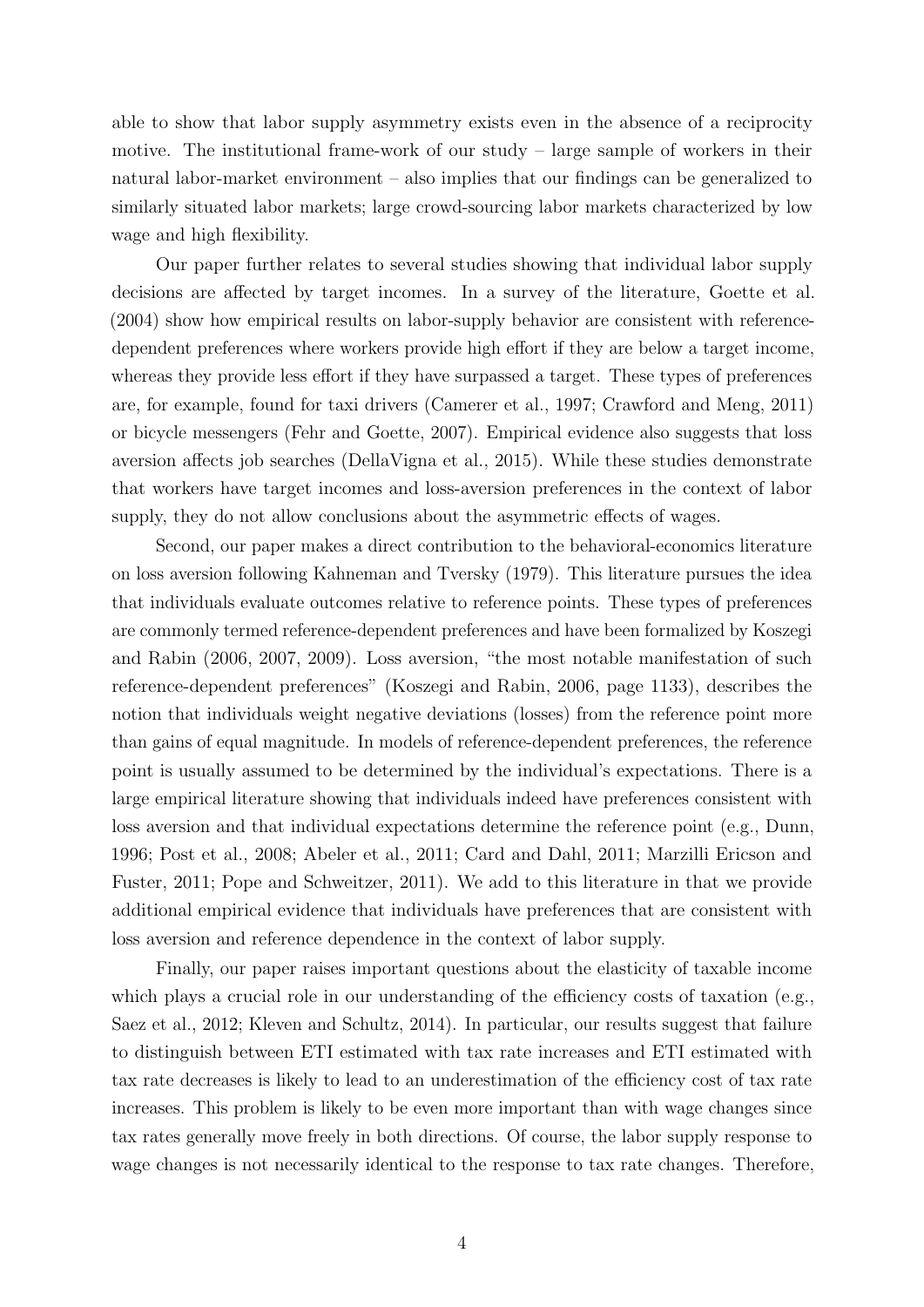we are cautious in generalizing our results to the case of tax rate changes.

Structure of the Paper. The paper is organized as follows. Section [2](#page-7-0) describes the real labor task and its implementation in Amazon's Mechanical Turk. In Section [3](#page-10-0) we lay out the theoretical approach following [Ahrens et al.](#page-23-0) [\(2014\)](#page-23-0), which incorporates loss aversion. Section [4](#page-12-0) describes the data and our empirical approach. We present the results in Section [5](#page-15-0) and discuss potential mechanisms in Section [6,](#page-18-0) before Section [7](#page-22-0) concludes.

### <span id="page-7-0"></span>2 The Experiment

This section describes the field experiment used to estimate the impact of wage rate changes on labor supply. We begin by describing the labor task, the treatment design and the implementation in Amazon's Mechanical Turk.

#### <span id="page-7-1"></span>2.1 Design

Labor Task. We selected an online labor task that requires subjects to transcribe German text shown in a series of images. The German texts are taken from a recent publication, but each page of the document is deliberately ruffled so that the scanned versions appear much older than they really are. The advantage of changing the appearance of the images is the subjects are more likely to believe that the texts were scanned from old books for which a digital copy is not available. The task then, is to digitize these "old" German books. Each image has approximately five lines and 43 words (344 characters). Figure [1](#page-26-0) shows an example. Subjects are randomly shown one of 128 images at a time and are instructed to hit "save picture" when they are done transcribing the text in the image. A new image is shown after the subject hits "save picture".

Treatment Groups. We use a between-subjects design in order to identify the effect of wage changes on labor supply. Subjects are randomly assigned to one of three groups: one control group and two treatment groups. Subjects in all three groups work on the labor task described above and are paid a piece rate for each image that is transcribed. The piece rate (called *bonus* in the experiment) is set at \$0.15 for each of the first six transcribed images in all three groups. Subjects receive a notification thanking them for transcribing the images after the first six images have been transcribed. They are then told that they can transcribe additional images and that the piece rate for the additional images is either \$0.18, \$0.15 or \$0.12, for the wage-increase, control, and wage-decrease groups, respectively (see Figure [4](#page-29-0) for an explanatory treatment notification). Notice that the wage rate remains fixed at \$0.15 for the control group, and that the wage rate change is the same for both treatment groups; in each case the rate changes by \$0.03 or 20%.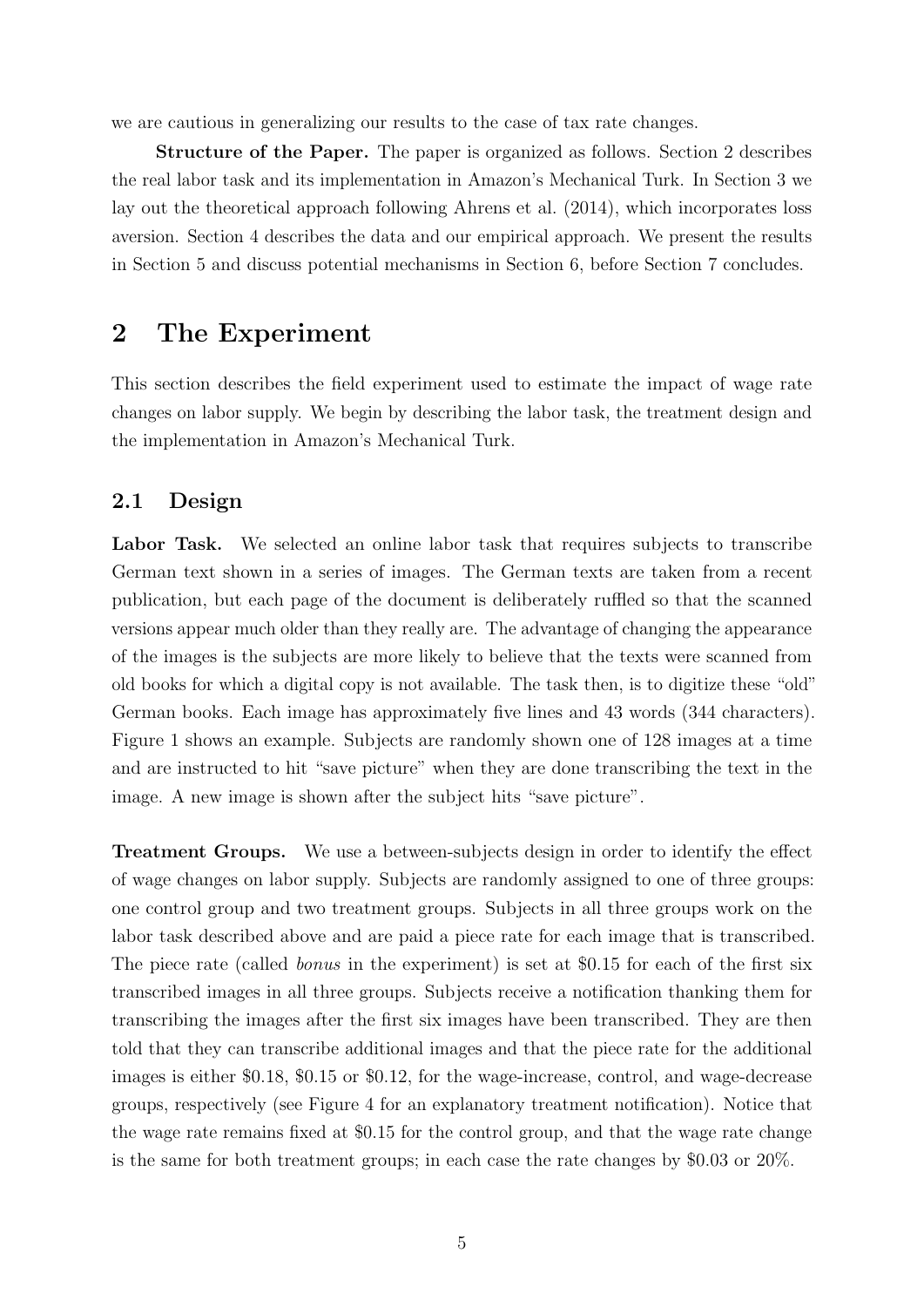Reference Point. The experiment is designed to exogenously establish a clear and salient reference wage. The literature typically finds that reference points depend on rational, individual expectations, suggesting that expectations about the per-unit wage form the reference point in the context of labor supply decisions in our experiment (e.g., [Koszegi and Rabin, 2006;](#page-24-6) [Abeler et al., 2011;](#page-23-9) [Ahrens et al., 2014\)](#page-23-0). Therefore, potential workers are told that the wage per transcribed picture is \$0.15 in the job announcement. In addition, workers who start working on our task face the announced wage of \$0.15 for the first six transcribed pictures, after which the wage rate either increases or decreases. We argue that this design generates the expectation that the per-unit wage will remain constant at \$0.15 throughout the entire task. In other words, we argue that \$0.15 constitutes the reference point in our experimental set-up.

One potential drawback of our experimental design is that it may raise concerns of deception since the job description does not notify subjects of the possibility that the wage may increase or decrease after a certain number of transcribed pictures. This was a deliberate choice in an effort to establish a clear and salient reference point.<sup>[2](#page-8-0)</sup> We minimize these deception concerns by including the following pieces of information in the treatment notification (see Figure [4\)](#page-29-0). First, we thank the workers for completing the transcription task and remind them that, as promised in the introduction of the task, they will be paid \$0.15 for each of the pictures they transcribed so far. Next, we inform them that they have the option to transcribe additional images and that the piece rate for these additional transcriptions is different from that for the first batch of transcriptions. Finally, we make it clear that they can stop and exit the task at this point if they wish and instruct them on what to do next to ensure we are able to process their payment.<sup>[3](#page-8-1)</sup> We argue that these design features make it clear to workers that they first transcribe pictures based on the piece rate announced in the introduction to the task, and that they can transcribe additional pictures at a new rate.

#### 2.2 Implementation

Labor Market and Recruitment. The experiment is implemented in the field using workers on Amazon's Mechanical Turk. mTurk is an online labor market where job offers are posted and workers choose jobs for payment. It has numerous benefits for running

<span id="page-8-0"></span><sup>&</sup>lt;sup>2</sup>If we had informed subjects about the possibility of a wage change, we would have generated uncertainty about the eventual wage and the reference wage would not have been as clear.

<span id="page-8-1"></span><sup>&</sup>lt;sup>3</sup>The notification reads: "Thank you for transcribing these pictures. As written in the introduction, we will grant a bonus of \$0.15 for each of these pictures. There are additional pictures that you can transcribe. However, the bonus payment for each additional picture will be \$0.12/\$0.18 from now on. You will receive \$0.15 bonus for each of the six pictures you transcribed so far, though. If you want to stop and exit, just copy your Personal ID to the Amazon Turk Website and submit the HIT." Instead of the wage change, we include the following message for the control group: "There are additional pictures that you can transcribe. Just as before, the bonus for each additional picture will be \$0.15."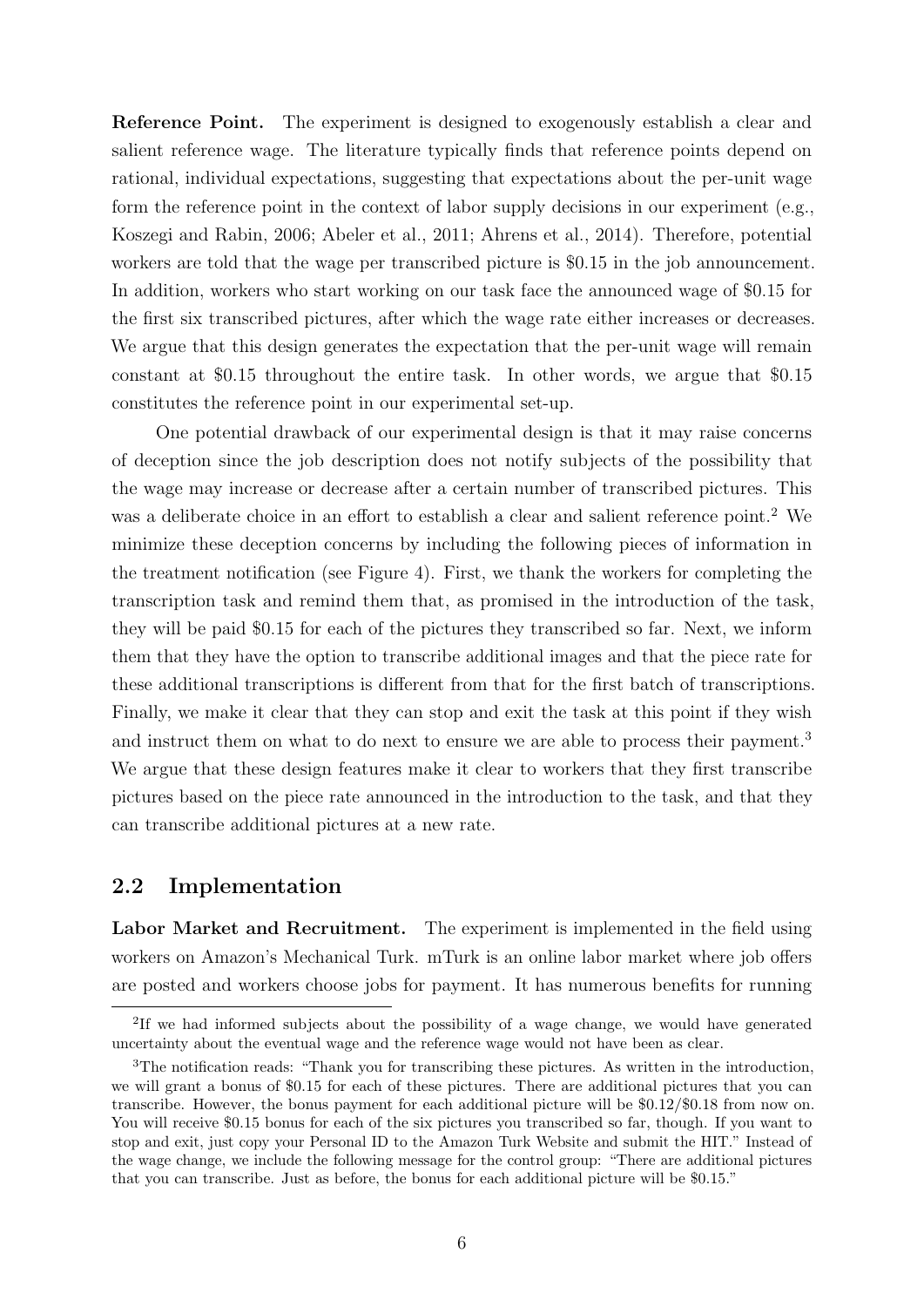experiments, including access to a large stable subject pool, diverse subject background, and low cost.[4](#page-9-0) Furthermore, the behavior of online workers has been shown to be comparable to those of subjects in laboratory studies [\(Horton et al., 2011\)](#page-24-10). In addition, experimenter effects are avoided because subjects do not know that they participate in an experiment [\(Paolacci et al., 2010;](#page-25-6) [Horton et al., 2011;](#page-24-10) [Buhrmester et al., 2011;](#page-23-11) [Mason](#page-25-7) [and Suri, 2011\)](#page-25-7). Importantly for us, we are able to identify the effect of wages changes in a naturally occurring labor market. In general, experiments on Amazon Turk therefore combine internal and external validity since it is a real labor market with actual workers where randomized trials can be conducted [\(Horton et al., 2011\)](#page-24-10).<sup>[5](#page-9-1)</sup>

Although we recruit workers through mTurk, they complete the labor task on an external website that we created for the purposes of the experiment. We first create a human intelligence task (HIT) that is advertised on mTurk. The HIT includes a description of the labor task and compensation. It also includes instructions for how to complete the task; see Figure [2.](#page-27-0) Particularly, subjects are told to accept the HIT and click on the weblink if they are interested in completing the task. Subjects who click on the link are taken to our external website where they are randomly assigned to one of three groups and shown the instructions in Figure [3.](#page-28-0) Subjects are instructed to click continue if they wish to work on the task, and those who do are shown images of scanned German text that they must transcribe for payment. Each page of our website shows the subjects their personal ID, number of pictures transcribed so far, and the current piece rate. We implement treatment after six images have been transcribed and limit the total number of images that each subject can transcribe to 50. However, subjects are not aware of either of these limits until they reach them. In other words, subjects do not know that the HIT has six images, that they will have the opportunity to continue working after the first six images, that the piece rate might be different if they continue working, or that they can only transcribe up to 50 images if they chose to continue working. Subjects in wage-decrease group who complete six transcriptions are shown the treatment information illustrated in Figure [4.](#page-29-0) A similar text is shown to subjects in the wage-increase group and the control group; the only difference is the piece rate for the additional images.

Transcribing text from an image can be a tedious task. However, given that the text in the images is short, the task could be perceived as mostly costless for German speakers. In order to reduce this possibility and ensure that the labor costs are non-zero, we restrict the subject pool to workers with a US IP address. The idea here is that the labor cost of transcribing German text is much higher for non-Germans than for Germans. Of course, our restriction does not preclude the possibility that German speakers participated in the task. However, any Germans who participated in our experiment are randomly distributed

<span id="page-9-0"></span><sup>4</sup>According to Amazon, there are over 500,000 workers from 190 countries in the mTurk labor market: <https://requester.mturk.com/tour>.

<span id="page-9-1"></span><sup>5</sup>[Kuziemko et al.](#page-24-11) [\(2015\)](#page-24-11) is a recent example of an economics paper using Amazon's Mechanical Turk.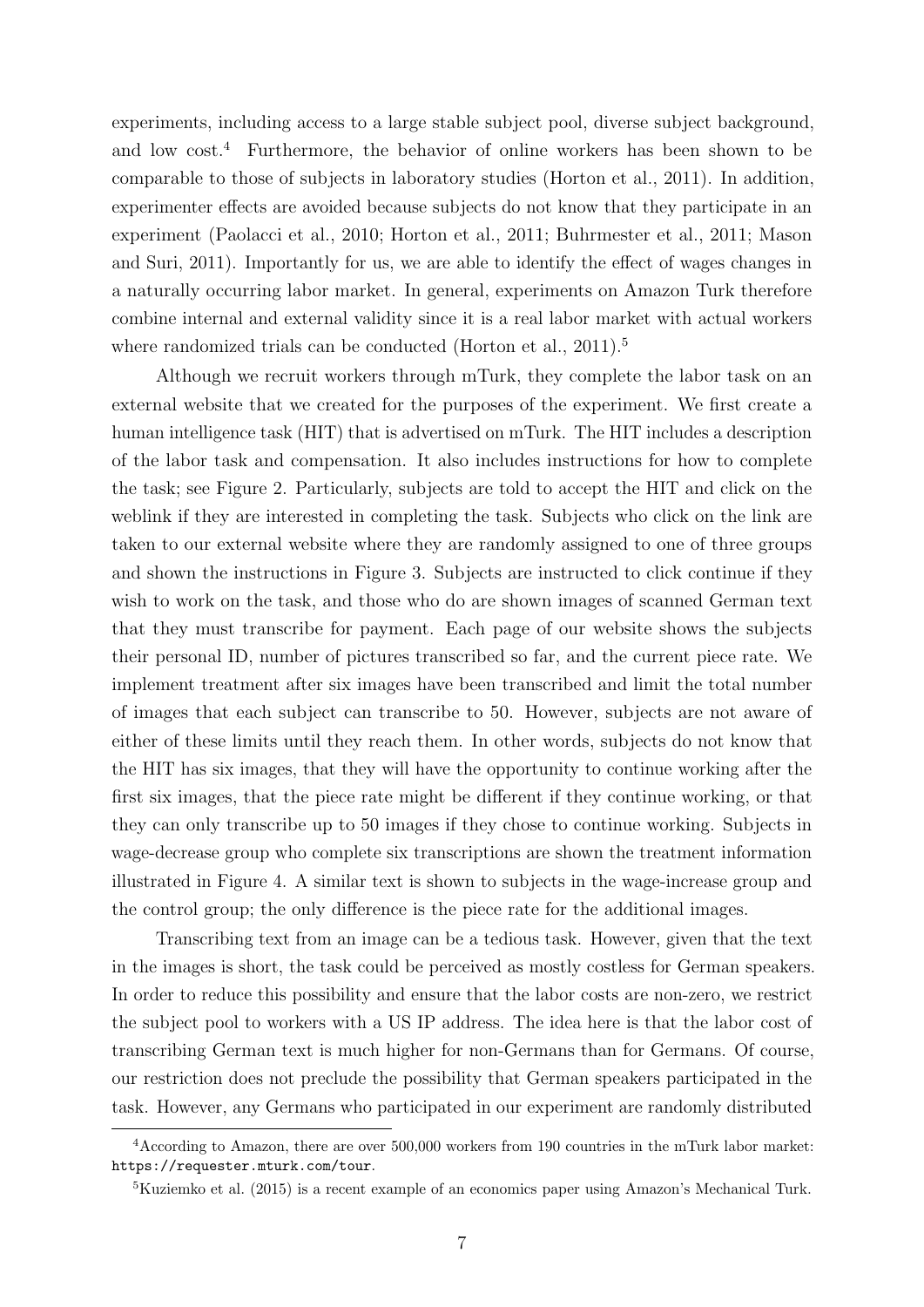across our treatments and therefore have no effect on our outcome of interest.

The experiment is programmed on mTurk to expire after 750 workers accept the HIT or 10 days have passed, which ever comes first. Our initial run of the experiment, which started on June 15, 2015, expired after 10 days with only 418 workers. Therefore, we initiated a second run on July 20, 2015, and this run expired after hitting the 750 worker threshold six days later. In total, 1,168 workers participated in the two runs. Note that the HIT is designed such that workers cannot work on the task more than once. We also excluded workers who participated in the first run from participating in the second run. Moreover, it is highly unlikely that individuals have multiple worker accounts to avoid these constraint: First, when registering for mTurk, Amazon requires workers to confirm in the Participation Agreement that they "may not use multiple Amazon Accounts to register with Mechanical Turk". Second, the Participation Agreement further requires workers to provide "true and accurate" information on a worker's name, email address, phone number and physical address.<sup>[6](#page-10-1)</sup> Third, workers are required to provide a tax identification number (Social Security Number or Individual Tax Identification Number) after their mTurk lifetime earnings have exceeded a set threshold. Workers who fail to provide this number are not allowed to accept additional HITs on mTurk.

Payment. The experiment ends for each subject when she decides to stop or when she transcribes 50 pictures, whichever comes first. In either case, each subject is instructed to copy her personal ID number, which is shown in the top right corner of each page, and paste it in the entry box on the mTurk website. This process is necessary for us to match subjects to their mTurk worker ID and thus process their payments. Subjects receive a participation reward of \$0.10, which is paid as long as a subject accepts the HIT and completes at least one transcription. Additionally, subjects are paid a piece rate of \$0.15 for each of the first six transcribed pictures, and depending on treatment group, \$0.12, \$0.15 or \$0.18 for each transcribed image above the first six transcriptions. Given the payment restrictions imposed by the mTurk platform, we frame the piece rate as a bonus in all communications to the subjects. For example, subjects in the control group are told they will be paid \$0.10 for participating in our HIT and a bonus of \$0.15 for each transcribed picture.

### <span id="page-10-0"></span>3 Theoretical Framework

This section presents a theoretical framework that allows us to predict the impact of wage increases and decreases on labor-supply. The framework is informed by [Ahrens et al.](#page-23-0) [\(2014\)](#page-23-0) who incorporate loss aversion into a standard labor-supply model.

<span id="page-10-1"></span> ${}^{6}$ The Participation Agreement is online at: <https://www.mturk.com/mturk/conditionsofuse>.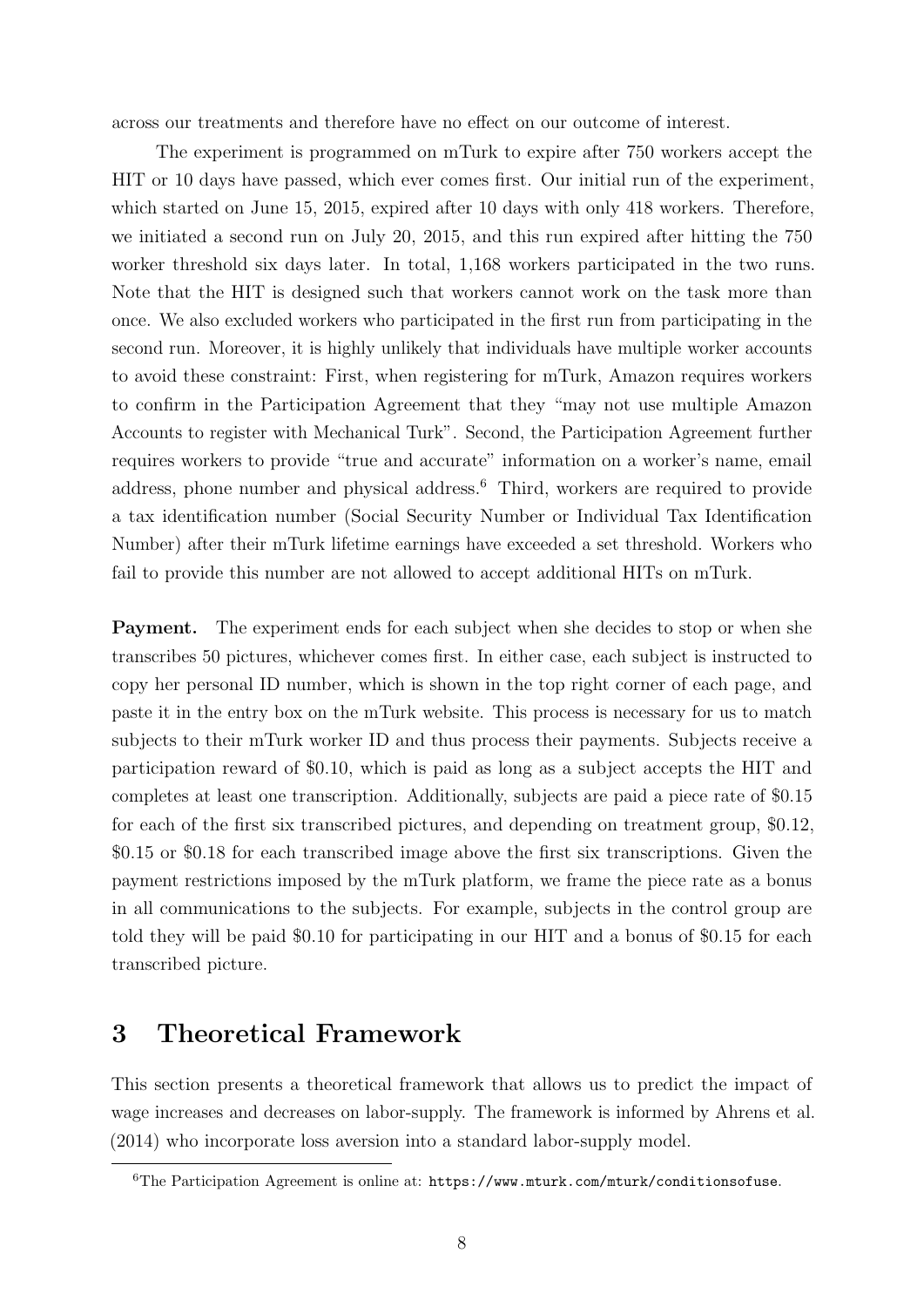The Model. [Ahrens et al.](#page-23-0) [\(2014\)](#page-23-0) develop a model where workers with referencedependent preferences maximize the following utility function:

$$
U(C, L) = U^C(C) - \theta_i \frac{L^{\vartheta_i}}{\vartheta_i},
$$

where C is consumption, L is labor supply (hours worked or effort), and  $\theta_i$  is a parameter to ensure preference continuity at the reference wage.  $U^{C}(C)$  is utility from consumption and the term  $\frac{L^{\vartheta_i}}{\vartheta_i}$  indicates disutility from working.  $\vartheta_i$  is a measure of loss aversion, which is characterized by the following piece-wise function:

$$
\vartheta_i = \begin{cases} \vartheta_1 & \text{if } w > w^r \\ \vartheta_2 & \text{if } w < w^r. \end{cases}
$$

In this equation,  $w$  is the current wage (per unit of  $L$  supplied) and  $w<sup>r</sup>$  is the reference wage. If  $w$  is above the reference wage, the worker is in the so-called gain domain, and if  $w$  is below the reference wage, she is in the loss domain. A subject is loss averse if  $\vartheta_1 > \vartheta_2$ , implying that the marginal utility loss from working is higher in the gain domain than in the loss domain. This means that workers are less willing to supply an additional unit of labor when the wage is above the reference wage than when it is below. Maximizing with respect to the budget constraint  $C = wL$  gives the following kinked labor-supply curve:<sup>[7](#page-11-0)</sup>

$$
L = \begin{cases} \left(\frac{w}{\theta_1}\right)^{\frac{1}{\theta_1 - 1}} & \text{if } w > w^r\\ \left(\frac{w}{\theta_2}\right)^{\frac{1}{\theta_2 - 1}} & \text{if } w < w^r \end{cases}
$$

**The Prediction.** Because of loss aversion with respect to the reference wage  $w^r$  (and hence  $\vartheta_1 > \vartheta_2$ , we get that  $\frac{1}{\vartheta_1 - 1} < \frac{1}{\vartheta_2 - 1}$  $\frac{1}{\vartheta_2-1}$ . This implies that subjects whose current wage is the reference wage  $w^r$  are more responsive to wage decreases than to wage increases.<sup>[8](#page-11-1)</sup>

The main insight from this theoretical framework is sketched in Figure [5,](#page-30-0) which relates leisure and wages. A worker who is located at the reference wage, denoted  $R$ , will respond differently to wage increases and decreases of equal magnitude. In particular, a worker at the reference point weights wage decreases more heavily than wage increases. As a result, she will respond more strongly to a wage decrease (by working less) than an equally sized wage increase (to which she will respond through more labor supply). This result implies that labor supply elasticities identified from wage increases are predicted

<span id="page-11-0"></span><sup>7</sup>We only discuss the main implications of the model here since [Ahrens et al.](#page-23-0) [\(2014\)](#page-23-0) has all of the derivations.

<span id="page-11-1"></span><sup>&</sup>lt;sup>8</sup>As before, we assume an upward sloping labor supply curve where the substitution effect dominates the income effect. That is, subjects work more when wages go up and they work less when wages fall. This assumption is also supported by our empirical findings.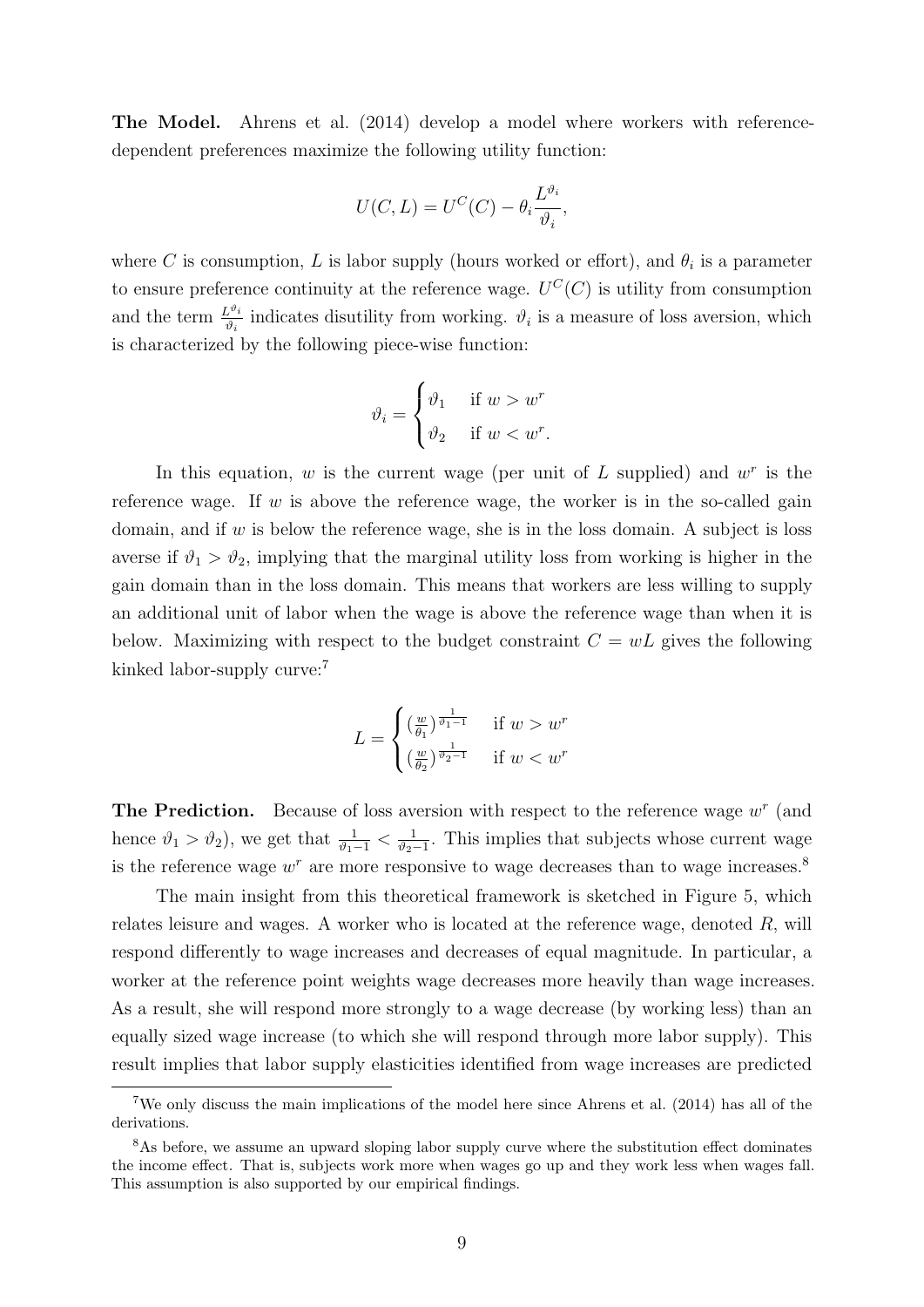to be smaller than labor supply elasticities identified from wage decreases. Our field experiment tests this prediction; the results are presented in the next sections.

The Reference Wage. The natural question at this point is regarding the determination of the reference wage  $w^r$ . As discussed before, the literature typically finds that reference points depend on expectations (e.g., [Koszegi and Rabin, 2006;](#page-24-6) [Abeler et al.,](#page-23-9) [2011;](#page-23-9) [Ahrens et al., 2014\)](#page-23-0). Our experiment is designed such that \$0.15 constitutes the reference wage  $w^r$  (see section [2.1\)](#page-7-1). As a result, in our experiment the labor supply curve derived above is kinked at the wage level of \$0.15.

### <span id="page-12-0"></span>4 Data and empirical approach

This section describes our outcome variables, details on the sample, and the empirical strategy used to identify the symmetry of wage effects.

#### <span id="page-12-1"></span>4.1 Outcome Variables

We construct several outcome variables that measure different aspects of labor supply in order to identify the effect of wage changes on labor supply. These include the quit rate, number of transcribed pictures, time spent transcribing, transcription rate, and accuracy. Each of these variables is described in greater detail below.

Transcriptions and Hours. Because workers are paid for each transcribed image, we expect that they will respond to the wage changes by changing the number of images they transcribe. Therefore, one variable of interest is the total number of transcribed images per worker. We further explore the the total time spent working on the task and the time per transcribed text (transcription rate). Because we do not have an exact measure of the time workers actually spent working on a picture, we proxy the transcription rate by counting the time between the submission of two transcriptions. We acknowledge that this likely overstates the transcription time for any given image. However, the difference in transcription rate between groups should still be instructive of the impact of wage changes.

Extensive Margin. Recall that workers are notified of treatment after transcribing six images. The notification makes it clear that the worker has completed the HIT, but that there are additional (optional) images to transcribe. Workers are also informed that they can quit the task at this point or continue transcribing the additional images at the newly announced wage rate. Given these features of the treatment notification, we interpret the decision to stop working at this point as an extensive margin decision. Therefore, one of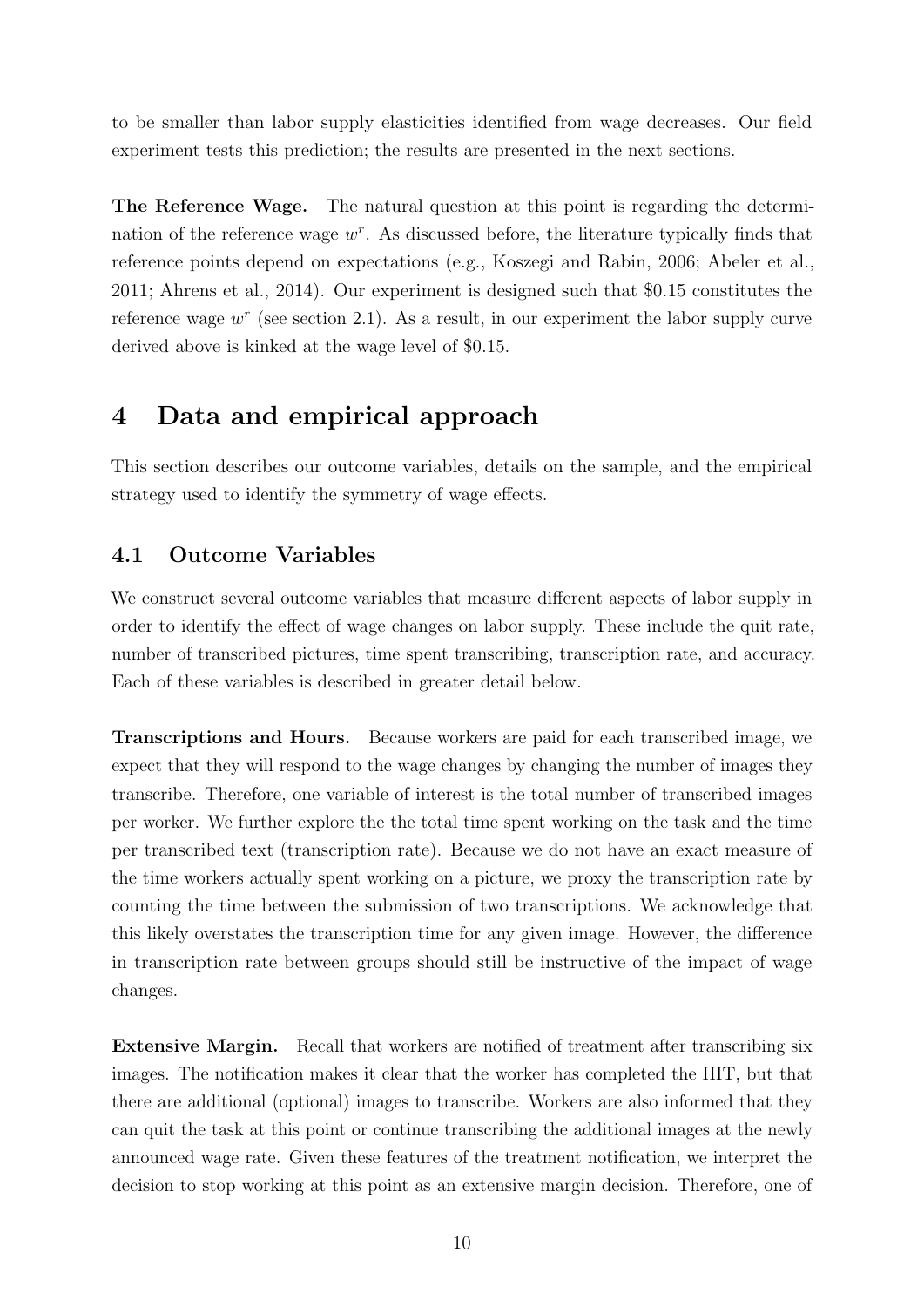our key outcome variables is the share of workers who quit the task immediately after receiving the notification. Because the treatment notification has a modest nudge to quit, we expect that the share of quitters will be reasonably high in the control group despite the fact that the wage remains constant. The important question for us is: does the wage increase/decrease have any effect beyond this modest nudge.

An important feature of online-labor markets such as mTurk is that they facilitate almost instantaneous switching of labor tasks. In other words, a worker can quit one job this second and start a new job the next second. This is not unlike what one would observe in traditional labor markets where a worker secures a new job before quitting her existing job. Unfortunately, we do not observe what subjects do when they quit our task. Therefore, the extensive margin response in our study simply means that the worker quits our task. We cannot say whether or not they quit working online or switch to a more profitable task. The most reasonable assumption, though, is that they simply switch to another task.

Accuracy. Recall that the transcriptions are based on text for which we have the original digital copy. This makes it possible for us to measure accuracy by comparing the transcribed text for each worker to the actual text.

#### <span id="page-13-1"></span>4.2 Sample

Our HIT was accepted by 1,168 mTurk workers. We restrict the sample to those workers who completed at least one picture, and therefore received the participation fee; this leaves us with 1,158 workers. We observe in the data that a few workers worked on the task for an unreasonable number of time, e.g., several days. To avoid this source of noise, we drop the top 0.05% of workers in the distribution of minutes worked; these are six workers who worked for more than 385 minutes on the task. Table [1](#page-39-0) presents summary statistics for our sample of workers  $(N = 1, 152)$  with regard to our main variables: number of transcribed pictures, accuracy of transcription, and total time worked. We observe that, on average, workers transcribed  $12.8$  pictures<sup>[9](#page-13-0)</sup> over an average time span of 39.79 minutes. The transcription quality was very high with an average accuracy of 96.97%. This is reassuring as it suggests that workers take the task seriously and provided high-quality transcriptions. Note that we intended to avoid giving the impression that subjects are participating in an experiment, and therefore did not survey any demographic characteristics.

Because the treatment variation in wages only appears after the first batch of six transcriptions, only a share of the total 1,152 participants are exposed to the treatment condition. Table [2](#page-39-1) shows that  $62.5\%$  (720) of the 1,152 workers completed at least six

<span id="page-13-0"></span><sup>&</sup>lt;sup>9</sup>Figure [14](#page-41-0) in the Appendix provides the distribution of completed pictures for all workers in the sample.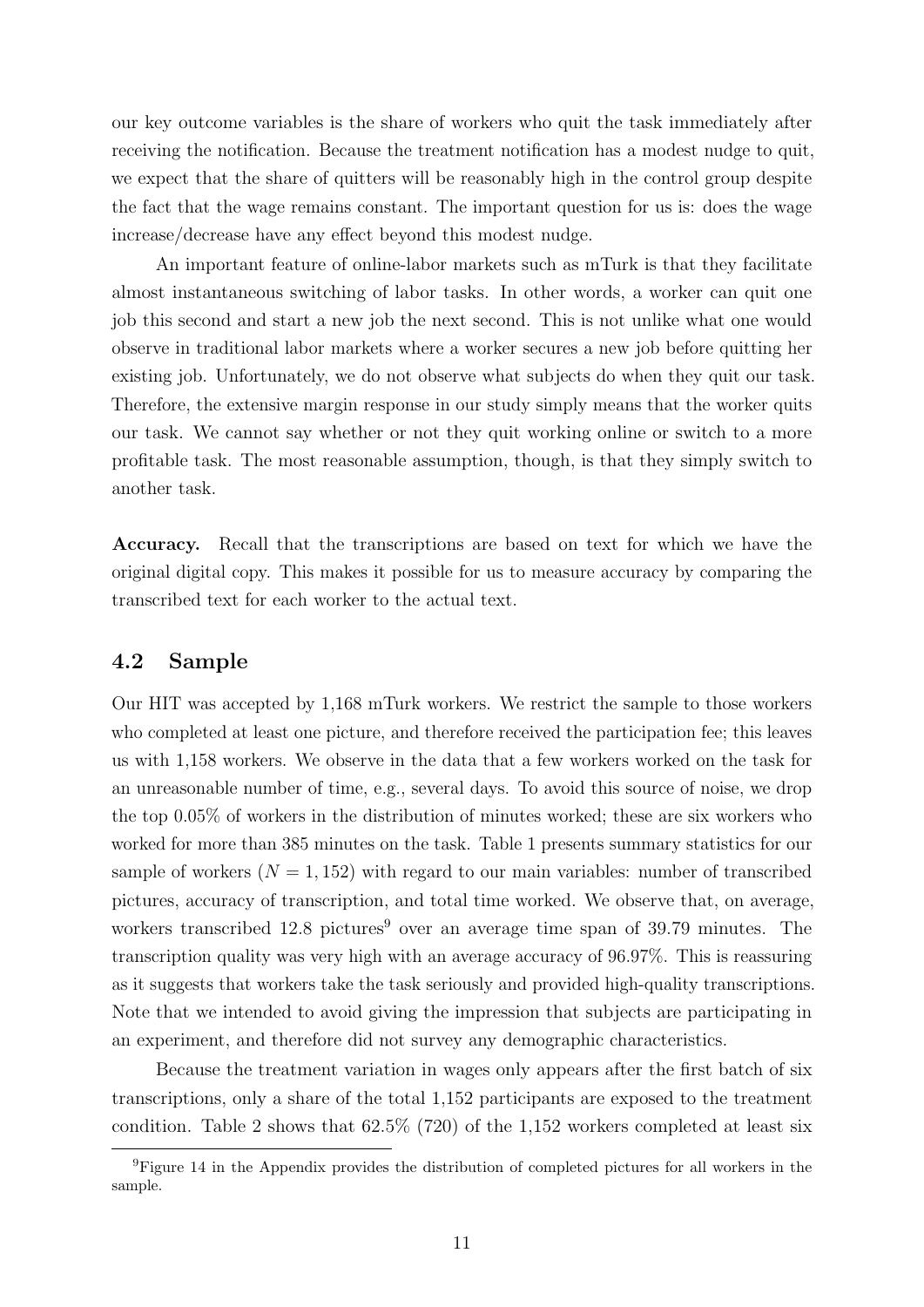pictures and therefore saw the treatment notification. This share ranges from 59% in the wage-increase group to 65% in the wage-decrease group. The number of observations in each treatment group is summarized in Table [2.](#page-39-1) In total, we have 248, 215, and 257 workers who saw the treatment notification in the control, increase and decrease groups, respectively. Because workers did not know they were in an experiment or that the wage rate would change, self-selection into the treatments was impossible. We therefore argue that the groups are balanced with respect to the characteristics that predict the probability of quitting before seeing the treatment, and thus we restrict the empirical analysis that follows to the sample of 720 participants who saw the treatment.

A common feature of mTurk is that workers discuss HITs on forums. This can raise issues for experimenters as those workers who have completed the experiment will unknowingly share the details of treatments with other workers who have yet to complete the experiment. We followed the forums on mTurk in order to determine if our HIT was being discussed and discovered that our HIT did in fact show up on one of the forums.<sup>[10](#page-14-0)</sup> The first mention of our HIT occurred on July 24 during the second run of the experiment. We noticed the mention on the  $26<sup>th</sup>$  when the HIT had already expired. The discussion on the forum was favorable towards our HIT, but workers discussed the fact that the wage rate changed as well as the magnitude of the changes. They also discussed potential reasons for rate changes, and mostly speculated that the wage variation must be due the quality of work. Nobody speculated that this task is an experiment; people therefore still did not know they were part of an experiment.

The forum post led to a significant spike in acceptance of our HIT; approximately 58% of the workers accepted the HIT after the forum discussion began. Because some of these subjects knew of a potential wage variation before accepting the HIT, self-selection might be a problem. For example, it is possible that only workers who are willing to work for our lowest wage rate accepted our HIT. If this is the only source of selection, then our analysis produces a lower bound estimate in both groups. A more troubling source of selection is a case where workers sign up with the hope of receiving a wage increase. These subjects would effectively have a reference wage of \$0.18, and would be more likely to quit the task if assigned to the wage decrease group. This source of selection would lead to a downward bias in the wage-decrease group and upward bias in the wage-increase group. Because of this potential problem, we present estimates with and without the post-forum sample. There is no evidence that the forum had an effect on the results (see Appendix [B\)](#page-42-0).

<span id="page-14-0"></span> $10$ See https://www.reddit.com/r/HITsWorthTurkingFor/comments/3eg391/us\_transcribe\_ [texts\\_from\\_an\\_image\\_payment\\_bonus/](https://www.reddit.com/r/HITsWorthTurkingFor/comments/3eg39l/us_transcribe_texts_from_an_image_payment_bonus/).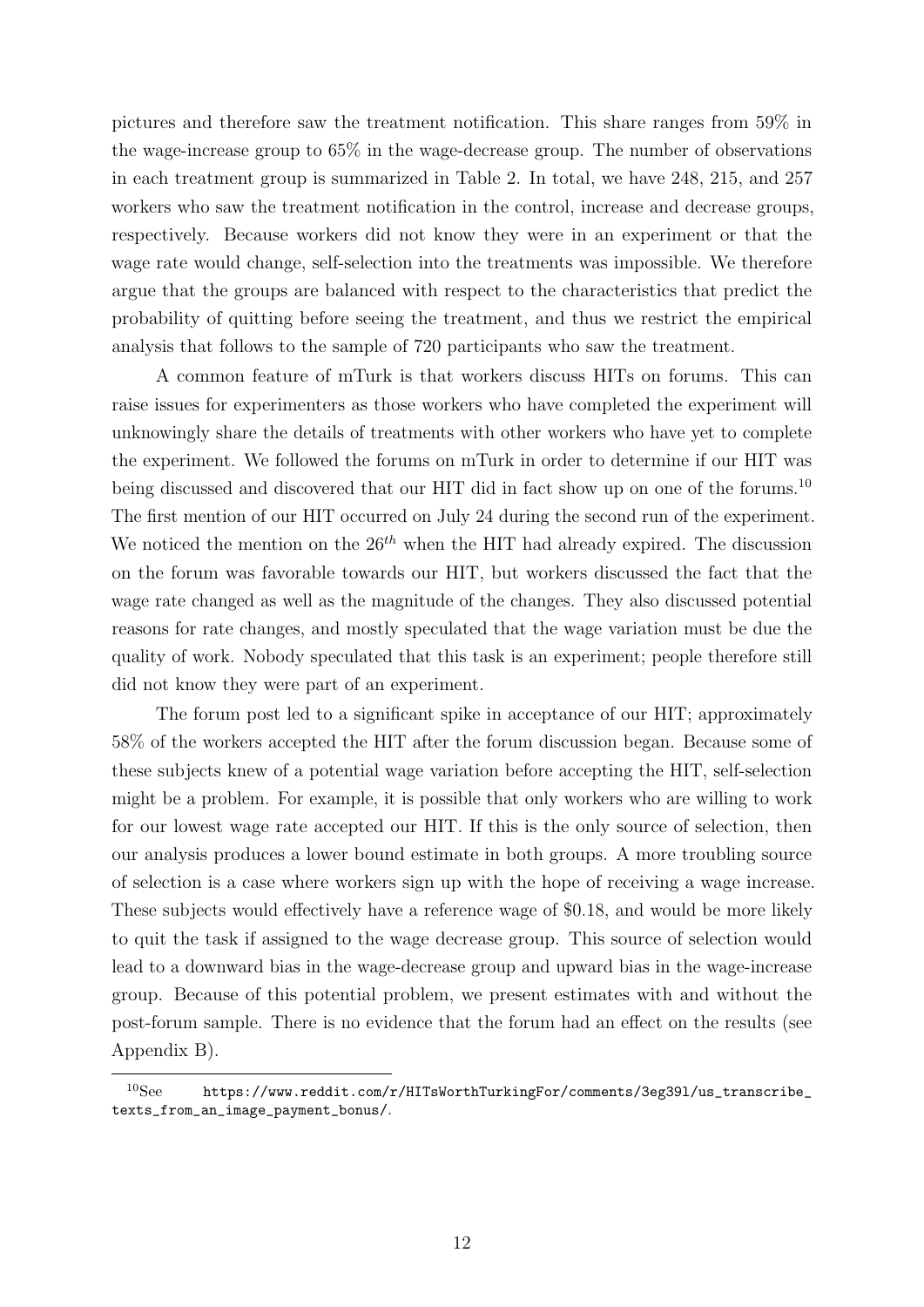#### <span id="page-15-2"></span>4.3 Empirical Strategy

Random assignment to treatment groups ensures that our empirical approach is straight forward. We use non-parametric Wilcoxon rank-sum tests for differences in distributions between treatment groups [\(Wilcoxon, 1945;](#page-25-8) [Mann and Whitney, 1947\)](#page-24-12). In addition, we run simple OLS regressions of the outcome variables on the treatment dummies. These empirical analyses allow us to identify the effect of wage changes on our outcome variables and to determine whether these responses are symmetric or not. To test for symmetry, we use the coefficients of the OLS regressions and t-tests to test the null that the sum of the estimated coefficients for the wage-increase group and wage-decrease group (both relative to the control group) is zero.

The estimated treatment effects are then used to calculate implied elasticities separately for each treatment group. Using the control group as a counterfactual, we derive the elasticity of an outcome variable Y with respect to wage for each treatment group i (either wage increase or decrease) as follows:

<span id="page-15-1"></span>
$$
\epsilon_i = \frac{(Y_i - Y_c)/Y_c}{(w_i - w_c)/w_c},\tag{1}
$$

where subscript c indicates the control group,  $Y$  is the group average in the respective outcome variable, w is the wage per transcribed picture,  $(w_i - w_c)$  is the change in wages in group i (either +3 or -3), and  $(Y_i - Y_c)$  is the difference between the outcome variable in group i and the control group. Specifically,  $(Y_i - Y_c)$  is the difference in means between the relevant treated group and the control group or, equivalently, the regression coefficient of the respective treatment dummy. Statistical significance of the elasticity is the same as the statistical significance of the respective treatment dummy in the regressions.

### <span id="page-15-0"></span>5 Results

We present the empirical results in this section. The mean of each outcome variable, by treatment group, is presented in Figures [6](#page-31-0) to [13,](#page-38-0) and Table [3](#page-40-0) shows the results of OLS regressions.

#### 5.1 Extensive Margin

Figure [6](#page-31-0) displays the treatment effects on the extensive margin, i.e., the share of workers who quit immediately after having seen the treatment variation. We observe that  $14.1\%$ of all workers in the control group quit the labor task after receiving the treatment notification. Relative to the control group, the share of quitters is 8.5 percentage points lower in the wage-increase group and 17.8 percentage points higher in the wage-decrease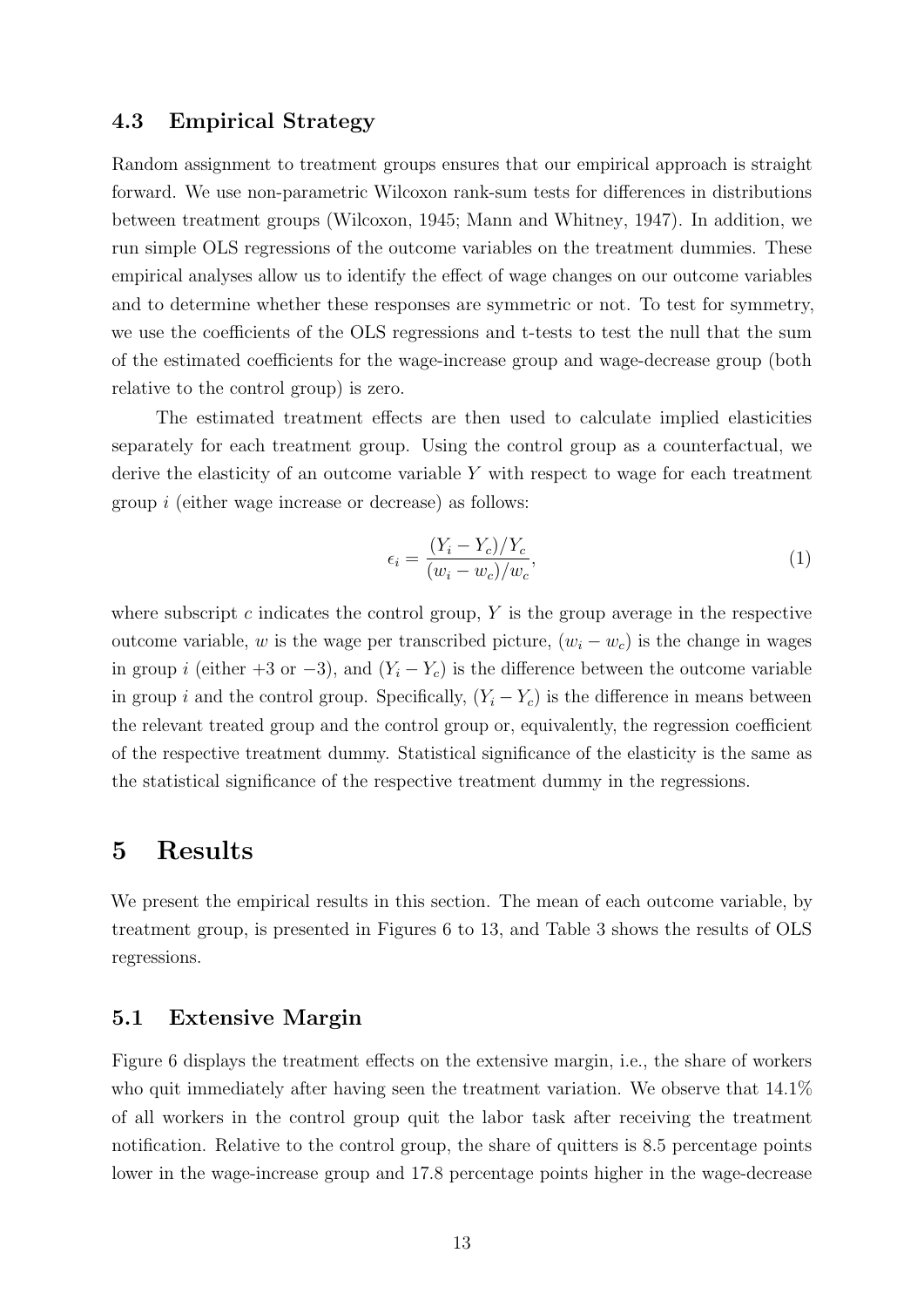group. These group-wise differences between means are all statistically significant at the 1% level according to non-parametric ranksum tests. These results are also demonstrated in OLS regressions of the extensive-margin indicator variable on the treatment dummies; see Model I of Table [3.](#page-40-0)

An important observation is that the extensive margin response is asymmetric; the treatment effect for the wage-increase group is economically and statistically different from that for the wage-decrease group  $(p$ -value: 0.094). The asymmetry is also evident in the implied elasticities (as calculated by equation [1\)](#page-15-1), which is 3.0 in the increase group and 6.3 in the decrease group.

#### <span id="page-16-0"></span>5.2 Time responses

Time Spent Working. Figure [7](#page-32-0) shows that, on average, subjects in the control group spent about 61 minutes working on the labor task. Relative to the control group, workers who experienced a wage increase worked on the task for 6 additional minutes while those who experienced a wage decrease spent 11 fewer minutes working on the task. A non-parametric test shows that the treatment effect is statistically different from zero for the wage-decrease group, but not for the wage increase group.

The non-parametric results are also reflected by the regressions; see Model III of Table [3.](#page-40-0) The differences indicate an asymmetric effect; the treatment effect is larger in the wage-decrease group than in the wage-increase group. This is also evident by the implied elasticities, which are 0.50 in the increase group and 0.87 in the decrease group. However, we cannot reject the null that the difference between the treatment effects is zero. In other words, though the relative magnitude of the treatment effects is indicative of an asymmetric response, we cannot rule out symmetry in a statistical sense.

The effect on the total time spent working described above can be decomposed into two parts; the first due to the extensive margin response and the second due to the intensive margin response. We identify the contribution of the intensive margin response in Figure [8,](#page-33-0) which plots the mean of the total number of minutes worked conditional on not quitting right away after the treatment. The Figure shows that, conditional on transcribing at least one picture after the treatment notification, workers in the control group spent an average of 68 minutes on the task. Relative to the control group, workers in the wage-increase group worked for one additional minute while workers in the wage-decrease group spent 4 fewer minutes on the task. Subtracting these intensive-time-margin treatment effects from the total treatment effects implies that the extensive margin response explains the overwhelming majority of the effect on time spent working on the task. In fact, the extensive margin response explains 83% (=  $(6-1)/6$ ) and 64% (=  $(11-4)/11$ ) of the time margin response in the wage increase and decrease groups, respectively.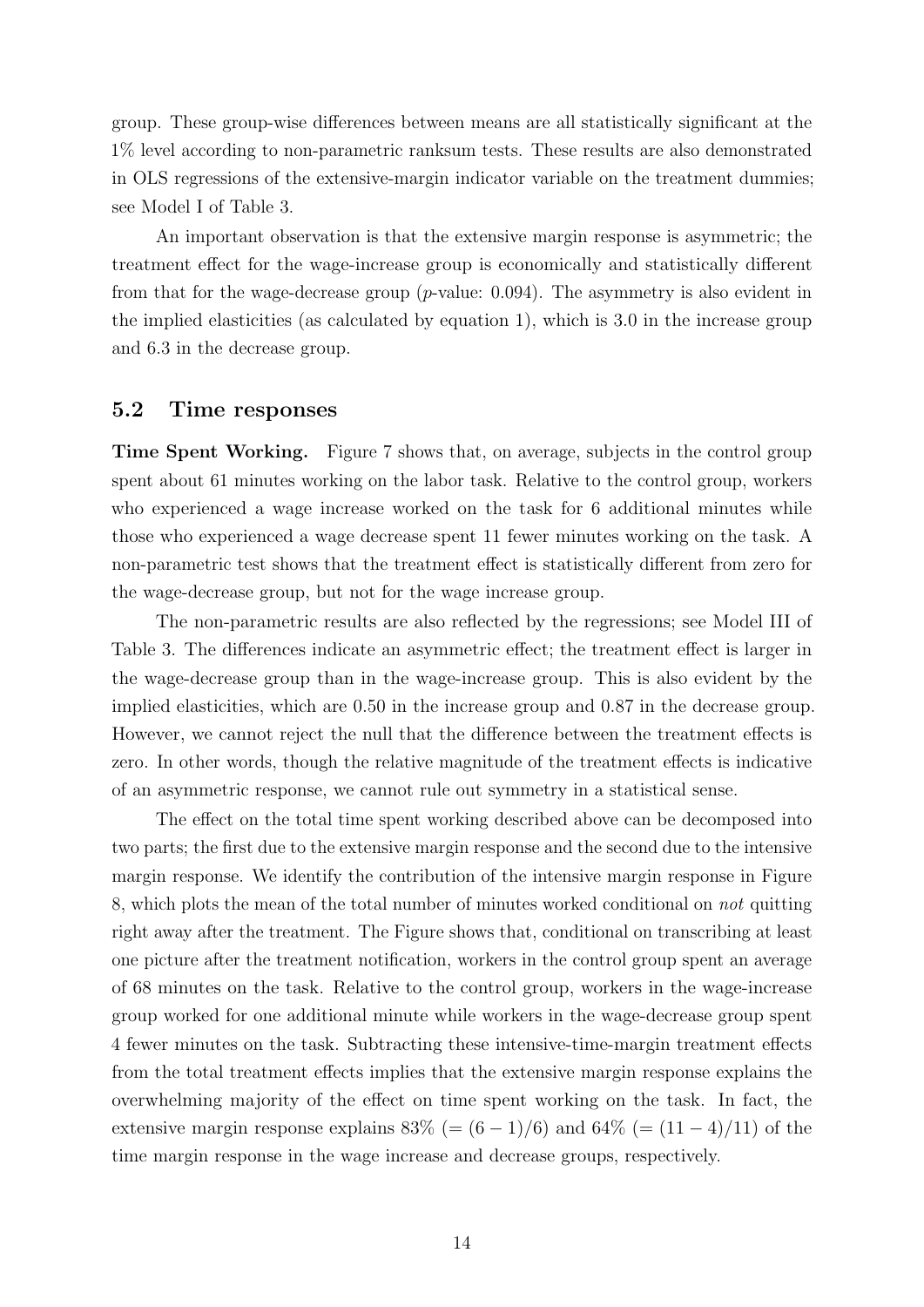Transcription Rate. The results for the transcription rate are shown in Figure [9.](#page-34-0) Workers on average spent 3.8, 3.4 and 3.9 minutes for one picture in the control, increase and decrease groups, respectively. The differences between groups are not statistically significant (also see Model IV in Table [3\)](#page-40-0). We further separate this total effect into its intensive and extensive margin components and find that there is no statistically significant effect on either margin (see Figure [10](#page-35-0) which reports the transcription rate conditional on completing at least one transcription after the treatment notification).

#### <span id="page-17-0"></span>5.3 Number and quality of transcriptions

Number of Transcribed Pictures. Figure [11](#page-36-0) shows that the treatment variation clearly affected the number of transcribed pictures per worker. While the average worker transcribed 19.04 images in the control group, the average worker completed 22.35 and 15.25 pictures in the wage-increase and wage-decrease groups, respectively. All group-wise differences between groups are distinguishable from zero at the 1%-level according to non-parametric rank-sum tests. These results are confirmed in Model II of Regression Table [3,](#page-40-0) which also shows that we cannot reject the null that the wage effect on total output is symmetric.

As in section [5.2,](#page-16-0) we decompose the total effect on number of transcribed pictures into its intensive and extensive margin components. We begin with the contribution of the intensive margin response by calculating the per-worker number of transcriptions for each group conditional on completing at least one picture after seeing the treatment information. These results, which are presented in Figure [12,](#page-37-0) show that output is higher when wages rise and lower when wages fall. While the non-parametric tests reveal that the difference between the control and increase group is statistically significant, the difference between control and decrease is not significant (p-value: 0.15). More importantly, the magnitude of these intensive-time-margin effects is not asymmetric in a statistical sense.

We next identify the contribution of the extensive margin response by subtracting the intensive-time-margin effect from the total effect. For example, the total treatment effect for the wage-increase group is 3.3 transcriptions. From Figure [12,](#page-37-0) we know that 2.14 of this effect is due to the intensive-time-margin response. Therefore, the balance of  $1.17 (= 3.31 - 2.14)$  is due to the extensive margin response. A similar calculation for the wage-decrease group reveals that the contribution of the extensive margin is 2.19. The fact that 2.19 is almost twice as large as 1.17 suggests that the contribution of the extensive margin response is asymmetric.

Quality of transcriptions. Figure [13](#page-38-0) depicts that the wage-rate changes did not have any effects on the quality of transcription. The differences are tiny and indistinguishable from zero, which confirms that workers in all groups paid careful attention to the task.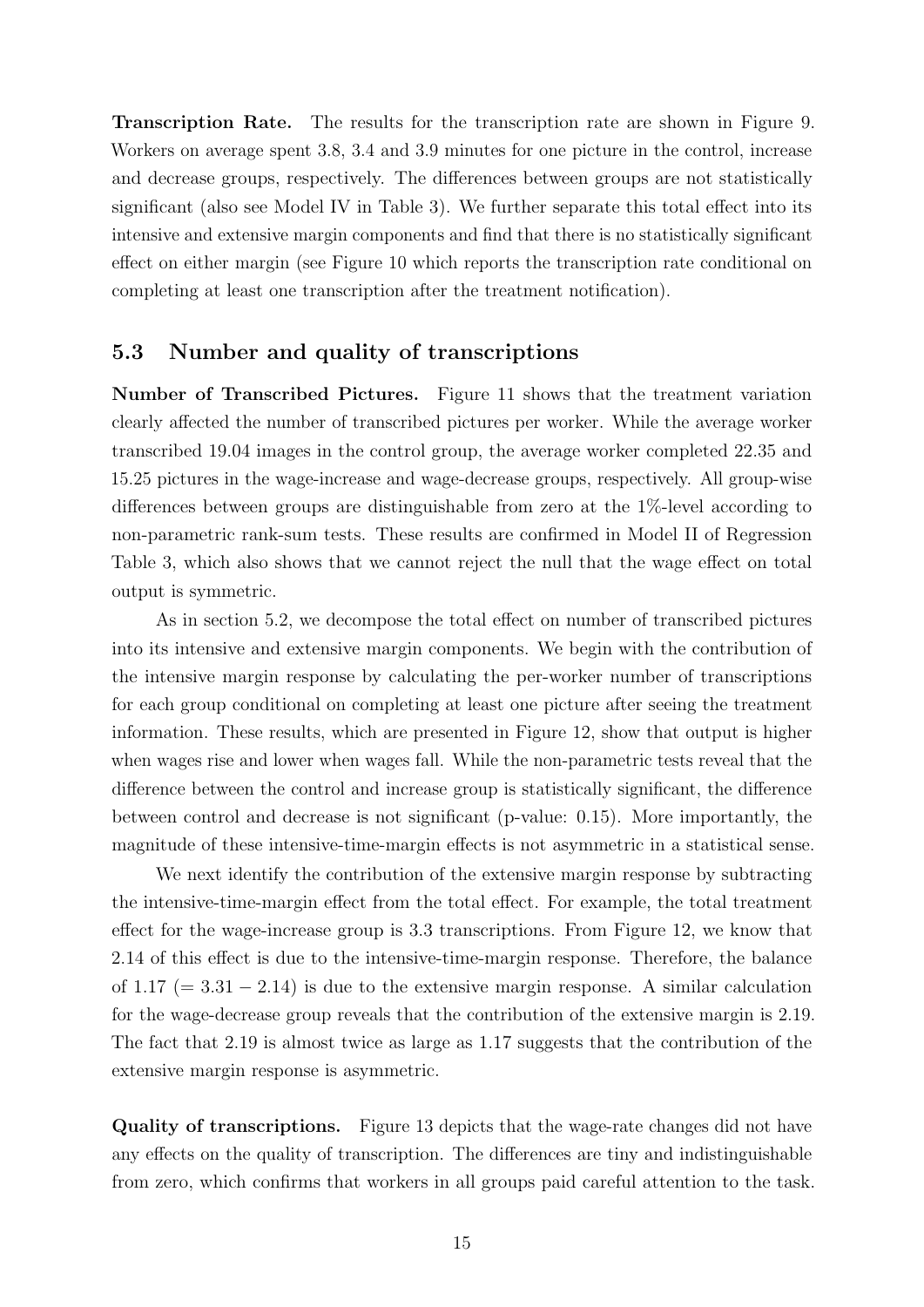This result is in line with the field experiment of [Kube et al.](#page-24-3) [\(2013\)](#page-24-3) who do not find any effects of wages on work quality either.

#### 5.4 Robustness

Because the workers discussed our task on the mTurk forum, it is possible that our findings are driven by selection into the HIT. We explore this by performing the analyses separately on the sample of workers who worked on our task before it was discussed online and the sample of workers who worked on it afterwards. These results, which are presented in Appendix [B,](#page-42-0) show no evidence that our results are driven by selection among workers who participated in the post-forum period. In addition, we regress each outcome variable on a dummy variable indicating whether the subject worked on the task before or after the forum post; we do not find any significant effects of working on the task after the forum post (results not reported).

### <span id="page-18-0"></span>6 Discussion of results

We begin this section by arguing that our findings are due to reference-dependent utility functions with loss aversion. This is followed by a discission of other possible explanations for our findings; in each case we argue that the alternatives are less likely than loss-aversion. We then describe the policy implications and generalizability of our findings.

#### 6.1 Mechanisms

Loss Aversion. Our results show that the extensive margin response to wage changes is strongly asymmetric. We also find evidence of an asymmetric intensive-time-margin response, but this effect is not statistically distinguishable from zero. Similarly, the wageinduced effect on number of transcribed images is marginally asymmetric, though not statistically significant. Interestingly, the contribution of the extensive margin response to the observed changes in transcription is asymmetric. Over all, our results point to an upward sloping supply curve that appears to be kinked around the reference wage of \$0.15.

We argue that our findings can be rationalized by the theoretical model put forward by [Ahrens et al.](#page-23-0) [\(2014\)](#page-23-0); see Section [3.](#page-10-0) Workers are loss averse with reference-dependent utility functions. This implies that workers' labor-supply functions are kinked at \$0.15, and have steeper slopes in the gain domain than in the loss domain. In this framework, a \$0.03 wage decrease is predicted to have a larger labor-supply effect than a \$0.03 wage increase. Our findings are consistent with this prediction. Our findings are also consistent with the empirical results of [Kube et al.](#page-24-3)  $(2013)$ . Importantly, our results add to these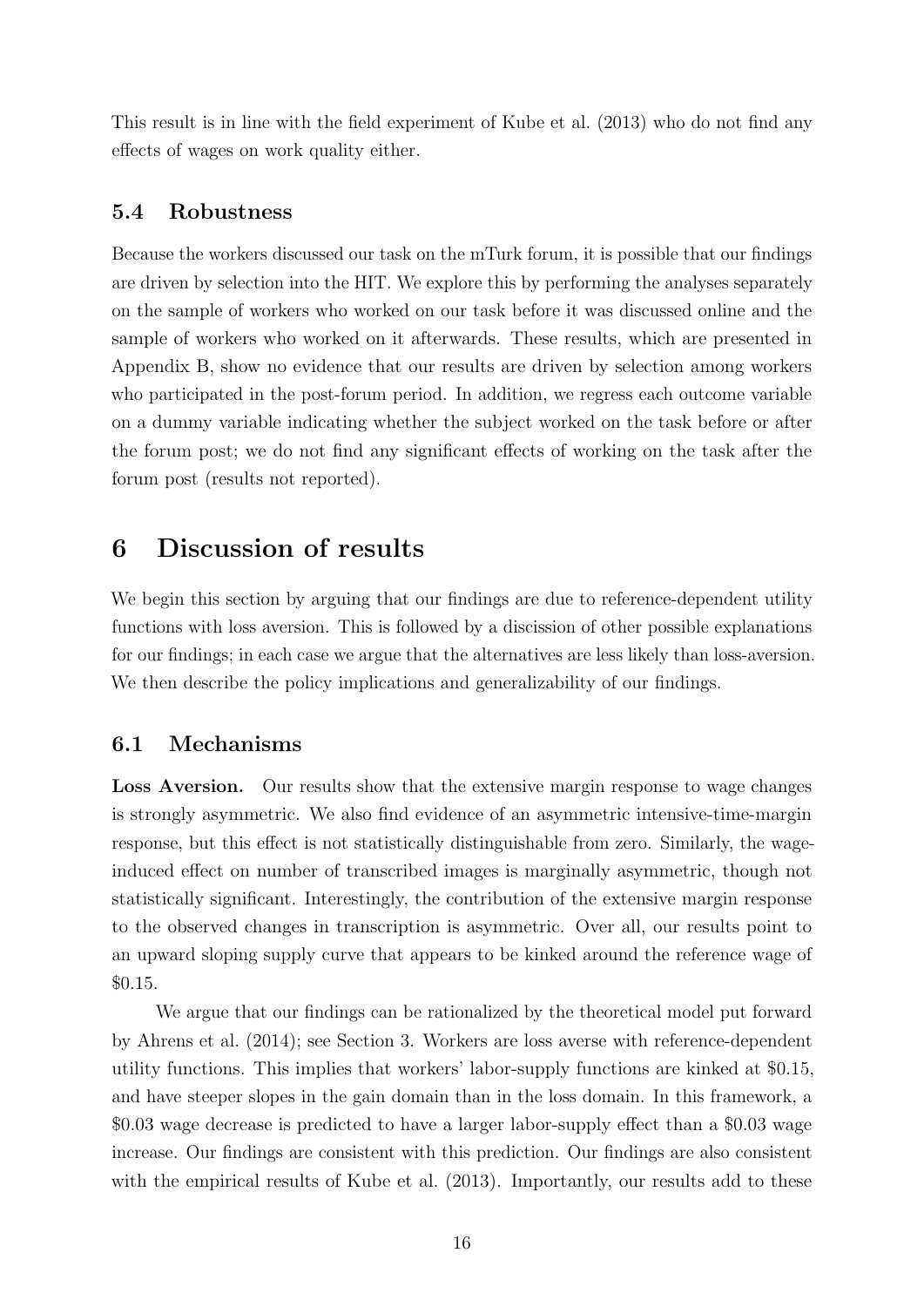two papers by further illuminating the nature of the asymmetry of labor supply responses to wage changes. In particular, we find that asymmetry is more pronounced on the extensive margin relative to the intensive margin. This refinement of the asymmetry is especially important since it is generally accepted that labor supply elasticities are mainly determined by the extensive margin response [\(Blundell and MaCurdy, 1999;](#page-23-3) [Meghir and](#page-25-1) [Phillips, 2010;](#page-25-1) [Bargain et al., 2014\)](#page-23-4). That we find evidence for an upward sloping labor supply curve is also consistent with the labor supply literature (e.g., [Keane, 2011;](#page-24-1) [Bargain](#page-23-4) [et al., 2014\)](#page-23-4).

Standard Labor Supply. To argue that our asymmetric results are due to loss aversion requires that we rule out rational responses predicted by the standard model. For example, one possible explanation of our extensive-margin results is that they are driven by a rational response to the difference between reservation wages and the newly announced wage. The argument goes as follows. A worker's decision to work or not is determined by the wage rate relative to the worker's reservation wage. The worker chooses to work if the wage rate is greater than her reservation wage. Since participation in our experiment is voluntary, it is reasonable to assume that the reservation wage for our workers has a distribution that is bounded between \$0 and \$0.15. This raises the possibility that some workers have reservation wage between \$0.12 and \$0.15. If true, this would make the observed responses consistent with a rational calculus instead of behavioral biases. In particular, we would expect all rational workers with reservation wage between \$0.12 and \$0.15 to quit the labor task when the wage rate decreases to \$0.12. We argue that there are at least two reasons to rule out this possible explanation. First, using a labor task that is very similar to ours, [Horton et al.](#page-24-10) [\(2011\)](#page-24-10) find that workers in their experiment had an implicit median reservation wage of only \$0.14 per hour, which is substantially lower than the implied hourly wage of  $$1.90^{11}$  $$1.90^{11}$  $$1.90^{11}$  in our wage decrease group.<sup>[12](#page-19-1)</sup> Second, we observe a statistically significant extensive margin response in the wage-increase group, which cannot be explained by reservation wage argument since every worker in this group would have been paid below the reservation wage from the beginning of the experiment. This, combined with the fact that the responsiveness of the wage-decrease group is approximately twice that of the wage-increase group, suggests that the difference between reservation wage and announced wage rate is a very unlikely explanation of our extensive-margin results.

So what about the intensive margin results? Could these results be due to the

<span id="page-19-0"></span><sup>&</sup>lt;sup>11</sup>Note that this hourly wage of \$1.90 is a lower bound because our measure of the time it takes to transcribe one picture overstates the actual time per picture; see Section [4.1.](#page-12-1)

<span id="page-19-1"></span><sup>&</sup>lt;sup>12</sup>[Horton et al.](#page-24-10) [\(2011\)](#page-24-10) estimated the reservation wage using data generated from an mTurk task. The task required mTurk workers to transcribe paragraph-sized chunks of text that is written in Tagalog, a language of the Philippines. That is, as in our task, subjects are required to transcribe foreign language text and are paid per transcribed text.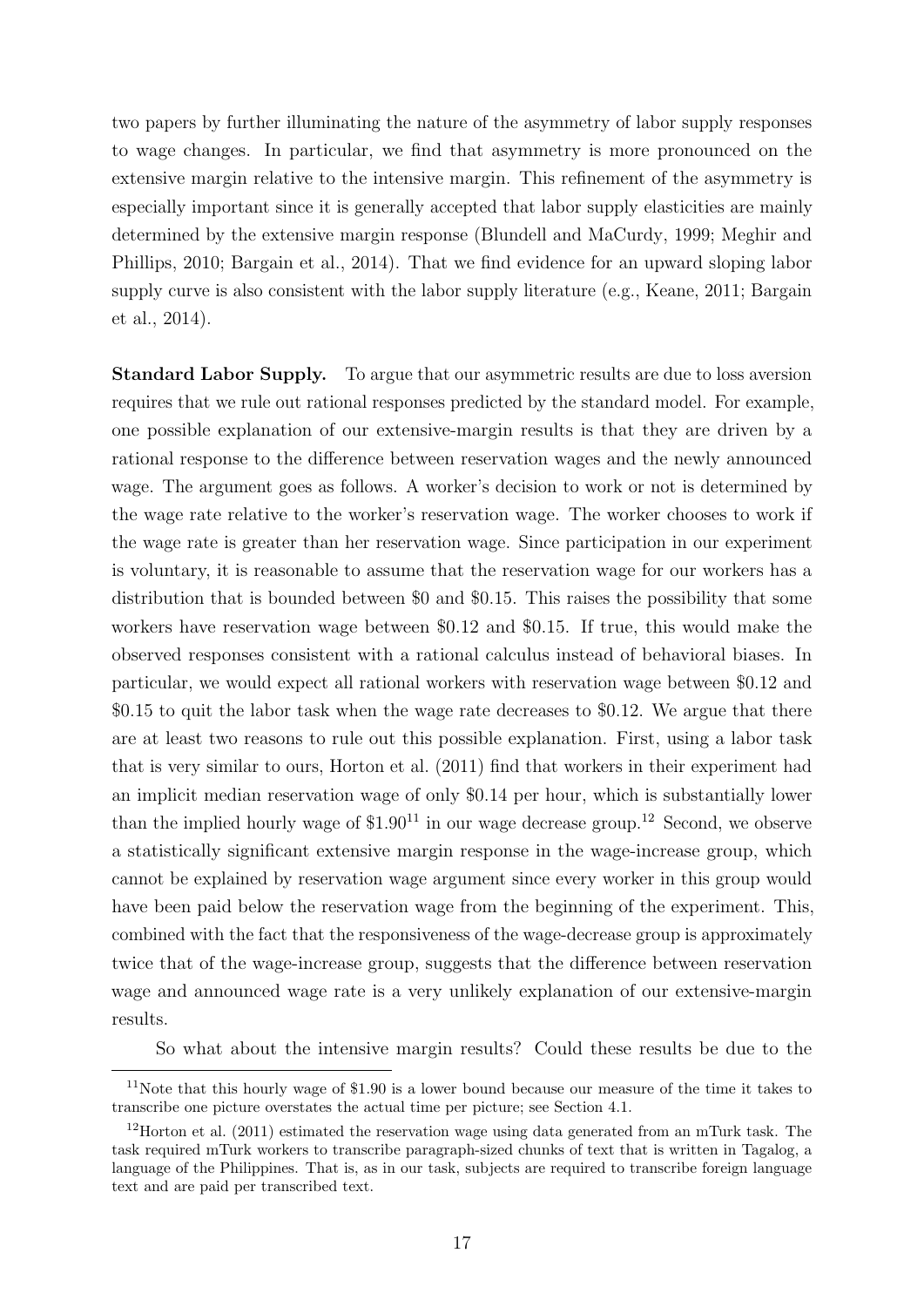standard model? We argue that this is also unlikely. Notice that the intensive margin response is based on the difference between the marginal disutility of transcription and the wage rate. Assuming the disutility of transcription is increasing in the number of transcriptions, we would expect workers in the wage-increase group to work longer and faster, relative to the control group. On the other hand, because the wage-decrease group faces a lower fixed wage than the control group, we would expect workers in this group to spend less time working and to do so at a slower rate. This is exactly what we find. However, contrary to the symmetric response predicted by the standard model, we find that the economic magnitude of these responses is asymmetric; e.g., the intensive-margin treatment effect for the time spent working is in the wage-decrease group is four times that in the wage-increase group.

We acknowledge that standard neoclassical labor supply model may yield asymmetric labor supply responses, but only if the labor supply function has a particular shape. Even then, asymmetry would only arise for non-marginal wage changes. Although our wage rate changed by 20% from the reference point, the absolute change is only \$0.03, which is small, and may be viewed as a rather marginal change. We argue then, that we have a "very small" wage change, which rules out the standard model as a possible explanation for our results.

Reciprocity. Another possible explanation of our findings is reciprocity; workers interpret the wage changes as punishment or reward, and respond accordingly. Workers who receive a wage decrease feel punished and thus lower their labor supply in an effort to punish the employer, while workers who receive a wage increase feel rewarded for their effort and thus work harder to return the favor to their employer. To the extent that the degree of induced reciprocity is asymmetric around a reference wage, this explanation is potentially consistent with reference-dependence and loss-aversion, and therefore is a potential driver of our findings. Although we have no way of ruling out this motivation behind our results, we argue that this is an unlikely explanation based on our experimental design. Recall that subjects are paid for each completed transcription and not per-unitof-time. This implies that workers in our experiment have little scope for punishing the employer through shirking. Additionally, reducing the number of transcription implies that a worker punishes herself in the form of lower pay-off, and potentially lower performance rating, which affects her prospects of being allowed to work on other mTurk tasks.[13](#page-20-0) One strategy to punish the employer without incurring a cost is to continue to work hard, but submit transcriptions that are of low enough quality to be mostly useless to the employer,

<span id="page-20-0"></span><sup>&</sup>lt;sup>13</sup>Workers on mTurk receive performance rating for each task they complete. Employers often use workers' performance rating to screen out low performers from their tasks. Therefore, a worker who decides to punish us because their wage has been reduced, runs the risk of limiting the number of tasks she will qualify to work on in the future.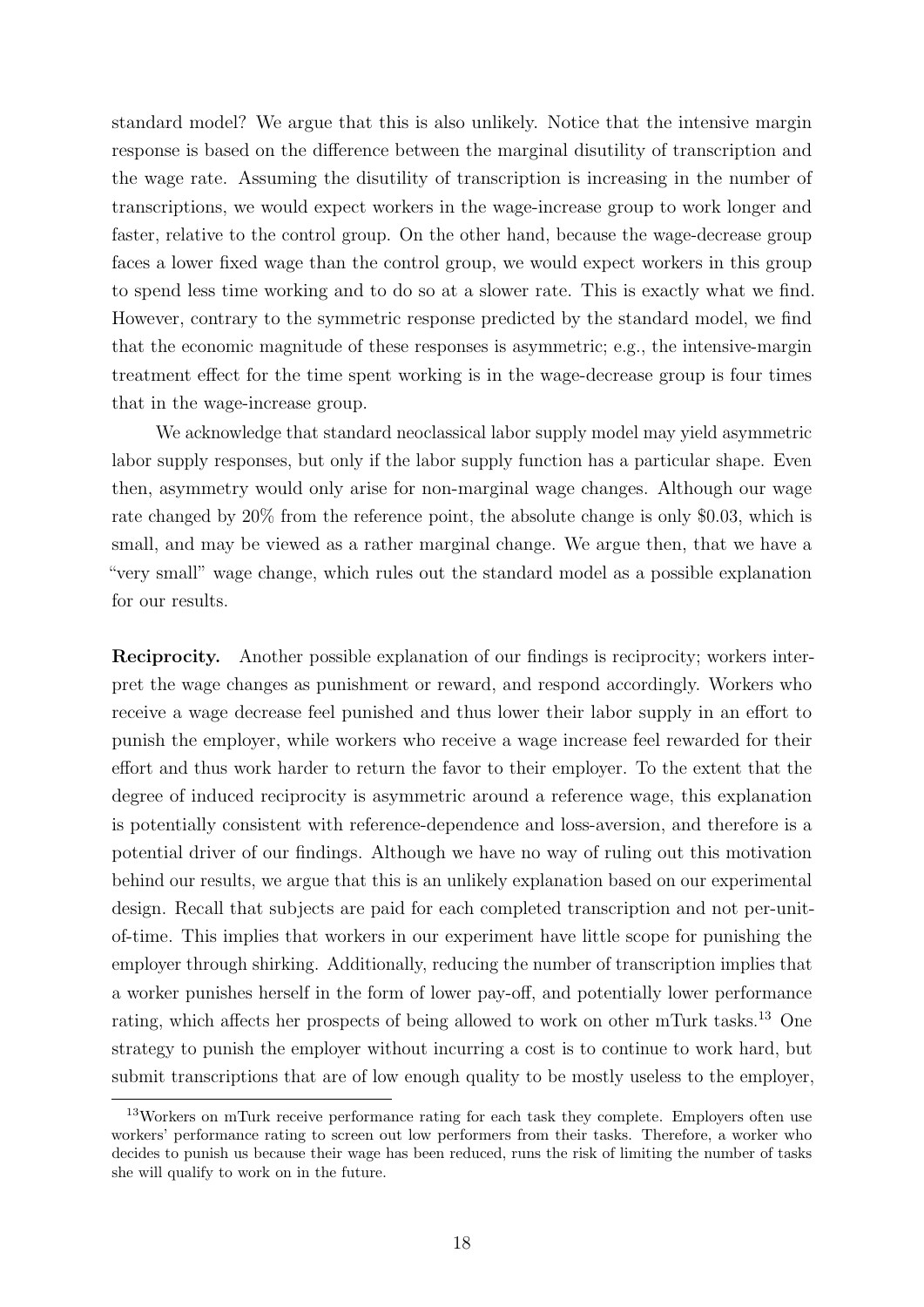but high enough quality to avoid a negative performance review. Because we have the transcriptions and the actual texts, we can check to see if workers used this strategy; there is no evidence that they did (see Section [5.3\)](#page-17-0).

Similarly, as opposed to settings where workers are paid per hour, transcribing more pictures is not a reward for the employer in our experiment since this increases the costs to the employer. Workers are also likely to know that employers can easily recruit other workers to transcribe pictures and that employers therefore do not face the risk that pictures remain untranscribed.

#### 6.2 Implications

The existing labor supply literature identifies labor supply elasticities by exploiting data comprised of both wage increases and decreases. This approach makes sense in the context of the standard labor supply model where the elasticity is shown to be symmetric. It also makes sense when one considers that nominal wages are almost always rising. However, this approach becomes problematic if one believes that workers respond to real wages rather than nominal wages, and that workers have reference-dependent utility functions. The reason is that real wages vary more greatly over time and generally reflect both increases and decreases. As [Ahrens et al.](#page-23-0) [\(2014\)](#page-23-0) have shown theoretically and we have found empirically, labor supply responds asymmetrically to wage changes under these circumstances. Our results suggest that this is especially true for the extensive margin responses that drive labor supply elasticities. Relying on the standard estimation approach under these circumstance leads to overestimated elasticities when wages rise and underestimated elasticities when wages fall.

From a purely academic perspective, our findings confirm that labor supply is best modeled with reference-dependent utility functions that allows the modeler to account for an asymmetric response to wages. Our findings are also practically useful, since labor supply elasticities play an important role in quantifying the economic impacts of policy changes that affect wages; e.g., minimum wage polices. One policy area where our findings are likely to be particularly useful is taxation. Tax reforms generally result in either tax increases or tax decreases. In fact, upward and downward changes are more prominent for tax rates than for wages. Further, the tax elasticity of labor supply plays a key role in determining the efficiency cost and revenue impacts of tax policy changes. We know that the tax elasticity of labor supply is generally larger than the wage elasticity: e.g., due to tax aversion [\(Kessler and Norton, 2015\)](#page-24-13). This suggests that the labor-supply asymmetry with respect to tax-rate changes is likely to be more pronounced than what our findings for labor supply responses to wage changes suggest. This makes the distinction between rate increases and decreases more particularly important in the context of tax rate.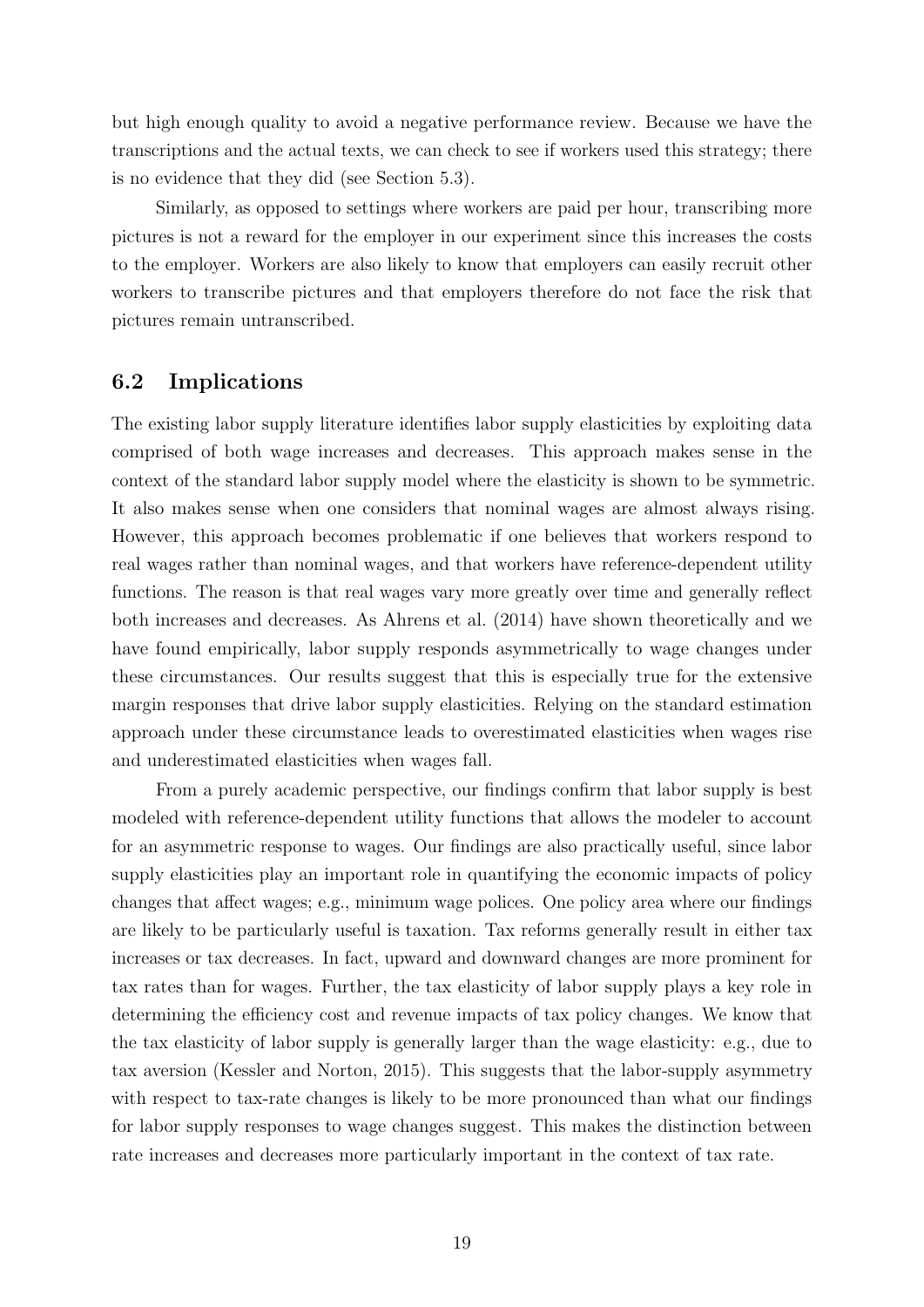#### 6.3 Generalizability

The results described above are obtained using an experimental design in a large real-world labor market. Importantly, workers did not know they participated in an experiment and thus behaved as they would in their natural occurring environment. Due to randomization, our experimental design also guarantees internal validity. Though our findings are based on an actual real-world labor market, we are careful not to generalize our results to all types of labor markets. Nonetheless, we argue that the findings are applicable to any labor market with piece rate, flexibility and multiple outside options. One example of such labor markets is on-line crowd-sourcing labor markets, which are becoming increasingly common in the current technological age.<sup>[14](#page-22-1)</sup> A common feature of these labor markets is that workers tend to work for relatively low wages and have extremely high levels of labor supply flexibility. Because the labor supply effects are predominately on the extensive margin, we argue that the results are also likely to be equally applicable to traditional labor markets where workers face greater restrictions on labor hours.

### <span id="page-22-0"></span>7 Conclusion

We estimate the effect of wage change on labor supply using data generated in a field experiment. We find strong evidence of an asymmetric response on the extensive margin. The magnitude of the intensive-time margin responses is also indicative of an asymmetric response, but we cannot rule out symmetry in a statistical sense. Though we cannot rule out a symmetric response in the number of transcribe images, the evidence does suggest that the contribution of the extensive margin to the effect of wages on transcriptions is asymmetric. Overall, our findings suggest that the labor supply curve for workers on mTurk is upward sloping, and is best modeled by a reference-dependent utility function that accommodates loss aversion. In our particular setting, we find that the supply curve is upward sloping with a kink at a wage rate of \$0.15. We speculate that a similar, but much larger asymmetric response exist for the tax elasticity of labor supply.

<span id="page-22-1"></span><sup>14</sup>See <https://sites.google.com/site/johnjosephhorton/miscellany/online-labor-markets> for a list of crowd-sourcing online labor markets.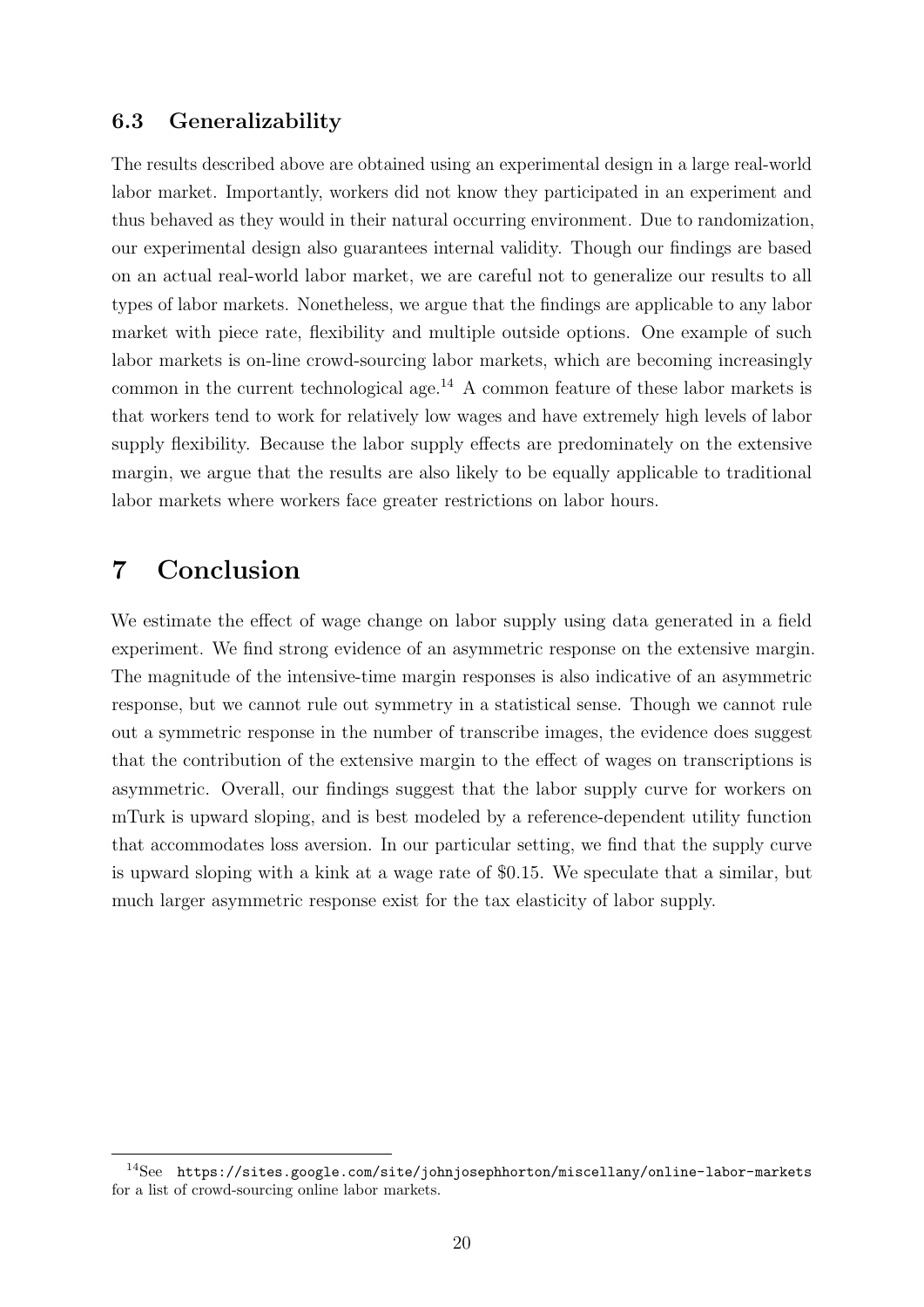### References

- <span id="page-23-9"></span>Abeler, J., Falk, A., Goette, L. and Huffman, D. (2011). Reference points and effort provision, American Economic Review 101(2): 470–92.
- <span id="page-23-0"></span>Ahrens, S., Pirschel, I. and Snower, D. J. (2014). A theory of wage adjustment under loss aversion, IZA Discussion Papers 8699, Institute for the Study of Labor.
- <span id="page-23-4"></span>Bargain, O., Orsini, K. and Peichl, A. (2014). Comparing Labor Supply Elasticities in Europe and the United States – New Results, The Journal of Human Resources 49(3): 723–838.
- <span id="page-23-3"></span>Blundell, R. and MaCurdy, T. E. (1999). Labor Supply: A Review of Alternative Approaches, in O. Ashenfelter and D. Card (eds), Handbook of Labor Economics, North-Holland, Amsterdam.
- <span id="page-23-11"></span>Buhrmester, M., Kwang, T. and Gosling, S. D. (2011). Amazon's mechanical turk: A new source of inexpensive, yet high-quality, data?, Perspectives on Psychological Science  $6(1): 3-5.$
- <span id="page-23-5"></span>Camerer, C., Babcock, L., Loewenstein, G. and Thaler, R. (1997). Labor supply of new york city cabdrivers: One day at a time, The Quarterly Journal of Economics 112 $(2)$ : 407-441.
- <span id="page-23-10"></span>Card, D. and Dahl, G. B. (2011). Family violence and football: The effect of unexpected emotional cues on violent behavior, The Quarterly Journal of Economics 126(1): 103– 143.
- <span id="page-23-6"></span>Crawford, V. P. and Meng, J. (2011). New york city cab drivers' labor supply revisited: Reference-dependent preferences with rational-expectations targets for hours and income, American Economic Review 101(5): 1912–32.
- <span id="page-23-7"></span>DellaVigna, S., Lindner, A., Reizer, B. and Schmieder, J. F. (2015). Reference-Dependent Job Search: Evidence from Hungary, mimeo,  $http://eml. berkeley.$ edu/ ~ [sdellavi/ wp/ HungaryUIRD\\_ wp\\_ 2015\\_ 09\\_ 07. pdf](http://eml.berkeley.edu/~sdellavi/wp/HungaryUIRD_wp_2015_09_07.pdf) .
- <span id="page-23-8"></span>Dunn, L. F. (1996). Loss aversion and adaptation in the labor market: Empirical indifference functions and labor supply, The Review of Economics and Statistics **78**(3): 441–450.
- <span id="page-23-1"></span>Eissa, N. and Liebman, J. B. (1996). Labor supply response to the earned income tax credit, The Quarterly Journal of Economics 111(2): 605–637.
- <span id="page-23-2"></span>Evers, M., De Mooij, R. and Van Vuuren, D. (2008). The wage elasticity of labour supply: A synthesis of empirical estimates, De Economist 156(1): 25–43.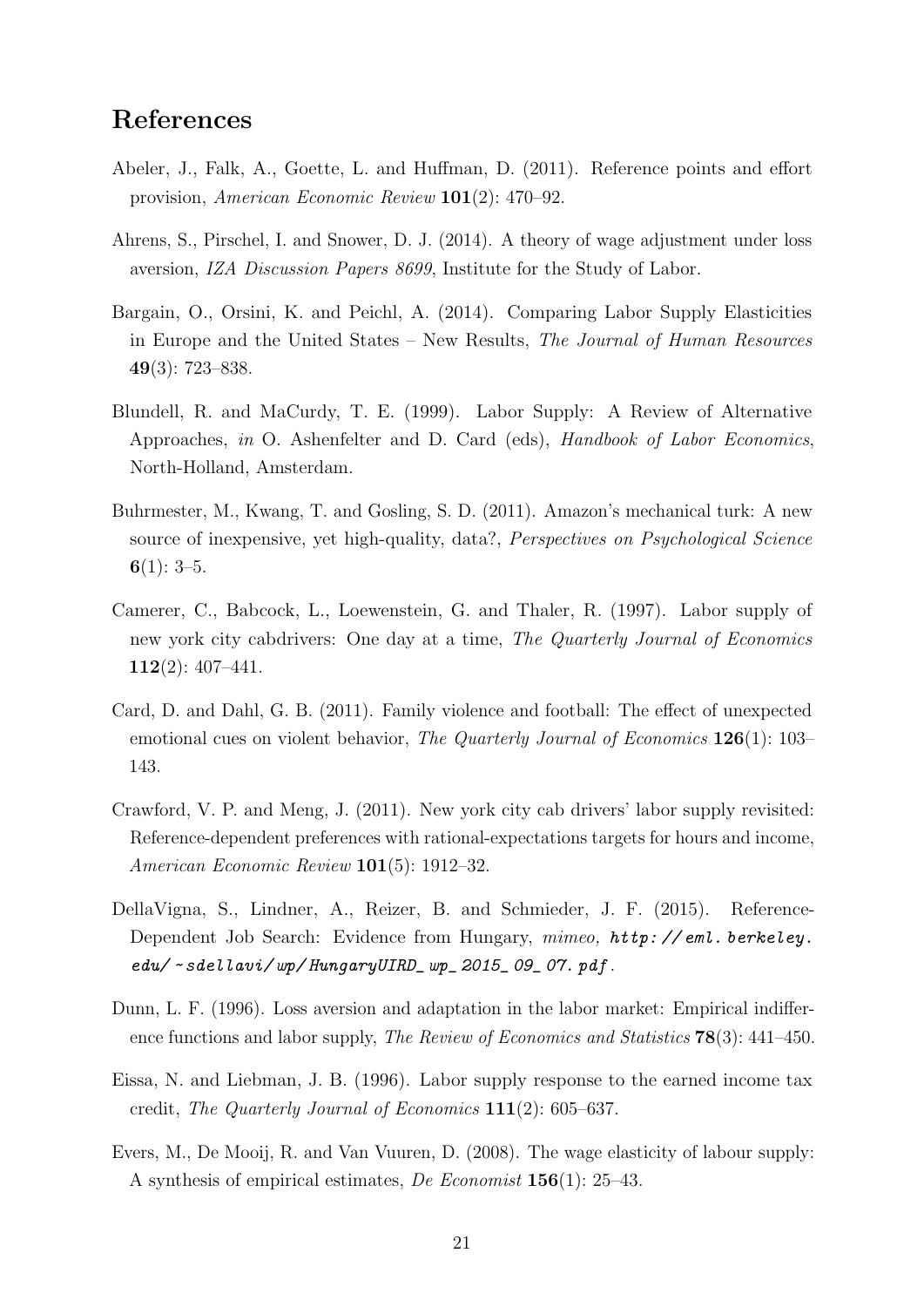- <span id="page-24-5"></span>Fehr, E. and Goette, L. (2007). Do workers work more if wages are high? evidence from a randomized field experiment, American Economic Review 97(1): 298–317.
- <span id="page-24-4"></span>Goette, L., Huffman, D. and Fehr, E. (2004). Loss aversion and labor supply, Journal of the European Economic Association  $2(2-3)$ : 216–228.
- <span id="page-24-10"></span>Horton, J. J., Rand, D. G. and Zeckhauser, R. J. (2011). The online laboratory: conducting experiments in a real labor market, Experimental Economics 14: 399–425.
- <span id="page-24-2"></span>Kahn, S. (1997). Evidence of nominal wage stickiness from microdata, The American Economic Review 87(5): 993–1008.
- <span id="page-24-0"></span>Kahneman, D. and Tversky, A. (1979). Prospect Theory: An Analysis of Decision under Risk, Econometrica 47(2): 263–91.
- <span id="page-24-1"></span>Keane, M. P. (2011). Labor supply and taxes: A survey, Journal of Economic Literature 49(4):  $961-1075$ .
- <span id="page-24-13"></span>Kessler, J. B. and Norton, M. I. (2015). Tax aversion in labor supply, Journal of Economic Behavior and Organization forthcoming.
- <span id="page-24-9"></span>Kleven, H. J. and Schultz, E. A. (2014). Estimating taxable income responses using danish tax reforms, American Economic Journal: Economic Policy 6(4): 271–301.
- <span id="page-24-6"></span>Koszegi, B. and Rabin, M. (2006). A model of reference-dependent preferences, The Quarterly Journal of Economics 121(4): 1133–1165.
- <span id="page-24-7"></span>Koszegi, B. and Rabin, M. (2007). Reference-dependent risk attitudes, American Economic  $Review 97(4): 1047-1073.$
- <span id="page-24-8"></span>Koszegi, B. and Rabin, M. (2009). Reference-dependent consumption plans, American Economic Review 99(3): 909–36.
- <span id="page-24-3"></span>Kube, S., MarA©chal, M. A. and Puppe, C. (2013). Do wage cuts damage work morale? evidence from a natural field experiment, Journal of the European Economic Association 11(4):  $853 - 870$ .
- <span id="page-24-11"></span>Kuziemko, I., Norton, M. I., Saez, E. and Stantcheva, S. (2015). How elastic are preferences for redistribution? evidence from randomized survey experiments, American Economic Review 105(4): 1478–1508.
- <span id="page-24-12"></span>Mann, H. B. and Whitney, D. R. (1947). On a test whether one of two random variables is stochastically larger than the other, Annals of Mathematical Statistics 18: 50–60.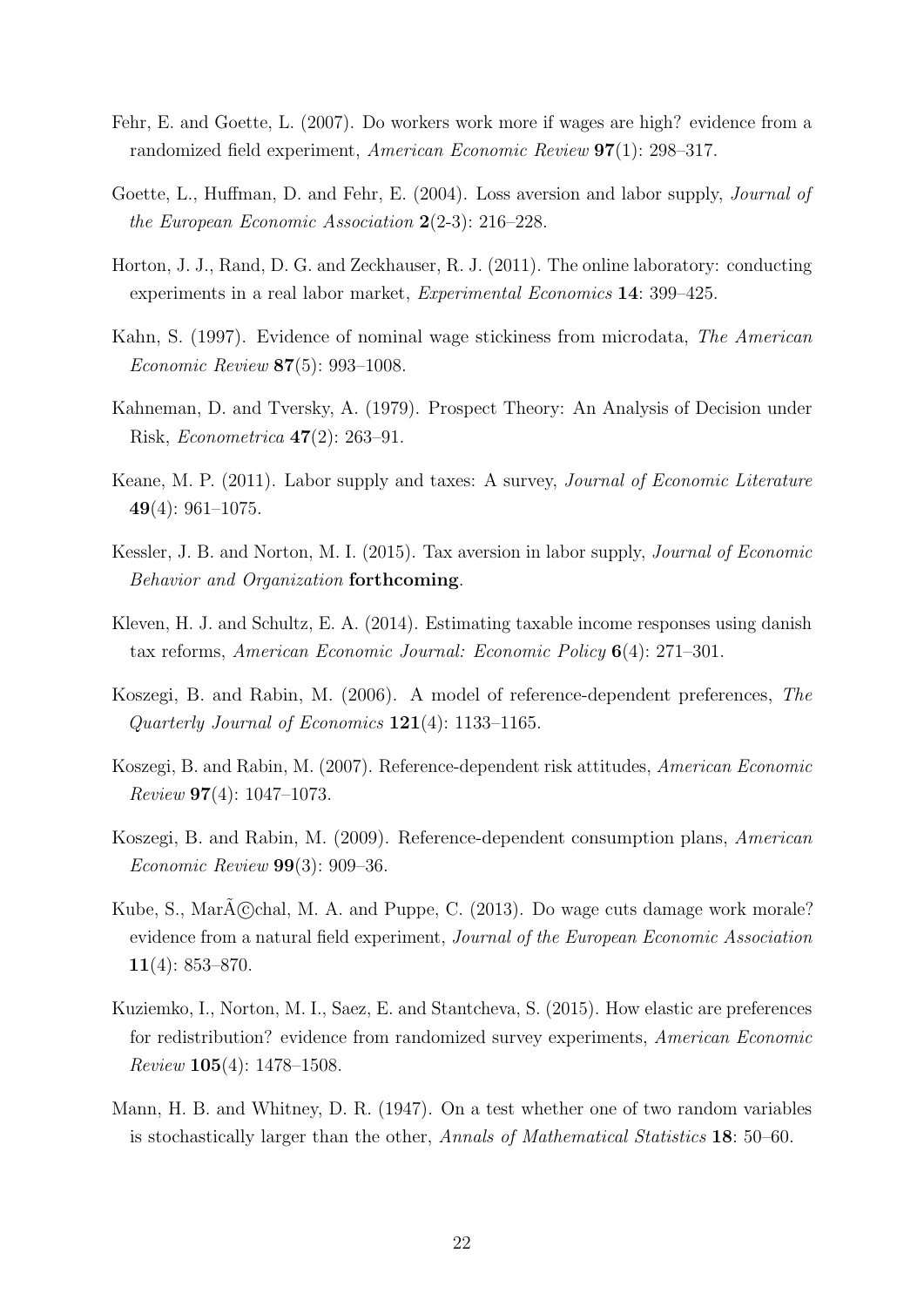- <span id="page-25-3"></span>Marzilli Ericson, K. M. and Fuster, A. (2011). Expectations as endowments: Evidence on reference-dependent preferences from exchange and valuation experiments, The Quarterly Journal of Economics 126(4): 1879–1907.
- <span id="page-25-7"></span>Mason, W. and Suri, S. (2011). Conducting behavioral research on amazon's mechanical turk, Behavioural Research 44: 1–23.
- <span id="page-25-1"></span>Meghir, C. and Phillips, D. (2010). Labour Supply and Taxes, in J. Mirrless, S. Adam, T. Besley, R. Blundell, S. Bond, R. Chote, M. Gammie, P. Johnson, G. Myles and J. Poterba (eds), Dimensions of Tax Design: The Mirrlees Review, Oxford University Press, pp. 202–274.
- <span id="page-25-6"></span>Paolacci, G., Chandler, J. and Ipeirotis, P. G. (2010). Running experiments on amazon mechanical turk, Judgment and Decision Making 5(5).
- <span id="page-25-4"></span>Pope, D. G. and Schweitzer, M. E. (2011). Is tiger woods loss averse? persistent bias in the face of experience, competition, and high stakes, American Economic Review  $101(1): 129-57.$
- <span id="page-25-2"></span>Post, T., van den Assem, M. J., Baltussen, G. and Thaler, R. H. (2008). Deal or no deal? decision making under risk in a large-payoff game show, American Economic Review  $98(1): 38-71.$
- <span id="page-25-0"></span>Rothstein, J. (2010). Is the eitc as good as an nit? conditional cash transfers and tax incidence, American Economic Journal: Economic Policy 2(1): 177–208.
- <span id="page-25-5"></span>Saez, E., Slemrod, J. and Giertz, S. H. (2012). The elasticity of taxable income with respect to marginal tax rates: A critical review, *Journal of Economic Literature*  $50(1)$ : 3–50.
- <span id="page-25-8"></span>Wilcoxon, F. (1945). Individual comparisons by ranking methods, *Biometrics* 1: 80–83.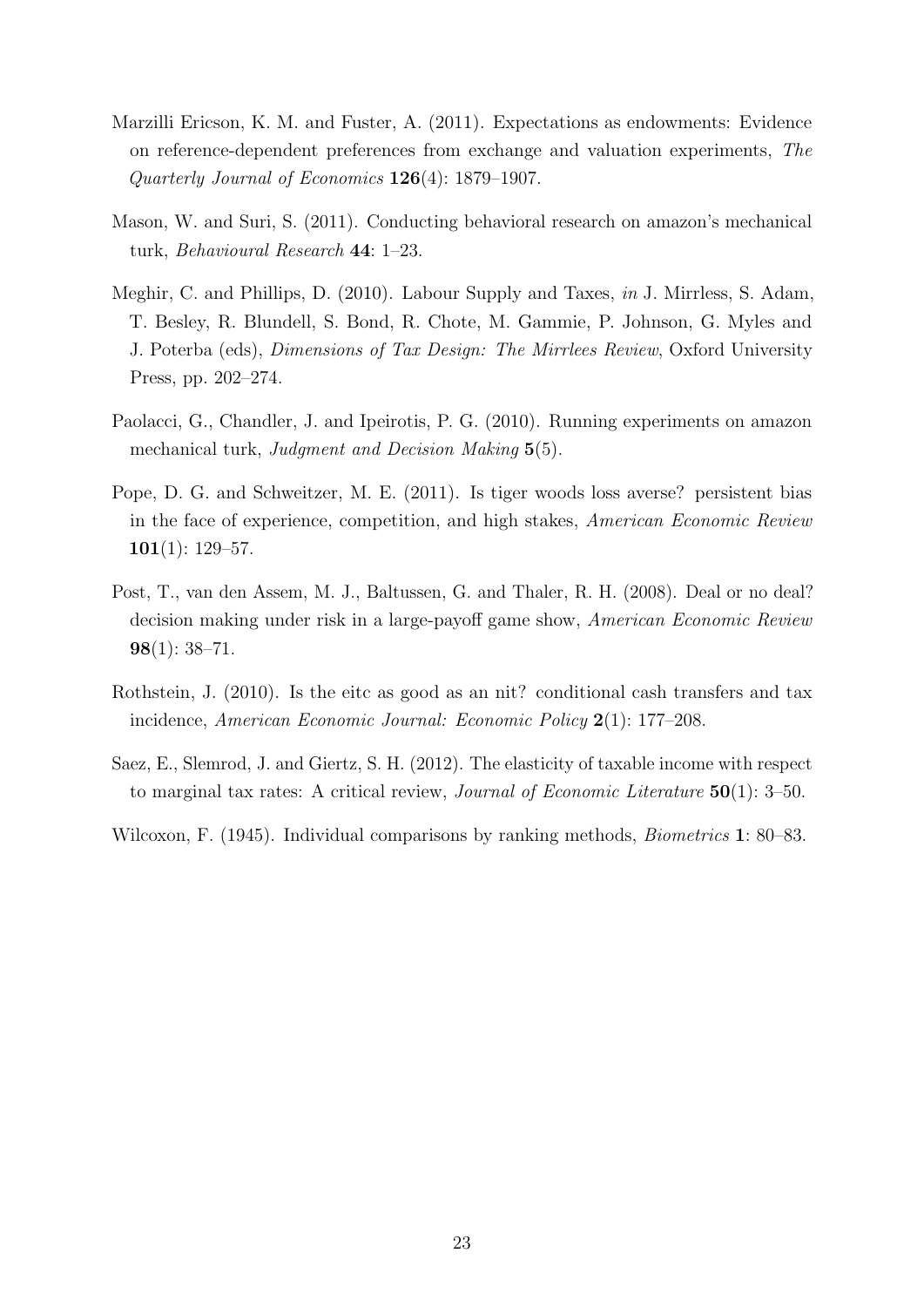## 8 Tables and Figures

### <span id="page-26-0"></span>8.1 Figures

Figure 1: Image of Text to be Transcribed

ve Prozessdaten erfassen seit der Einführung der Abgeltungsteuer nur noch einen Teil der Einkommensverteilung. Analysen der Vermögensverteilung beruhen seit der Abschaffung der Vermögensteuer ausschließlich auf den genannten Haushaltsbefragungen und sind mit entsprechend großen Schätzfehlern verbunden.

Notes: The Figure depicts a screenshot of an image of text that was to be transcribed by the subjects. Subjects were randomly shown one of 128 images. All images are comparable to the image depicted in the Figure. All images are in German and taken from a recent policy-report publication.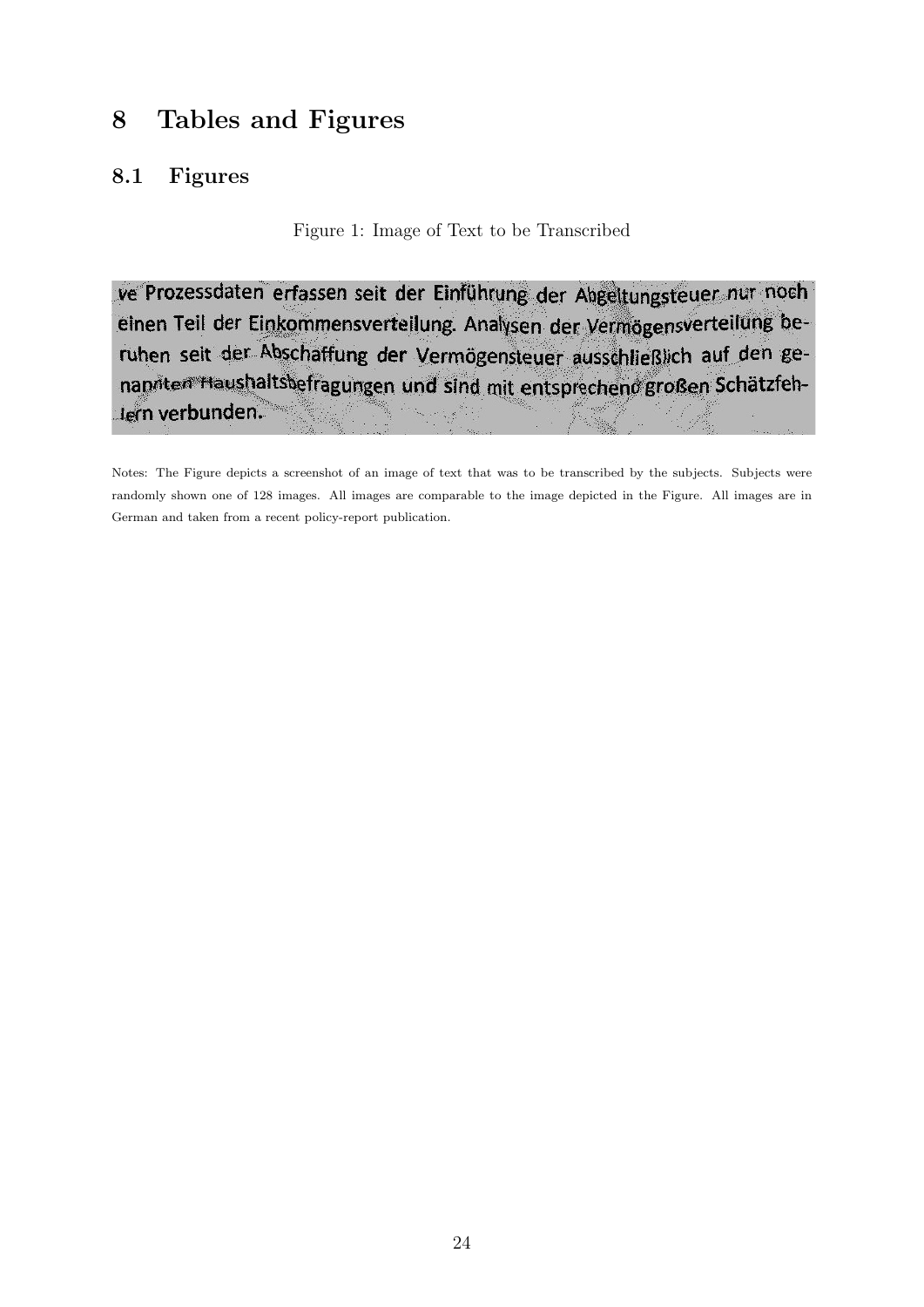#### Figure 2: Human Intelligence Task Shown on mTurk

<span id="page-27-0"></span>

Notes: The Figure depicts a screenshot from the Amazon Turk website. It shows how the labor task used for the field experiment was advertised on Amazon Turk. Subjects are taken to our external website once they click the "Accept Hit" button.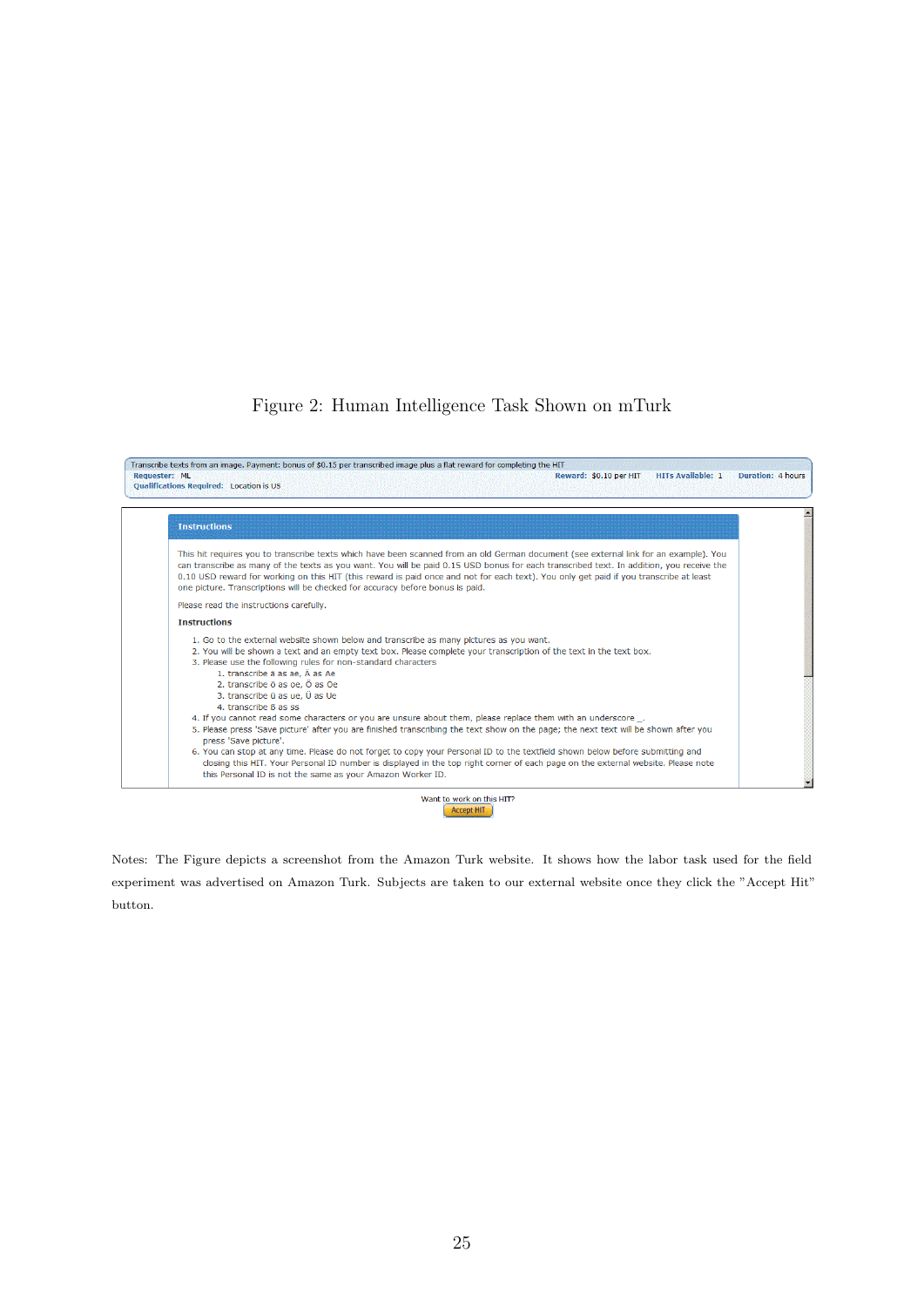#### Figure 3: Instructions Shown on Our Website

#### <span id="page-28-0"></span>**Transcribe pictures**

Personal ID: 789db7d48af873208f7f253a6cd5a24c Transcribed pictures: 0 Current bonus per picture: 0.15 USD

#### **Welcome.**

Thank you for working on this hit. This hit requires you to transcribe texts which have been scanned from an old German document (see below for an example). You can transcribe as many of the texts as you want; a new text will be presented when you hit the 'Save picture' button. You will be paid 0.15 USD bonus for each transcribed text. In addition, you receive the 0.10 USD reward as shown on the Amazon Mechanical Turk page for working on this HIT (this reward is paid once and not for each text). You only get paid if you transcribe at least one picture. Transcriptions will be checked for accuracy before bonus is paid.

To the top right of this web page you see your personal ID. Please submit this personal identifier to Amazon Mechanical Turk in order to complete this assignment.

#### **Instructions**

- 1. Your Personal ID number is shown in the top right corner of each page. Please submit this personal identifier to Amazon Mechanical Turk in order to complete this assignment.
- 2. You will be shown a text and an empty text box. Please complete your transcription of the text in the text box.
- 3. Please use the following rules for non-standard characters
	- 1. transcribe ä as ae, Ä as Ae
	- 2. transcribe ö as oe, Ö as Oe
	- 3. transcribe ü as ue, Ü as Ue
	- 4. transcribe ß as ss
- 4. If you cannot read some characters or you are unsure about them, please replace them with an underscore
- 5. Please press 'Save picture' after you are finished transcribing the text show on the page; the next text will be shown after you press 'Save picture'
- 6. You can stop at any time. Please do not forget to copy your Personal ID to the Amazon Turk Website before submitting and closing this **HIT**

Notes: The Figure depicts a screenshot of the external website that we set up for the purpose of the field experiment. Subjects were taken to this website once they decided on the Amazon Turk website that they would like to work on the task. The depicted screenshots provides subjects all information relevant for the task.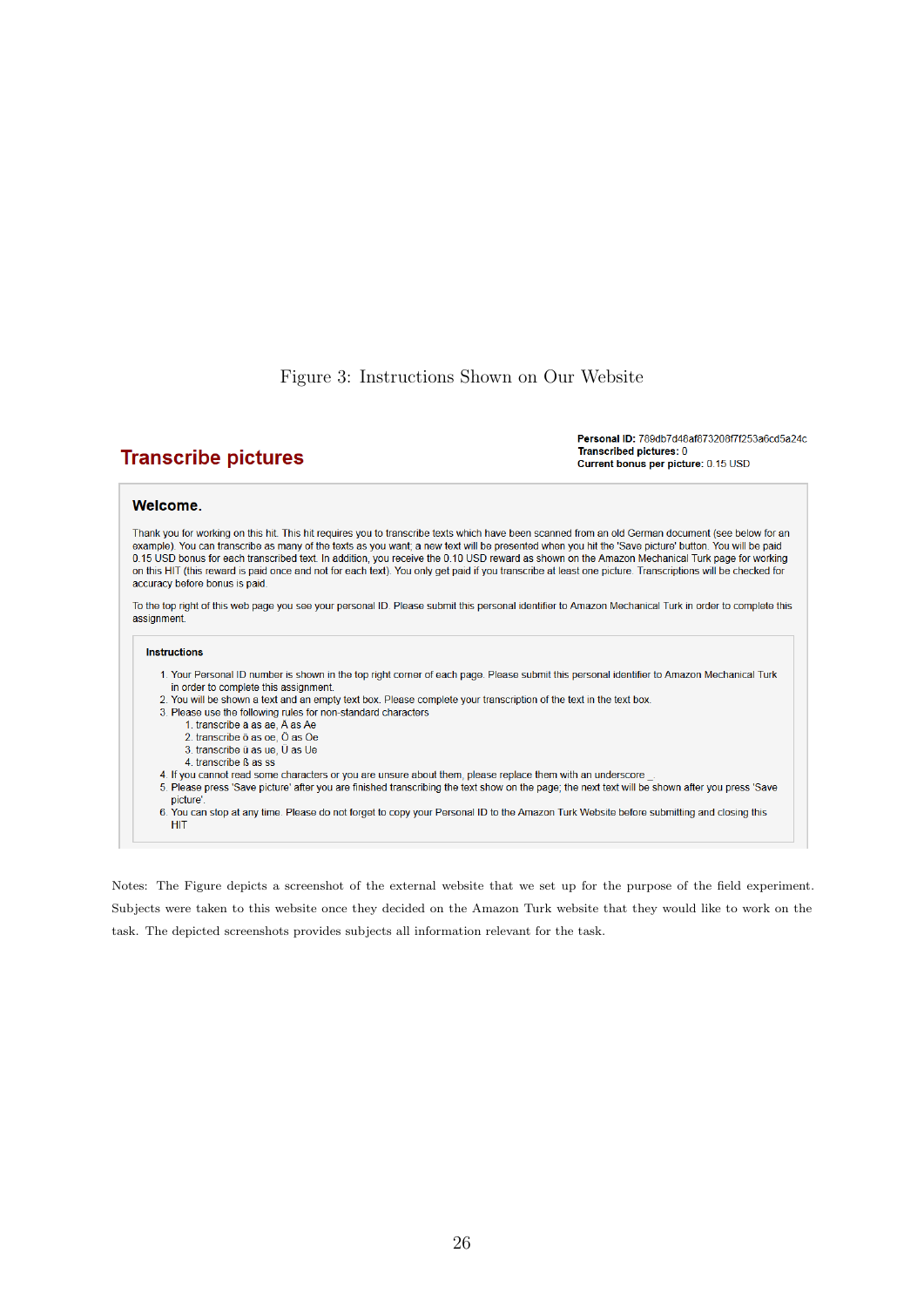#### Figure 4: Treatment Variation

### <span id="page-29-0"></span>**Transcribe pictures**

Personal ID: 789db7d48af873208f7f253a6cd5a24c **Transcribed pictures: 6** Current bonus per picture: 0.12 USD

Thank you for transcribing these pictures. As written in the introduction, we will grant a bonus of 0.15 USD for each of these pictures. There are additional pictures that you can transcribe. However, the bonus payment for each additional picture will be 0.12 USD from now on. You will receive 0.15 USD bonus for each of the 6 pictures you transcribed so far, though.

If you want to stop and exit, just copy your Personal ID to the Amazon Turk Website and submit the HIT.

Continue

Notes: The Figure depicts a screenshot of the treatment notification in the "wage decrease" group. The treatment notifications for the "control" and "wage increase" groups were identical except for the information regarding the piecerate wage for the subsequent images. The treatment notification popped up after a subject transcribed six images.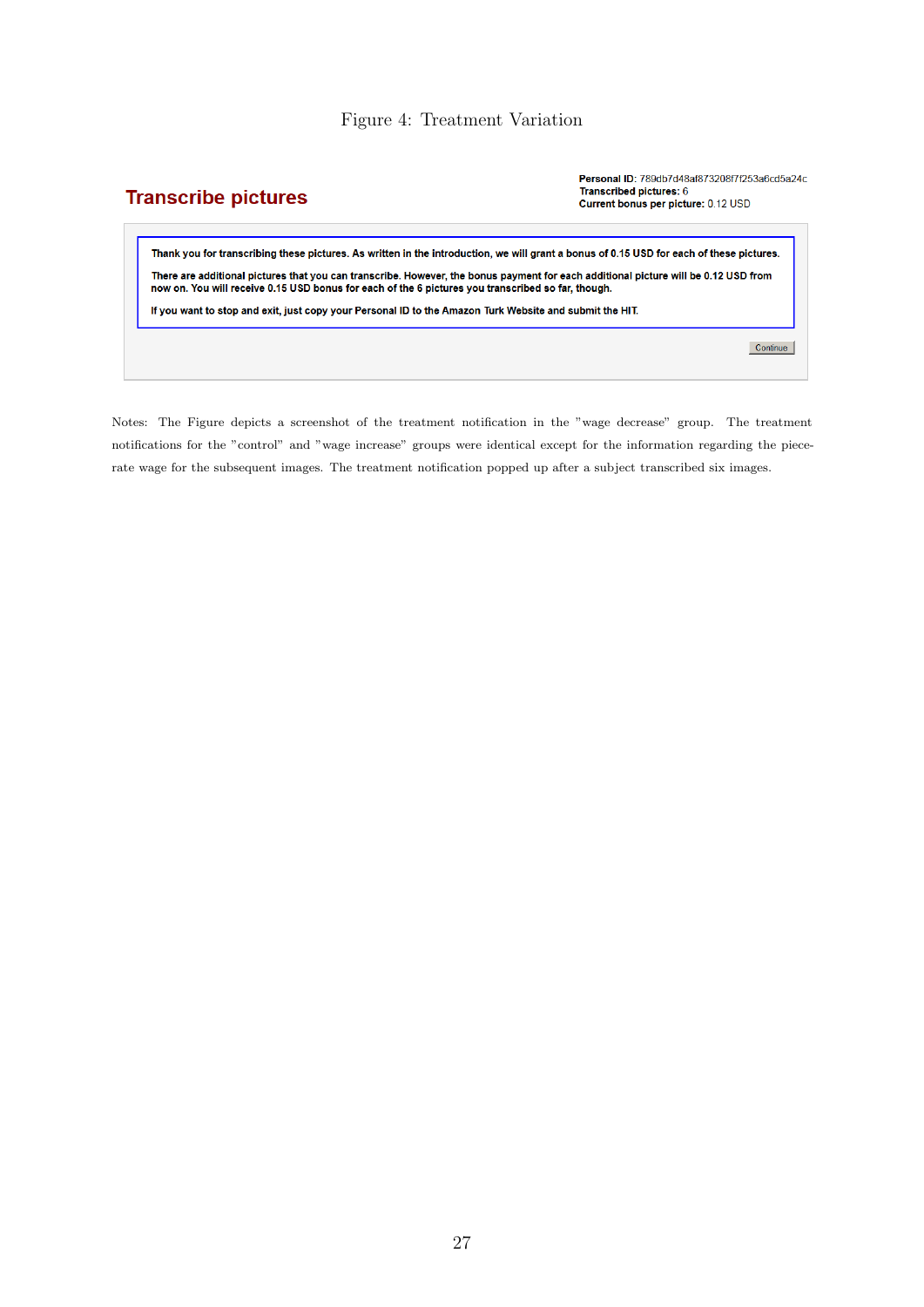

<span id="page-30-0"></span>

Notes: The Figure displays the relationship between leisure and wages under loss aversion. The curve is kinked at the reference wage R. Individuals who currently face the reference wage respond stronger to a wage decrease (by supplying less labor/more leisure) than to a wage increase of equal magnitude (by supplying more labor/less leisure).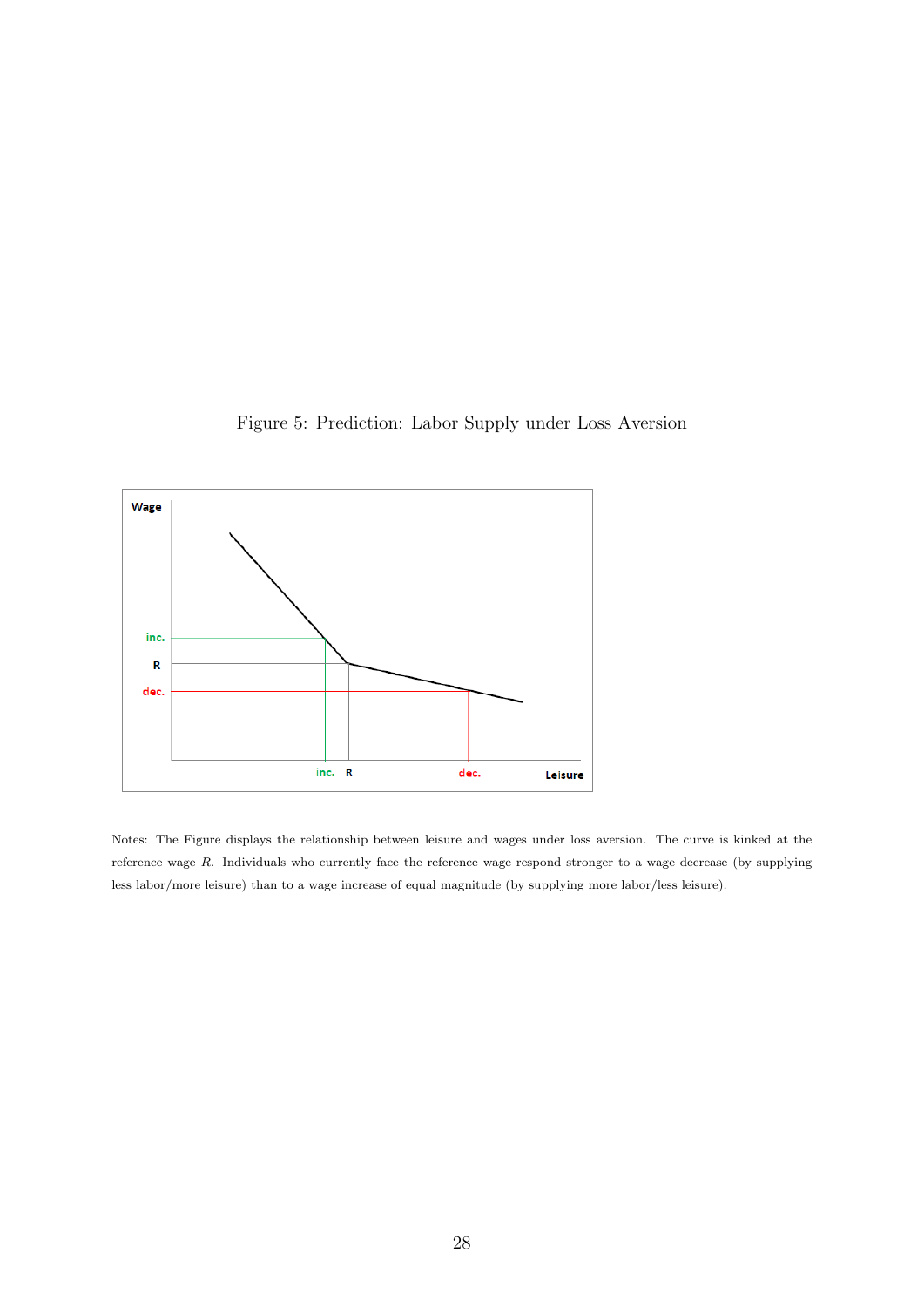<span id="page-31-0"></span>

#### Figure 6: Extensive Margin by Treatment Group

Notes: The Figure depicts the share of subjects in each group who quit the labor task immediately after seeing the treatment notification (i.e., share of subjects who transcribed six pictures but not a seventh one). The number of observations is 720 with 248 subjects in the control group, 215 subjects in the "wage increase" group and 257 subjects in the "wage decrease" group. All 720 subjects in the sample have transcribed at least six images.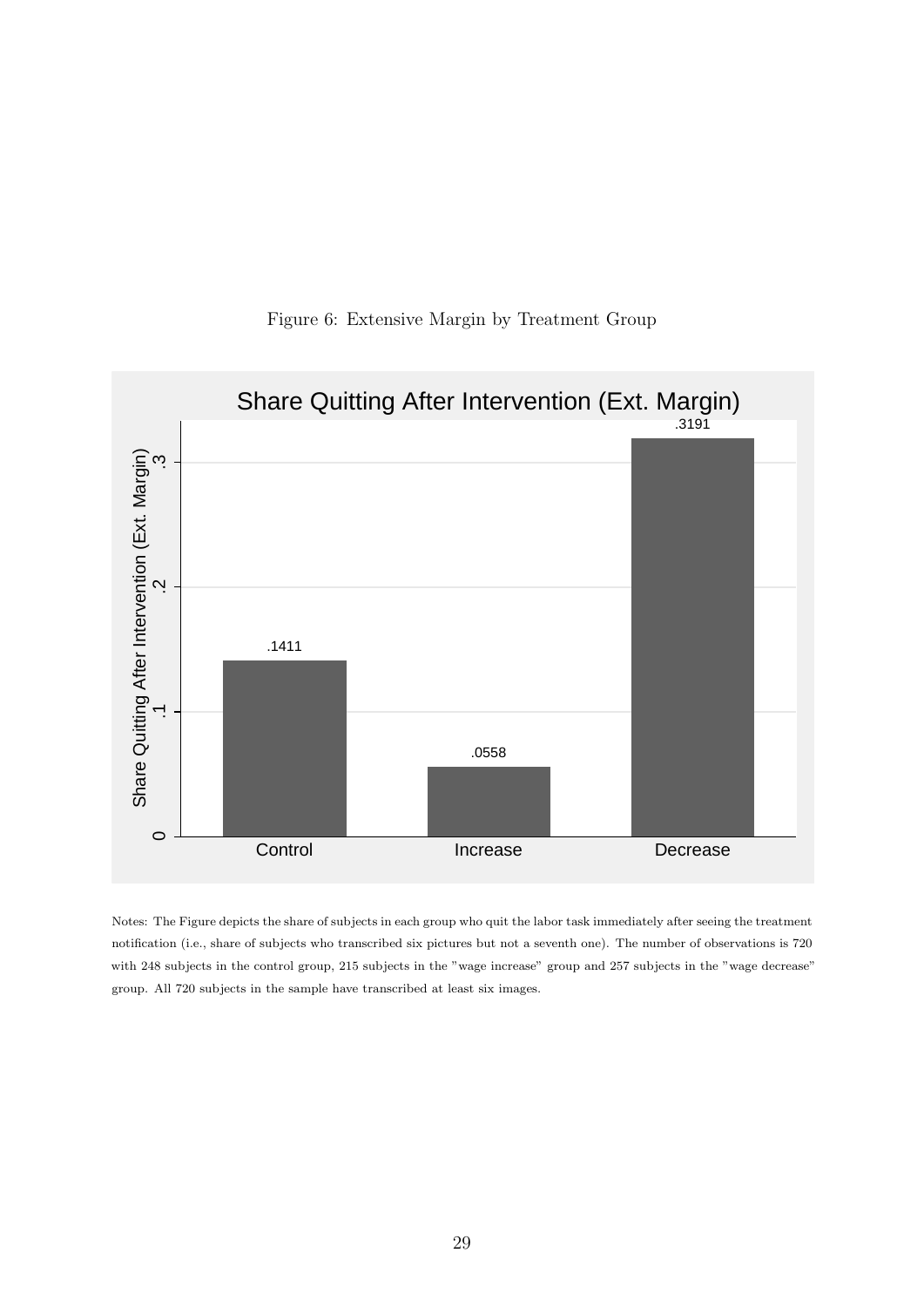<span id="page-32-0"></span>

Figure 7: Total Time Worked by Treatment Group

Notes: The Figure depicts for each group the average time (in minutes) that subjects totally spent on working on the labor task. The number of observations is 720 with 248 subjects in the control group, 215 subjects in the "wage increase" group and 257 subjects in the "wage decrease" group. All 720 subjects in the sample have transcribed at least six images.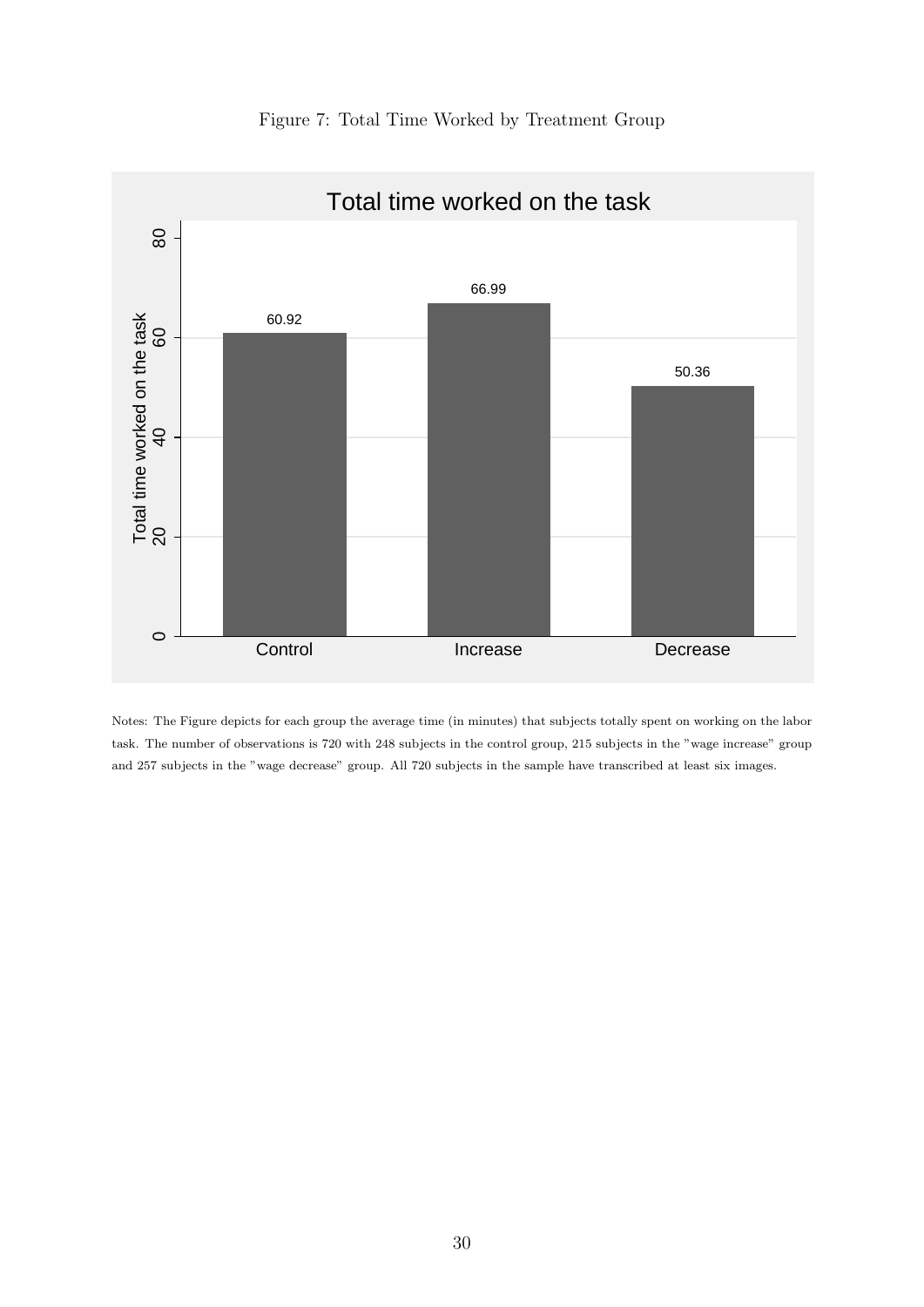<span id="page-33-0"></span>



Notes: The Figure depicts for each group the average time (in minutes) that subjects totally spent on working on the labor task. The underlying sample is restricted to subjects who did not quit the labor task immediately after seeing the treatment notification (i.e., restricted to subjects who have transcribed at least seven images). The number of observations is 591 with 213 subjects in the control group, 203 subjects in the "wage increase" group and 175 subjects in the "wage decrease" group. All 591 subjects in the sample have transcribed at least seven images.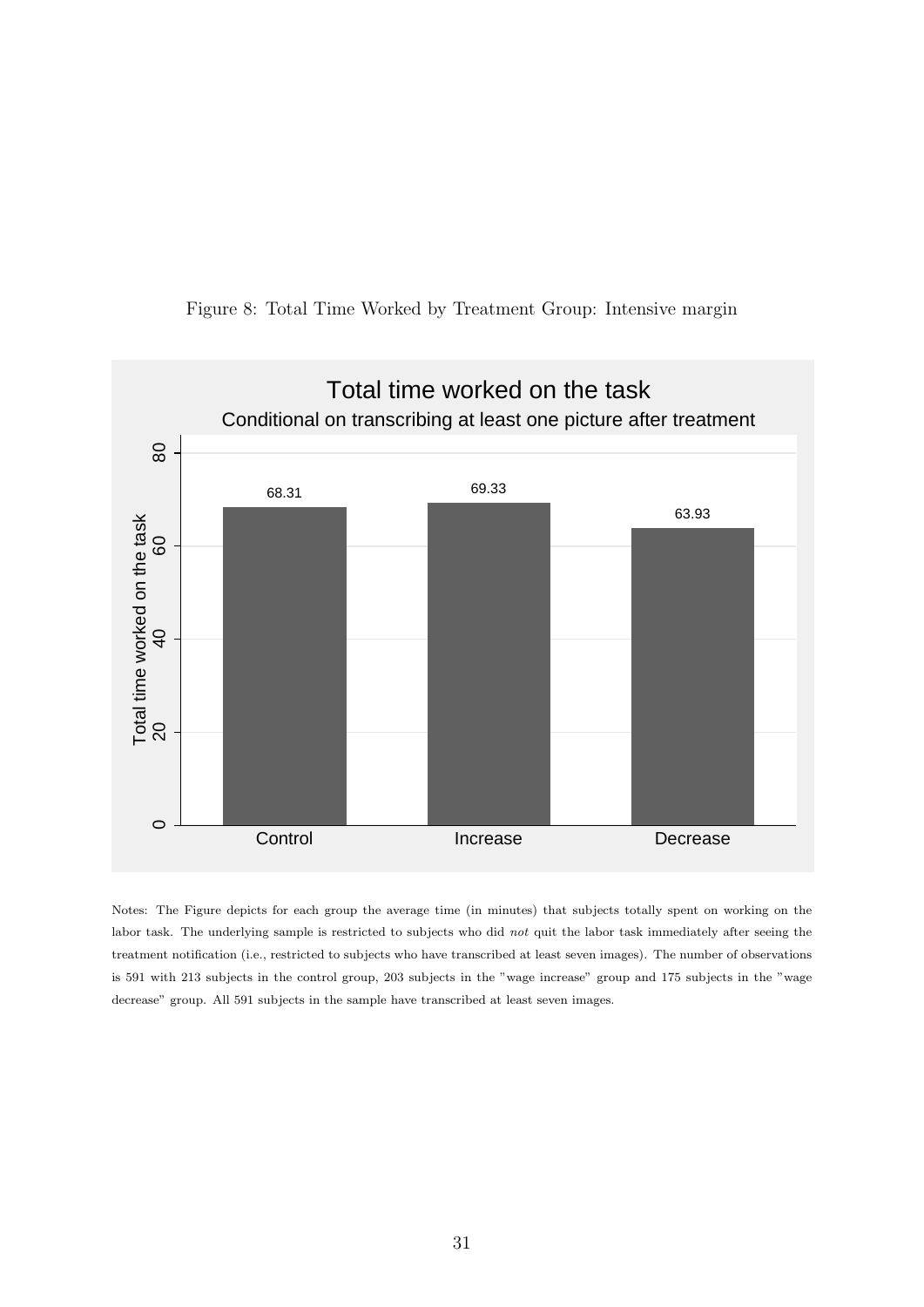<span id="page-34-0"></span>

Figure 9: Avg. Time per Transcription by Treatment Group

Notes: The Figure depicts for each group the average time (in minutes) that subjects spent working on one image. The number of observations is 720 with 248 subjects in the control group, 215 subjects in the "wage increase" group and 257 subjects in the "wage decrease" group. All 720 subjects in the sample have transcribed at least six images.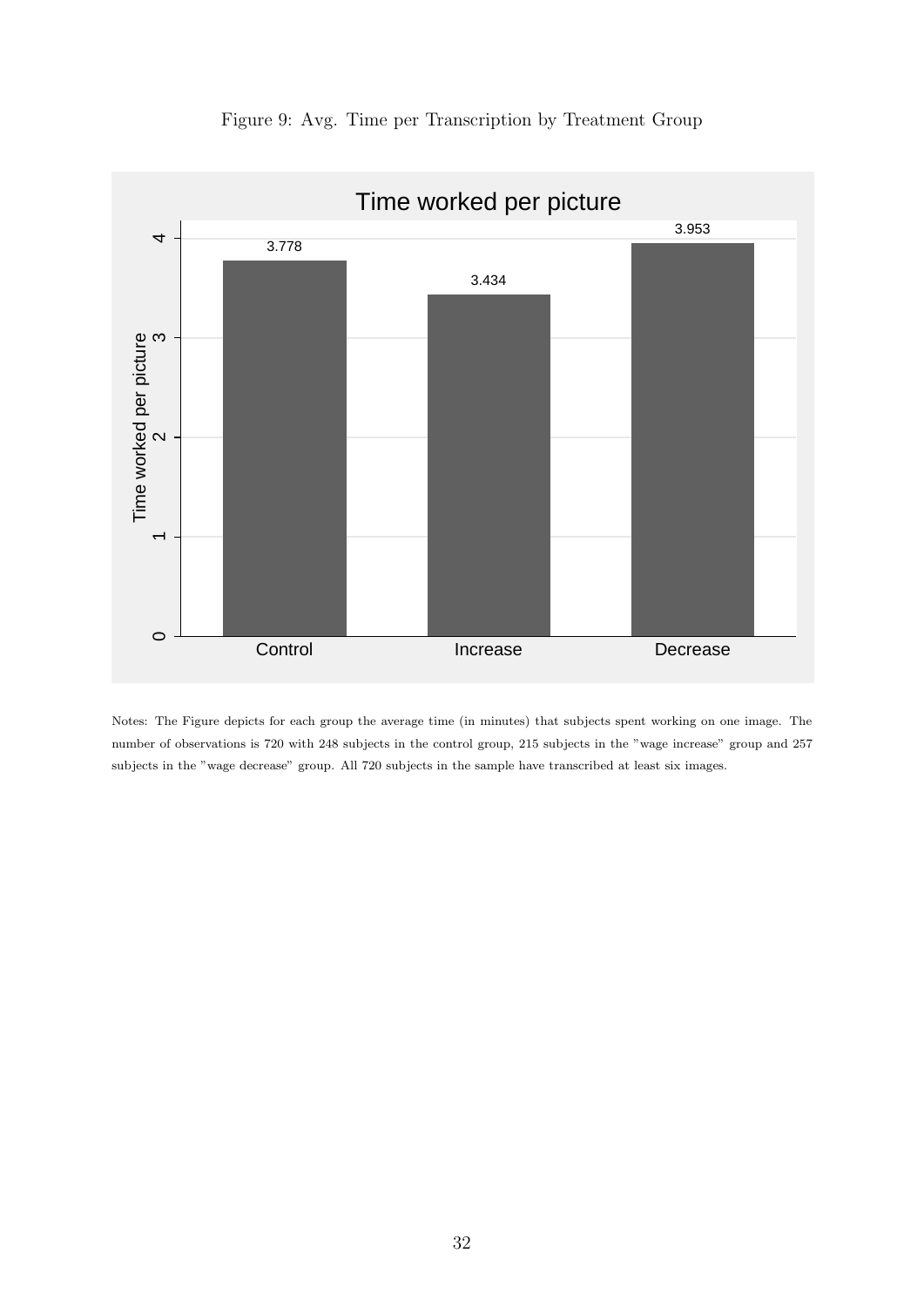<span id="page-35-0"></span>



Notes: The Figure depicts for each group the average time (in minutes) that subjects spent working on one image. The underlying sample is restricted to subjects who did not quit the labor task immediately after seeing the treatment notification (i.e., restricted to subjects who have transcribed at least seven images). The number of observations is 591 with 213 subjects in the control group, 203 subjects in the "wage increase" group and 175 subjects in the "wage decrease" group. All 591 subjects in the sample have transcribed at least seven images.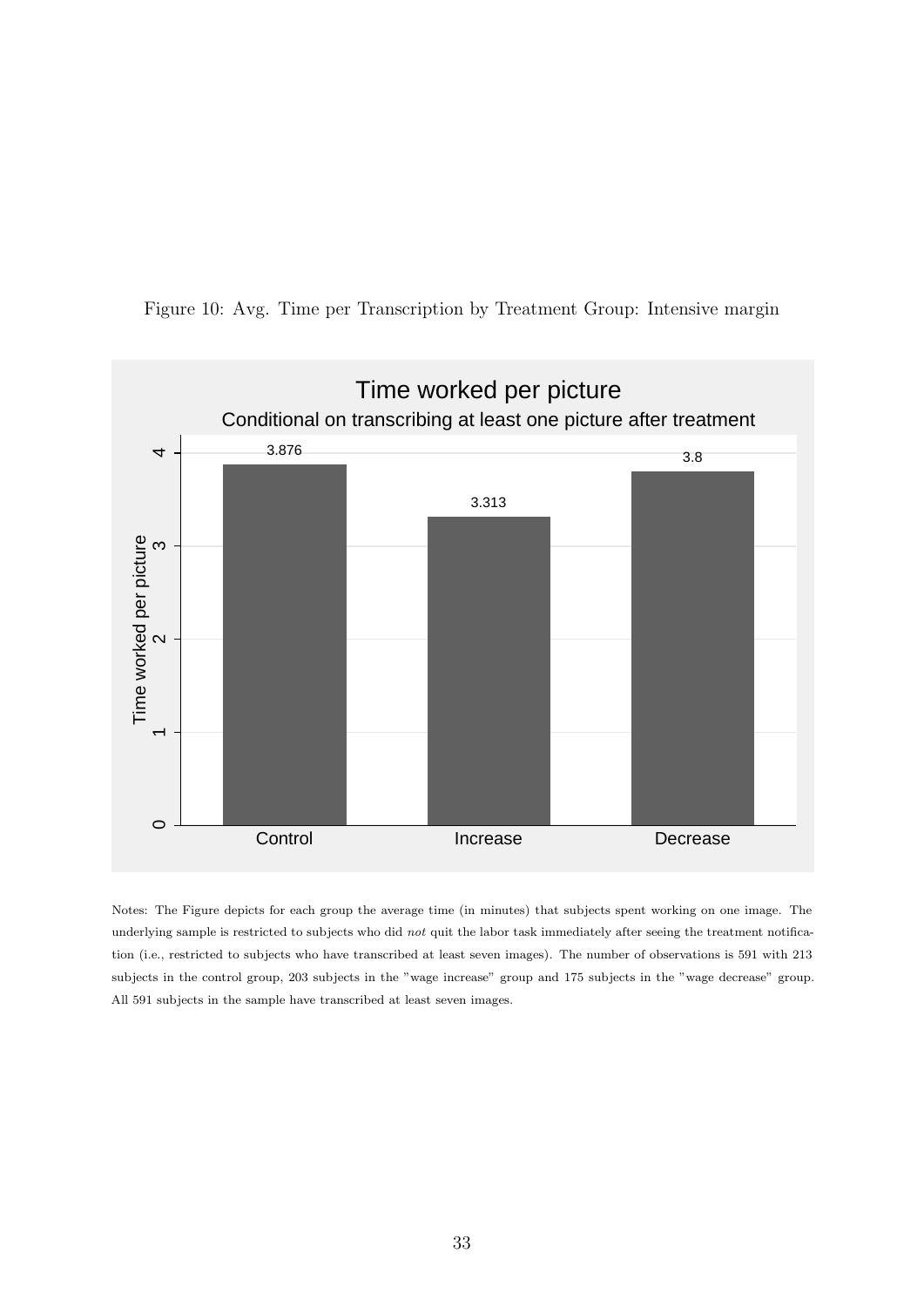<span id="page-36-0"></span>

Figure 11: Number of Transcribed Pics by Treatment Group

Notes: The Figure depicts for each group the average number of images that subjects transcribed. The number of observations is 720 with 248 subjects in the control group, 215 subjects in the "wage increase" group and 257 subjects in the "wage decrease" group. All 720 subjects in the sample have transcribed at least six images.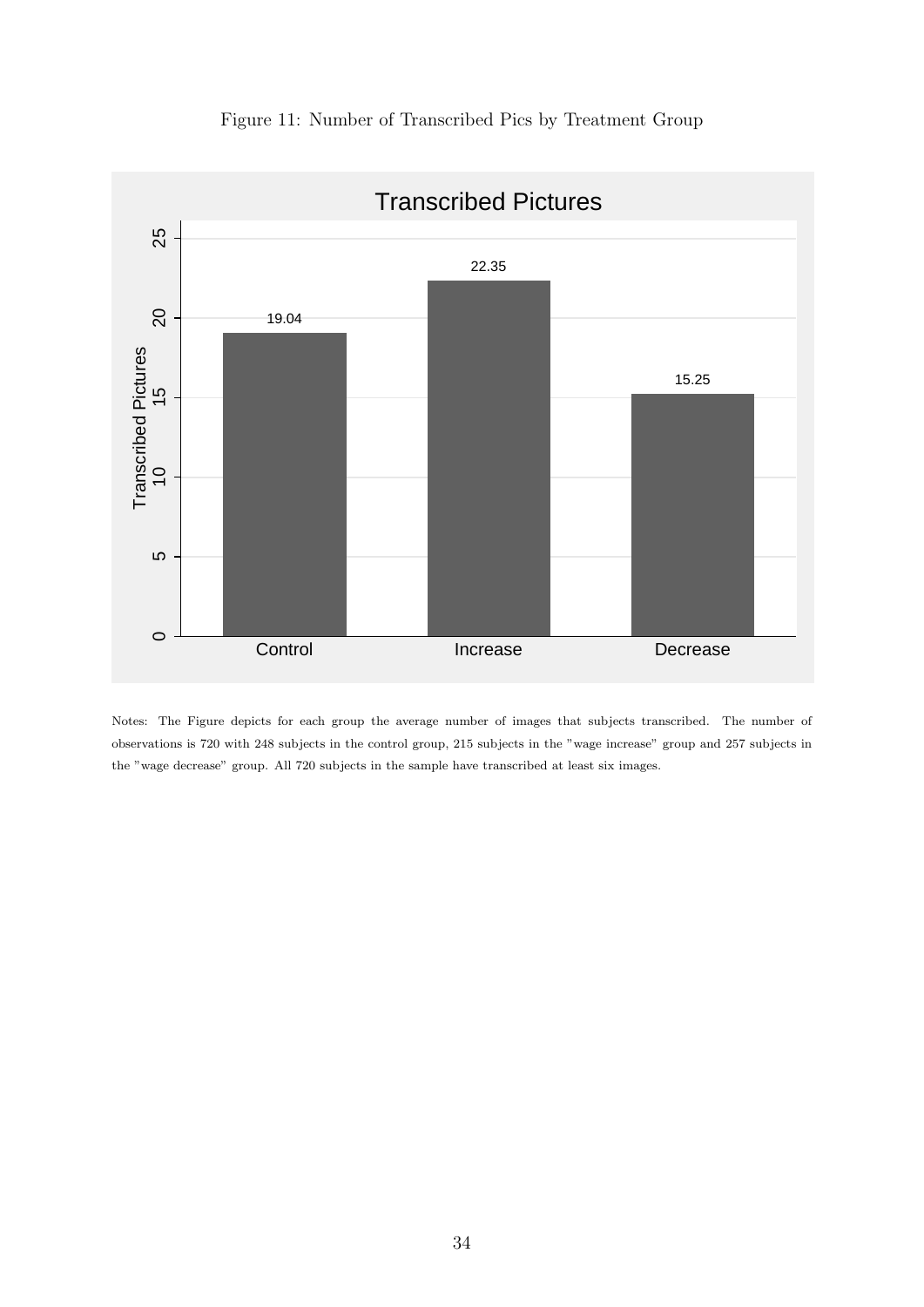<span id="page-37-0"></span>Figure 12: Number of transcribed pics conditional on workers who completed at least one pic after the treatment notification



Notes: The Figure depicts for each group the average number of images that subjects transcribed. The underlying sample is restricted to subjects who did not quit the labor task immediately after seeing the treatment notification (i.e., restricted to subjects who have transcribed at least seven images). The number of observations is 591 with 213 subjects in the control group, 203 subjects in the "wage increase" group and 175 subjects in the "wage decrease" group. All 591 subjects in the sample have transcribed at least seven images.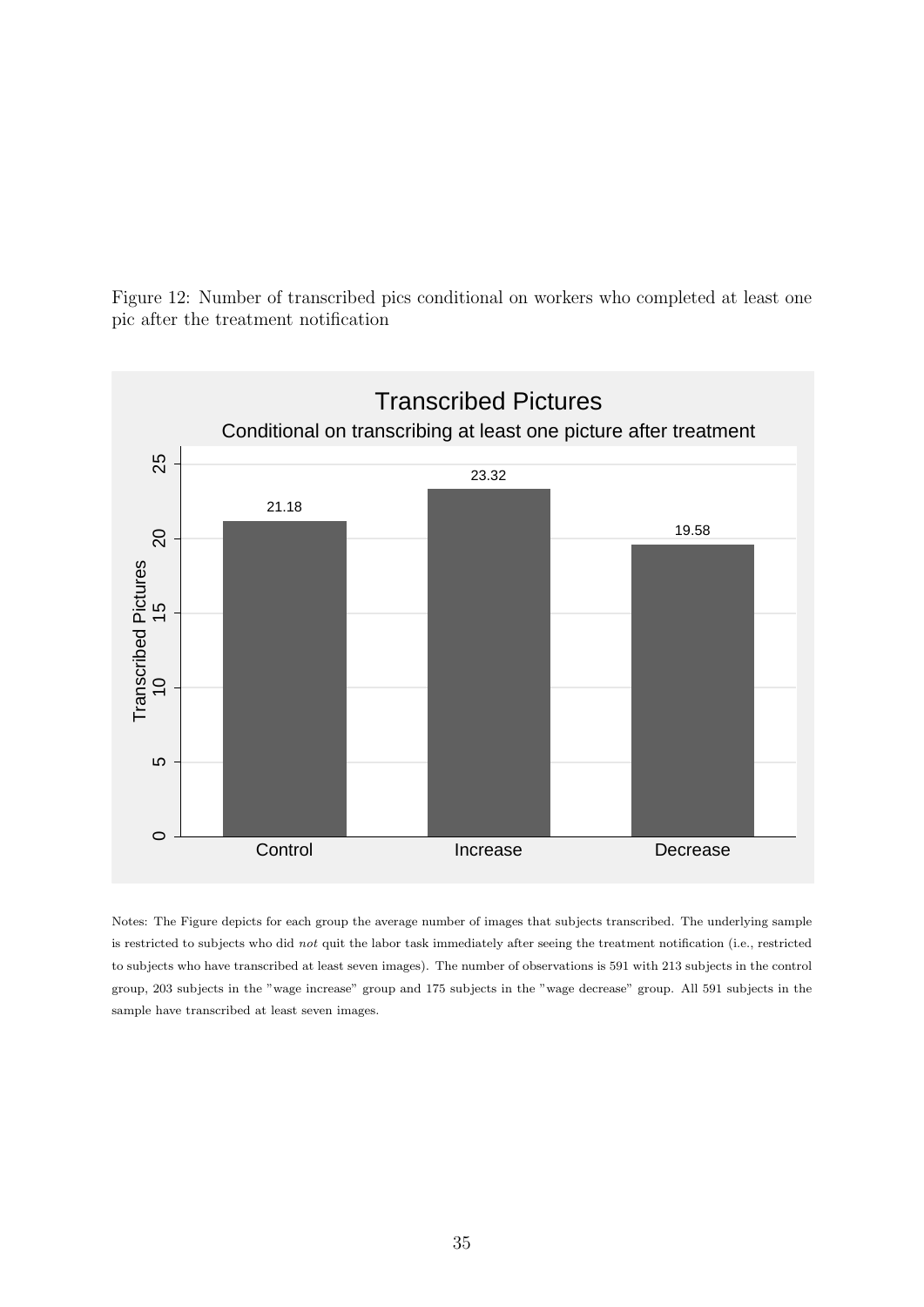<span id="page-38-0"></span>

Figure 13: Accuracy by Treatment Group

Notes: The Figure depicts for each group the average transcription accuracy, i.e., the average share of characters in each image that is transcribed correctly. The number of observations is 720 with 248 subjects in the control group, 215 subjects in the "wage increase" group and 257 subjects in the "wage decrease" group. All 720 subjects in the sample have transcribed at least six images.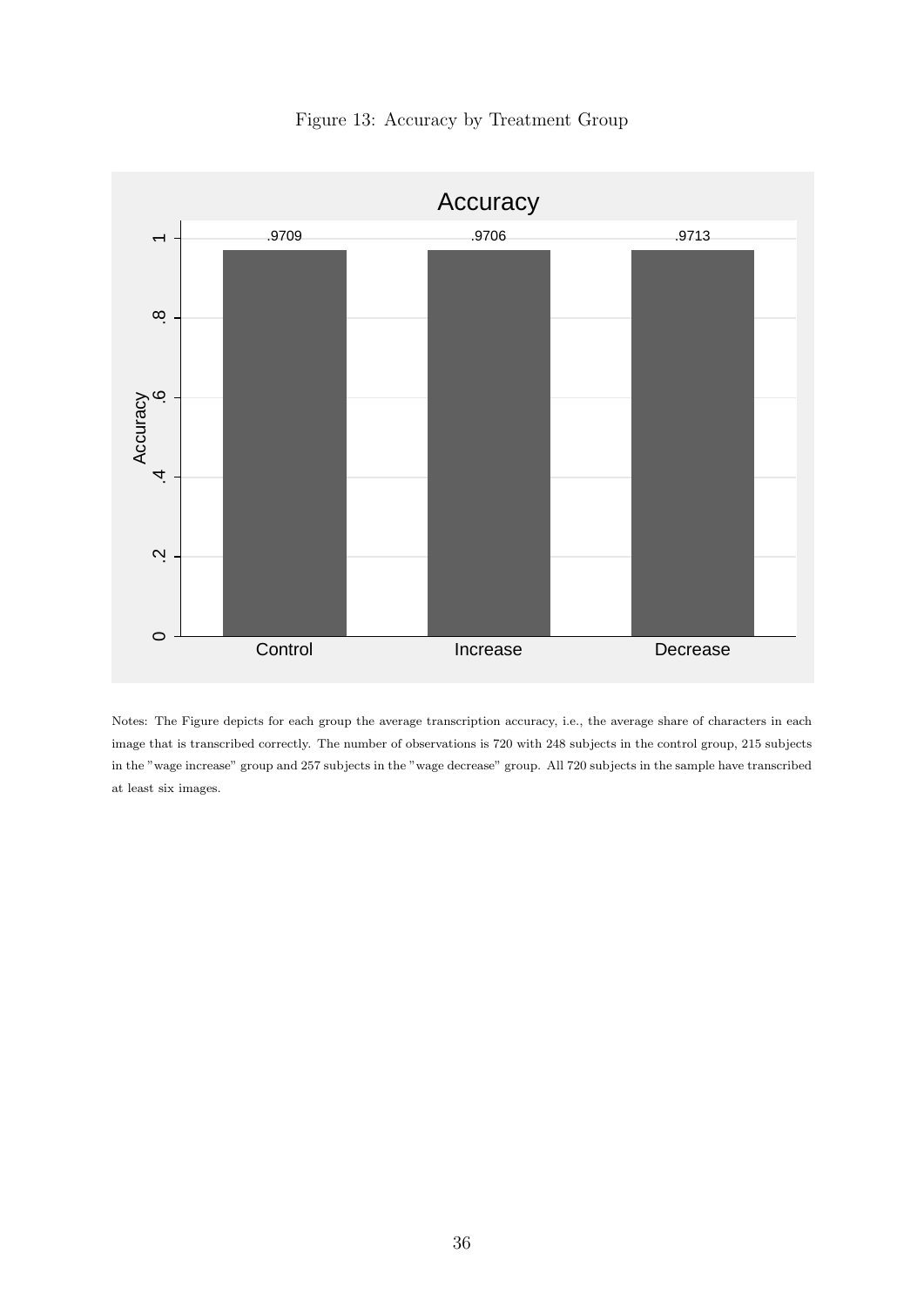#### <span id="page-39-0"></span>8.2 Tables

| variable                                          |      | mean |                | sd $p10$ $p50$ |     | <b>p90</b>                    |
|---------------------------------------------------|------|------|----------------|----------------|-----|-------------------------------|
| Pics transcribed 1152 12.81 13.23 2.00 7.00 33.00 |      |      |                |                |     |                               |
| Total time                                        | 1152 |      |                |                |     | 39.79 50.25 3.17 19.64 104.35 |
| Accuracy                                          | 1151 |      | 0.97 0.02 0.96 |                | .97 | 0.98                          |

Table 1: Summary statistics: Pictures transcribed and Accuracy

<span id="page-39-1"></span>Notes: Summary statistics for outcome variables. The sample is all subjects who started working on the task (i.e., including those who did not necessarily get to see the treatment notification after 6 transcribed pictures). Pics transcribed is the average number of images that subjects transcribed. Total time is the average time (in minutes) that subjects totally spent on working on the labor task. Accuracy the average share of characters that is transcribed correctly. N is the number of observations. sd is the standard deviation.  $pX$  indicates the X-th percentile.

Table 2: Number of Observations

|          | Seen Treatment |     |       |  |  |  |
|----------|----------------|-----|-------|--|--|--|
| Group    | No             | Yes | Total |  |  |  |
| Control  | 143            | 248 | 391   |  |  |  |
| Increase | 149            | 215 | 364   |  |  |  |
| Decrease | 140            | 257 | 397   |  |  |  |
| Total    | 432            | 720 | 1152  |  |  |  |

Notes: Number of observations by treatment group who (i) started working on the task but did not see the treatment notification, i.e., they transcribed five images or less (Column  $No$ ) and (ii) who transcribed at least six pictures and therefore saw the treatment notification (Column Yes).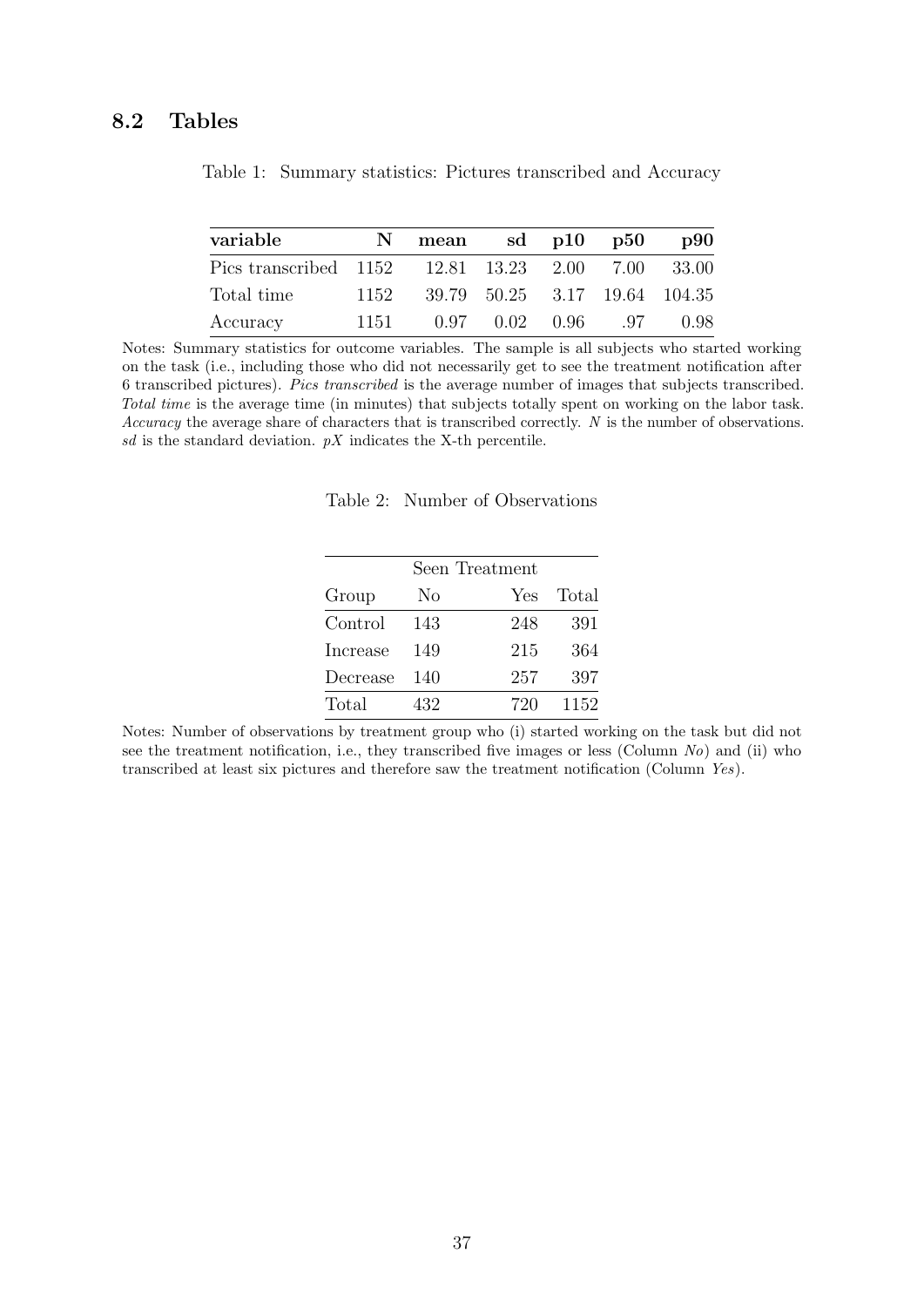<span id="page-40-0"></span>

|                                 | Dependent Variable |             |             |            |                |  |  |  |
|---------------------------------|--------------------|-------------|-------------|------------|----------------|--|--|--|
|                                 | I                  | $\rm II$    | Ш           | IV         | V              |  |  |  |
|                                 | Ext. margin        | Pics        | Total Time  | Mean Time  | Accuracy       |  |  |  |
| <i>Reference group:</i> Control |                    |             |             |            |                |  |  |  |
| Increase                        | $-0.085***$        | $3.309**$   | 6.078       | $-0.344$   | $-0.000$       |  |  |  |
|                                 | (0.027)            | (1.298)     | (4.985)     | (0.264)    | (0.001)        |  |  |  |
| Decrease                        | $0.178***$         | $-3.795***$ | $-10.556**$ | 0.175      | 0.000          |  |  |  |
|                                 | (0.037)            | (1.166)     | (4.832)     | (0.358)    | (0.001)        |  |  |  |
| constant                        | $0.141***$         | $19.040***$ | $60.916***$ | $3.778***$ | $0.971***$     |  |  |  |
|                                 | (0.022)            | (0.870)     | (3.399)     | (0.210)    | (0.001)        |  |  |  |
| N                               | 720                | 720         | 720         | 720        | 719            |  |  |  |
| R2                              | 0.082              | 0.044       | 0.016       | 0.003      | 0.001          |  |  |  |
| $p(Inc = -Dec)$                 | 0.094              | 0.820       | 0.596       | 0.752      | 0.906          |  |  |  |
| elast increase                  | $-3.02$            | 0.87        | 0.50        | $-0.45$    | $\theta$       |  |  |  |
| elast decrease                  | $-6.30$            | 0.99        | 0.87        | $-0.23$    | $\overline{0}$ |  |  |  |

Table 3: Regression estimates and implied elasticities

Notes: OLS regressions. Robust standard errors in parentheses. \* significant at 10%; \*\* significant at 5%; \*\*\* significant at 1%. The explanatory variables of interest are dummies indicating the Increase and Decrease group, respectively. The coefficients are relative to the omitted Control group. The outcome variables in columns (I) to (V) are: (I) Ext. margin is the extensive margin measured as a dummy variable indicating whether a subject quit the task immediately after seeing the treatment notification.  $(II)$  Pics is the number of images transcribed.  $(III)$  Total time is the time (in minutes) that a subject totally spent on working on the labor task.  $(IV)$  Mean Time is the time (in minutes) that a subject spent working on one image.  $(V)$  Accuracy is the share of characters that is transcribed correctly. N is the number of observations. R2 is R-squared.  $p(Inc = -Dec)$  is the p-value from a t-test testing whether the coefficients from the coefficients for the Increase and Decrease group add up to zero. elast increase and elast decrease are the elasticities in the treatment group that indicate how the respective outcome variable responds to the wage change, using the control group as the counterfactual (see section [4.3\)](#page-15-2).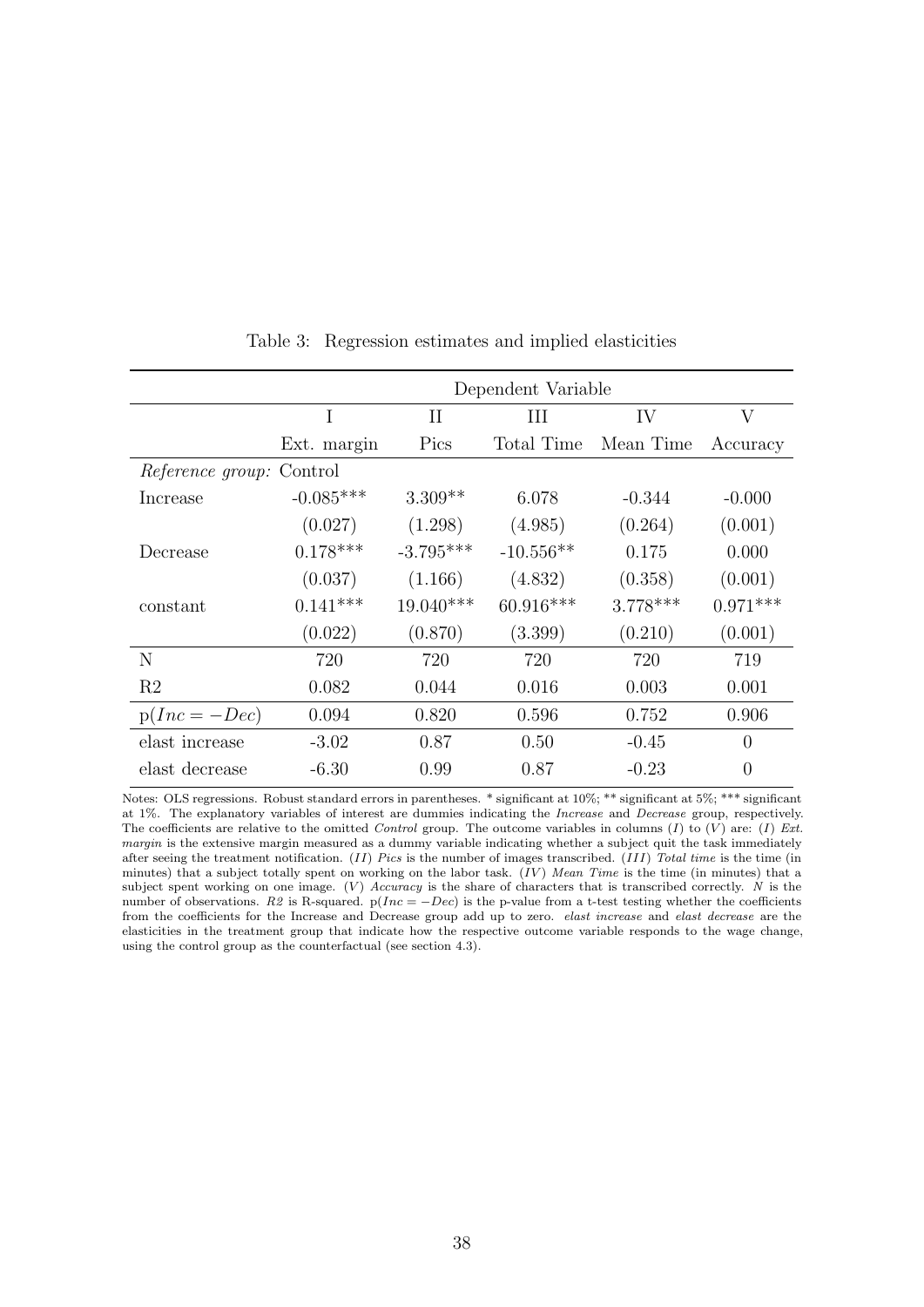# Appendix

## <span id="page-41-0"></span>A Distribution of pictures for all workers





Notes: Histogramm of pictures described for all workers who worked on the task. The number of observations is 1152. Subjects saw the treatment notification after transcribing 6 pictures (indicated by the vertical line).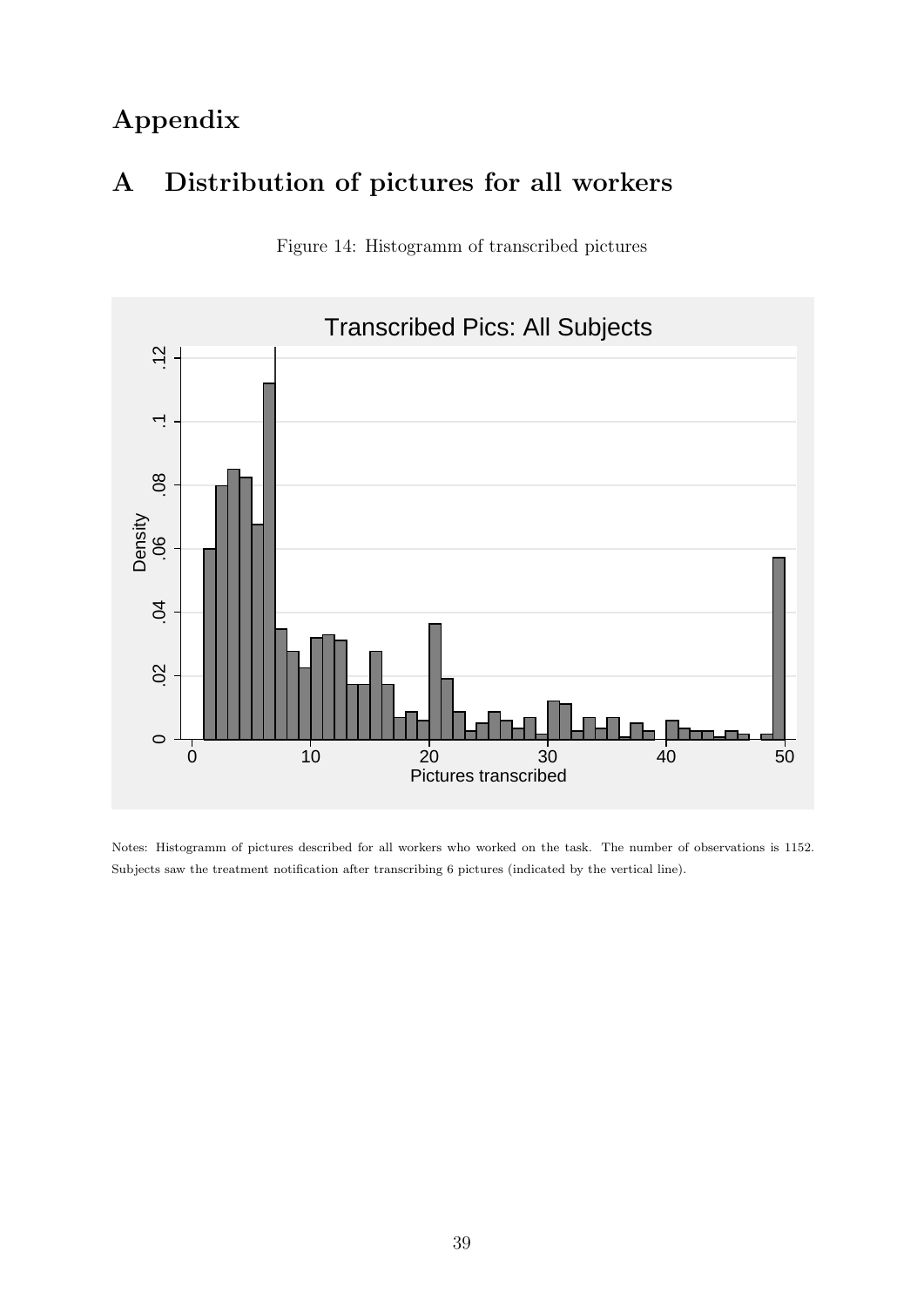### <span id="page-42-0"></span>B Robustness: Effect of forum post



Figure 15: Extensive Margin. Before vs after forum post

Notes: The Figure depicts the share of subjects in each group who quit the labor task immediately after seeing the treatment notification (i.e., share of subjects who transcribed six pictures but not a seventh one). Before and After indicate whether the observation was sampled before or after the task was discussed online (see sectio[n4.2.](#page-13-1)) The number of observations sampled before the forum post is 318 with 102 subjects in the control group, 99 subjects in the "wage increase" group and 117 subjects in the "wage decrease" group. The number of observations sampled after the forum post is 402 with 146 subjects in the control group, 116 subjects in the "wage increase" group and 140 subjects in the "wage decrease" group. All subjects in the sample have transcribed at least six images.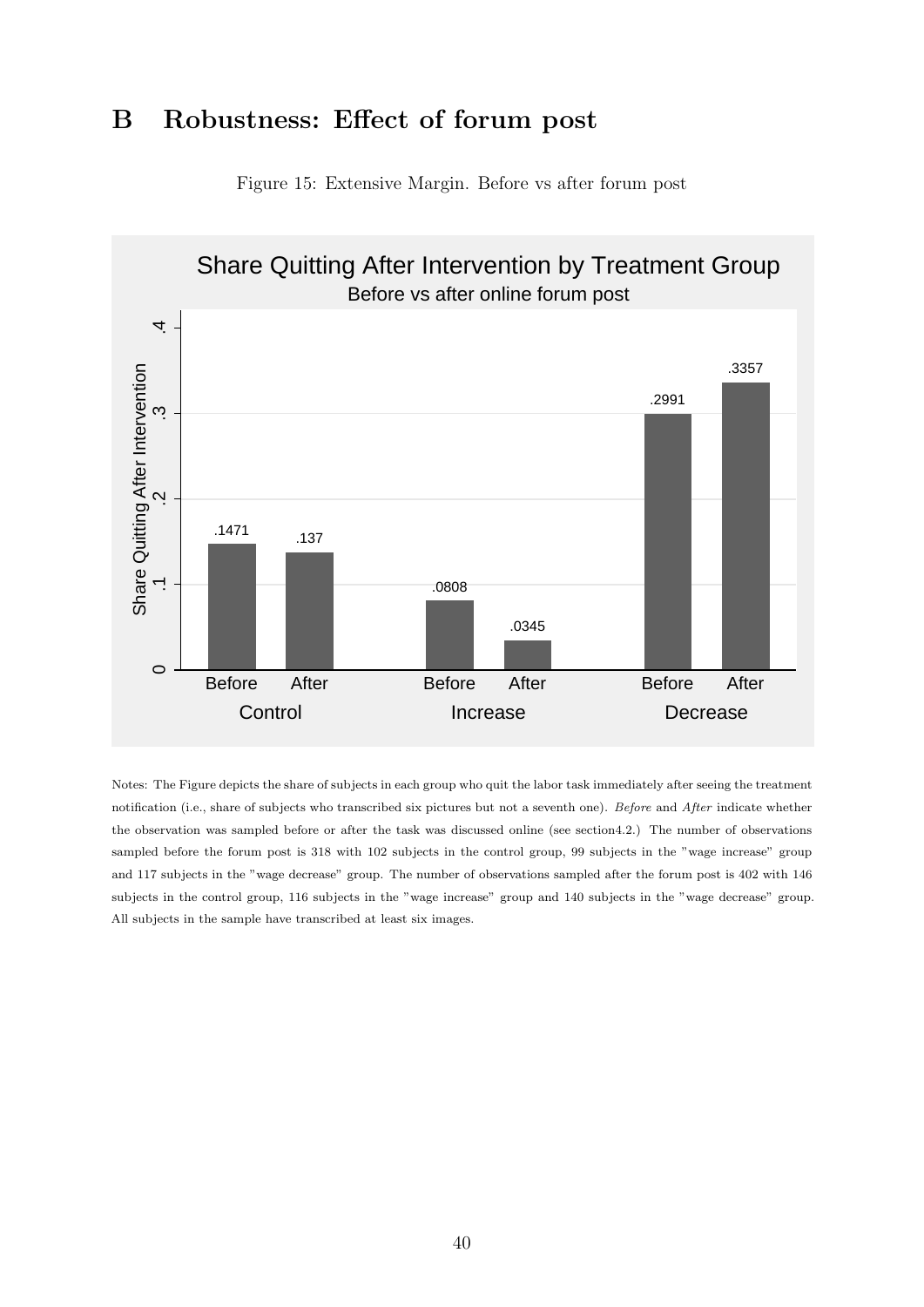

Figure 16: Number of Transcribed Pics. Before vs after forum post

Notes: The Figure depicts for each group the average number of images that subjects transcribed. Before and After indicate whether the observation was sampled before or after the task was discussed online (see sectio[n4.2.](#page-13-1)) The number of observations sampled before the forum post is 318 with 102 subjects in the control group, 99 subjects in the "wage increase" group and 117 subjects in the "wage decrease" group. The number of observations sampled after the forum post is 402 with 146 subjects in the control group, 116 subjects in the "wage increase" group and 140 subjects in the "wage decrease" group. All subjects in the sample have transcribed at least six images.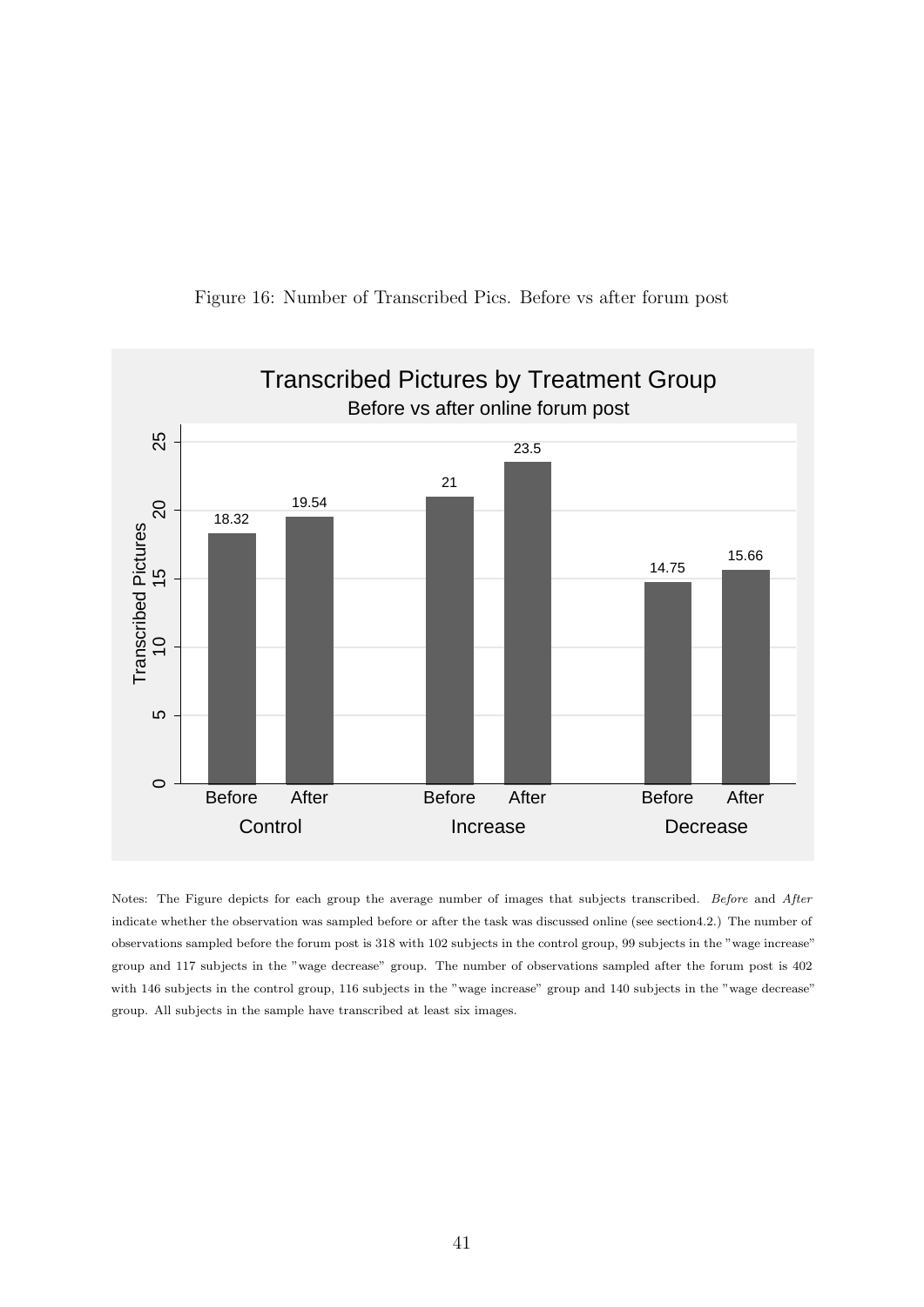

Notes:The Figure depicts for each group the average time (in minutes) that subjects totally spent on working on the labor task. Before and After indicate whether the observation was sampled before or after the task was discussed online (see sectio[n4.2.](#page-13-1)) The number of observations sampled before the forum post is 318 with 102 subjects in the control group, 99 subjects in the "wage increase" group and 117 subjects in the "wage decrease" group. The number of observations sampled after the forum post is 402 with 146 subjects in the control group, 116 subjects in the "wage increase" group and 140 subjects in the "wage decrease" group. All subjects in the sample have transcribed at least six images.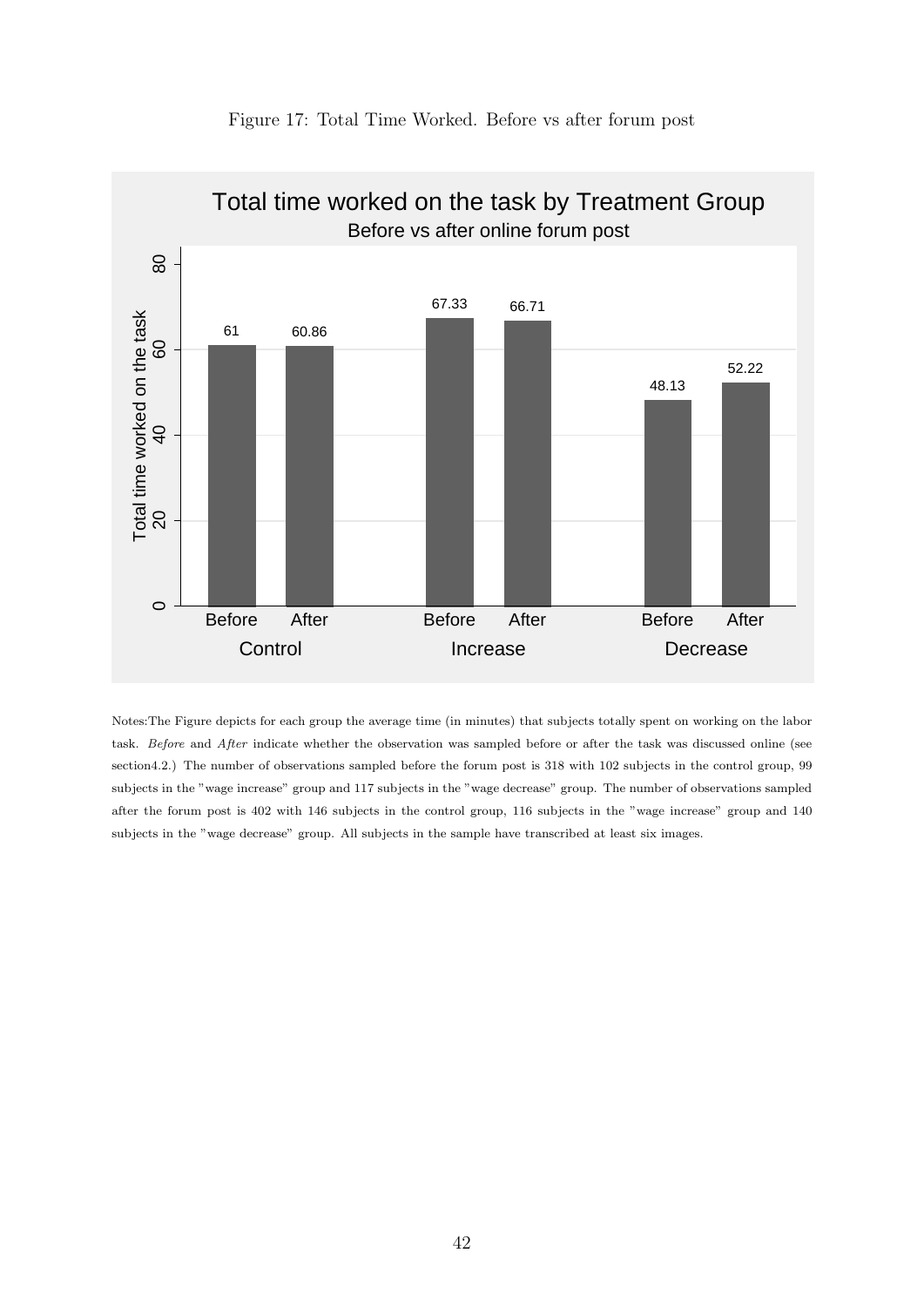

Figure 18: Avg. Time per Hit. Before vs after forum post

Notes: The Figure depicts for each group the average time (in minutes) that subjects spent working on one image. Before and After indicate whether the observation was sampled before or after the task was discussed online (see sectio[n4.2.](#page-13-1)) The number of observations sampled before the forum post is 318 with 102 subjects in the control group, 99 subjects in the "wage increase" group and 117 subjects in the "wage decrease" group. The number of observations sampled after the forum post is 402 with 146 subjects in the control group, 116 subjects in the "wage increase" group and 140 subjects in the "wage decrease" group. All subjects in the sample have transcribed at least six images.